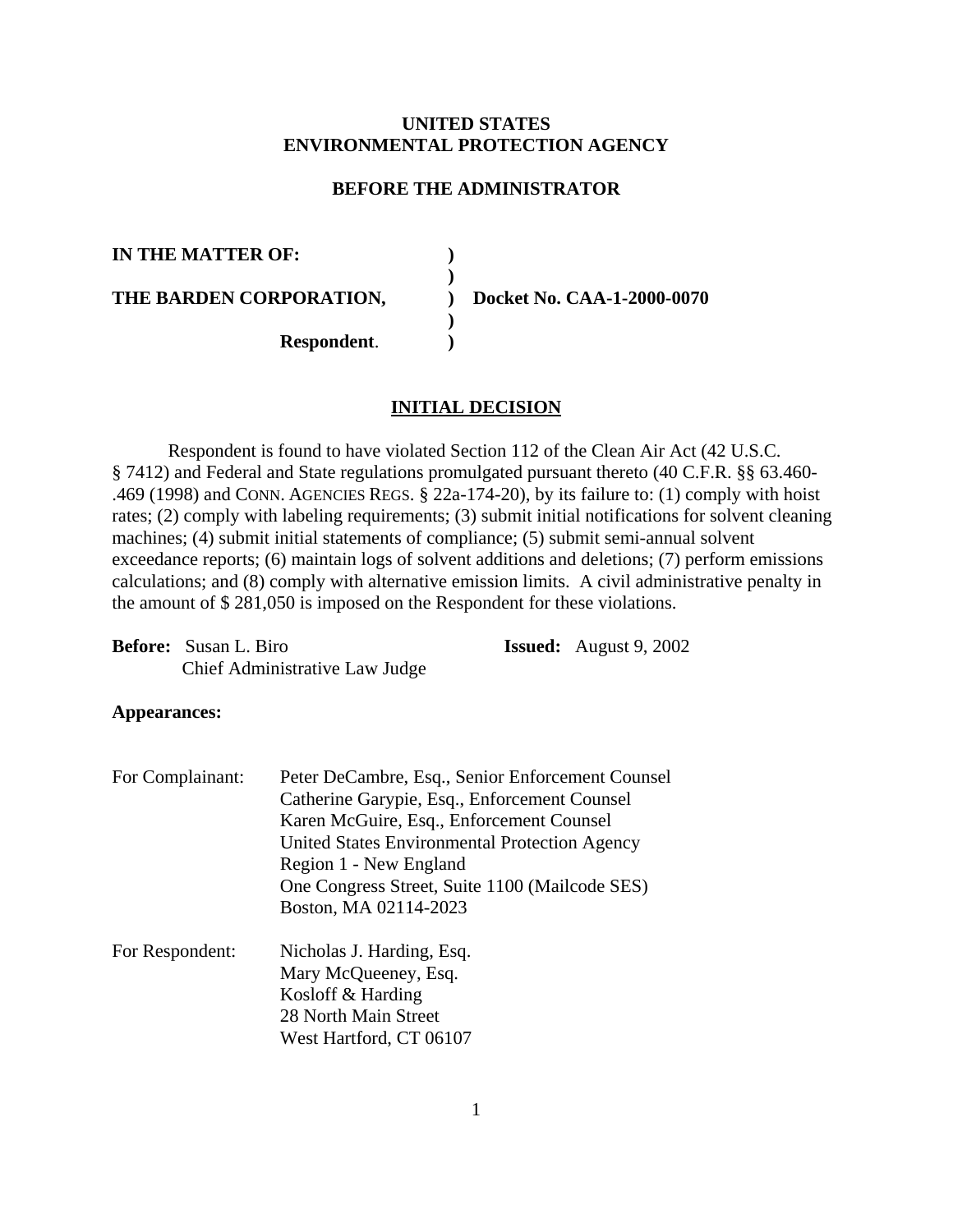#### **I. PROCEDURAL HISTORY**

On October 2, 2000, this action was commenced by the United States Environmental Protection Agency, Region 1 - New England, ("Complainant" or "EPA") by the filing of a Complaint under the authority of Section 113(d) of the Clean Air Act (42 U.S.C. § 7413(d)). The Complaint alleges that The Barden Corporation ("Respondent" or "Barden") violated Section 112 of the Clean Air Act (42 U.S.C. § 7412), and Federal and state regulations for operating halogenated solvent cleaning machines promulgated pursuant thereto (40 C.F.R. §§ 63.460-.469 (1998) and CONN. AGENCIES REGS. § 22a-174-20), by its failure to: (1) comply with hoist rates; (2) comply with labeling requirements; (3) submit initial notifications for solvent cleaning machines; (4) submit initial statements of compliance; (5) submit yearly solvent emissions reports; (6) submit semi-annual solvent exceedance reports; (7) maintain logs of solvent additions and deletions; (8) perform emissions calculations; and (9) comply with alternative emission limits. The Complaint proposed an aggregate penalty for the nine alleged violations in the amount of  $$310,750$ <sup>1</sup>

Respondent, through counsel, filed an Answer to the Complaint on November 21, 2000. In its Answer, Respondent admitted certain allegations, denied other allegations, raised affirmative defenses, and requested a hearing.2

A hearing was held in the instant matter in New Haven, Connecticut on November  $27<sup>th</sup>$ and 28<sup>th</sup>, 2001, during which each party put forth and cross-examined witnesses and introduced documentary evidence. Complainant's witnesses were: Douglas H. Koopman, Steven J. Calder and Dr. Mary Elizabeth Smuts, all EPA employees. Respondent's witnesses were: Janice E. Zuvich, John C. Morrison, Irma Arboleda, and Sandra Enright - all Barden employees, as well as Matthew Fraga, from Air Tox Environmental Company, Inc. During the hearing, Complainant submitted twenty-five exhibits, all of which were received into evidence (hereinafter cited as "C's Ex. \_\_").<sup>3</sup> Six exhibits were proffered and received into evidence from the Respondent

<sup>2</sup> Respondent's Answer raised two "affirmative defenses;" however, in its Prehearing Exchange Barden withdrew its first affirmative defense which alleged that CAA § 112 and the Federal regulations related thereto "constitute an unconstitutional delegation of legislative authority to the executive branch of government." *See,* Answer at 14 and Respondent's Prehearing Exchange at 6, dated July 12, 2001. Respondent's second "affirmative defense," that the "proposed penalties are excessive," is not an affirmative defense to liability under any count, but relates solely to the amount of penalty to be assessed in light of the facts of this case.

<sup>3</sup> The parties' stipulations of facts were admitted into evidence as Complainant's Exhibit 24. Tr. 6-7, 16-17. Further, by Order dated November 20, 2001, the undersigned granted (continued...)

<sup>&</sup>lt;sup>1</sup> Complainant subsequently indicated in its Prehearing Exchange that it was reducing its proposed penalty to \$288,750 in light of the size of Respondent's business. *See,* Complainant's Initial Prehearing Exchange at 9, dated June 1, 2001.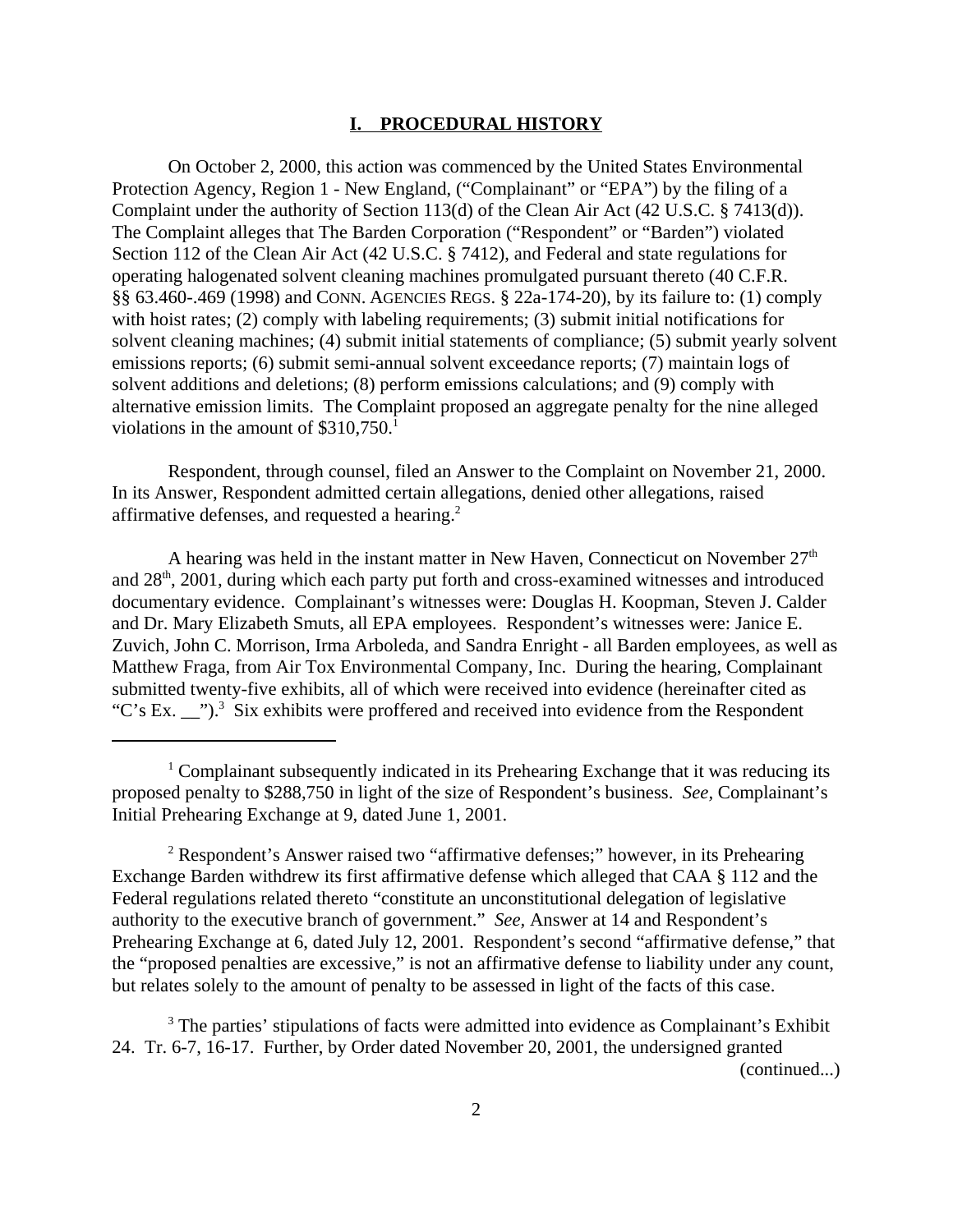(hereinafter cited as "R's Ex. \_\_").

The transcript of the hearing was received by the undersigned on January 4, 2002 (hereinafter cited as "Tr. \_\_"). Respondent and Complainant each filed an Initial Post Hearing Brief and a Reply Brief. The record closed on April 3, 2002, with the receipt of Respondent's Post Hearing Reply Brief.

### **II. THE CLEAN AIR ACT PROVISIONS**

First enacted in 1955, the Clean Air Act was extensively amended in 1990. 42 U.S.C. §§ 7401 to 7671q. In regard to reducing hazardous air pollutants, the 1990 amendments changed the regulatory approach from one that focused on issuing end goal oriented, risk-based, health standards, that was deigned to be too slow, to one that was means oriented and focused on obtaining the lowest level of emissions achievable by utilizing currently available "best technology," with the expectation that tighter standards could, if warranted, be put into place in the future. Tr. 222-23. Specifically, the 1990 amendments required EPA to issue "national emissions standards" for new and existing sources of "hazardous air pollutants" (NESHAPS) that reflect "the maximum degree of reduction in emissions . . . that the Administrator, taking into consideration the cost of achieving such emission reduction, and any non-air quality health and environmental impacts and energy requirements, determines is achievable . . . ." CAA §112(d)(2); 42 U.S.C. § 7412(d)(2); Tr. 30-31, 192. This came to be known as the MACT - "Maximum Achievable Control Technology" standard for NESHAPS. Tr. 31, 194-95.

Approximately seven years ago, on December 2, 1994, EPA issued a NESHAP in regard to halogenated solvent cleaning. *See*, National Emission Standards for Hazardous Air Pollutants: Halogenated Solvent Cleaning, 59 Fed. Reg. 61,801, 61,805 (Dec. 2, 1994) (codified at 40 C.F.R. §§ 63.460-.470). That NESHAP applies to cleaning machines, also known as "degreasers,"<sup>4</sup> which use certain halogenated solvents,<sup>5</sup> such as trichloroethylene (TCE)<sup>6</sup>, in a

3 (...continued)

(continued...)

Complainant's request to take official notice of two of its Prehearing Exchange exhibits (Nos. 27 and 28) consisting of relevant Federal and state regulations, including two letters incorporated by reference into the Federal regulations. C's Prehearing Exchange Ex. 28 was admitted into the record at hearing as C's Ex. 18.; Tr. 7, 16-17. Although this court takes notice of regulations in C's Ex. 28, this order will cite the more recent version of the Abatement of Air Pollution Regulations (AAPR) amended in 1996. The amendments with regard to the sections at issue in this case were minor and did not effect the substantive meaning of the provisions.

<sup>&</sup>lt;sup>4</sup> Solvent cleaning machines can either be "batch" or "in-line" machines and use either "vapor" or "cold" processing. A machine is a "batch" machine if new parts or baskets of parts are introduced into the machine after the cleaning of previous parts or baskets of parts is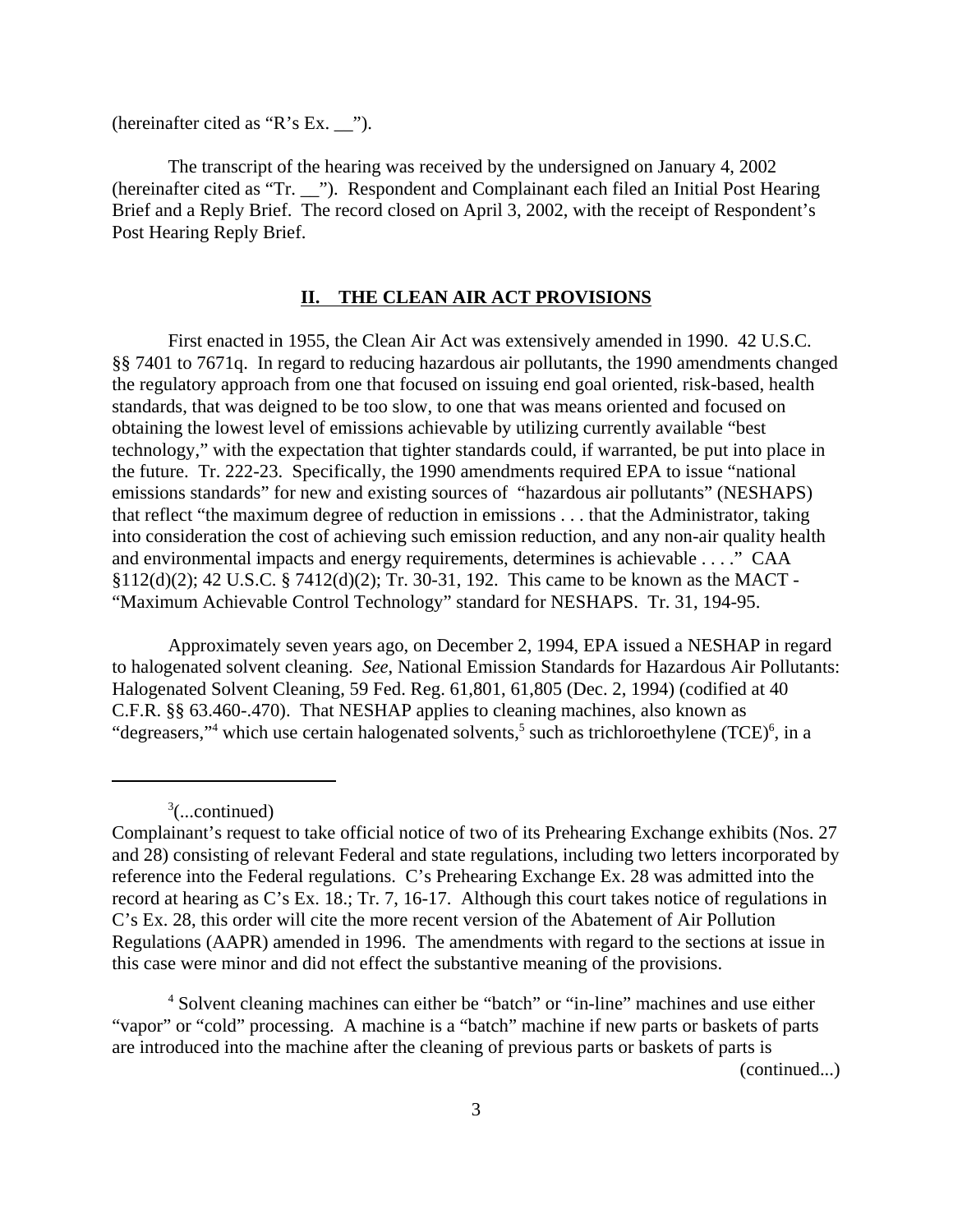concentration greater than 5 percent by weight. 40 C.F.R. § 63.460; C's Ex. 19 at 1-1; Tr. 32. The Regulations require owners and/or operators of such machines to achieve compliance with the NESHAP's provisions no later than December 2, 1997. 40 C.F.R. § 63.460.

One of the provisions imposed by the NESHAP on owner/operators of degreasers is to file with EPA, for *each such machine*, an "initial notification report" as well as an "initial statement of compliance." 40 C.F.R. § 63.468. Through these filings, owner/operators provide to EPA information regarding the location and identity of machines covered by the NESHAP, their age and design, an estimate of annual solvent consumption, and which compliance approach(es) the owner/operator anticipates employing to reduce the risk of harmful machine emissions. *Id.*, Tr. 40; C's Ex. 19 at 2-37; C's Ex. 25.

Under the halogenated solvent NESHAP, owner/operators are given the option to choose,

completed. A "in-line" machine has a conveyor that carries parts continuously in, through and out of the machine. A machine is a "vapor" machine if it heats the solvent enough to create vapor, otherwise it is a "cold" cleaning machine. C's Ex. 19 at 2-4 to 2-5.

<sup>5</sup> "Halogenated" means mixed with "[a]ny of a group of five chemically related nonmetallic elements including fluorine, chlorine, bromine, iodine, and astatine." Webster's II New Riverside University Dictionary 560 (1988). A "solvent" is something capable of dissolving another substance. *Id.* at 1107.

<sup>6</sup> TCE is a non naturally occurring volatile organic chemical, which is liquid at room temperature. It was historically used as a general anesthetic, refrigerant, and in dry cleaning processing, but now is most commonly used as a solvent degreaser because it is capable of removing fats and resins. Tr. 205-06. TCE enters the environment through evaporation. Exposure to TCE can have negative health effects and so, because of that and its concentration, it was designated as one of 189 listed hazardous air pollutants under the CAA as well as one of 33 urban air toxics as to which the EPA undertook to develop a strategy for exposure reduction. Tr. 195, 207-08. The strategy developed initially involved the creation of inventories, assessments of inventories, and modeling exercises to discover the concentration levels, and then subsequently reevaluating whether there are any residual risks leftover from the control technologies put into place by the initial CAA MACT standards. Tr. 195. The MACT standards will then be re-evaluated and tightened if the residual risks are excessive. *Id*. In 1987, a reference concentration in inhalant exposure and reference dose for oral ingestion was established for TCE within EPA's Integrated Risk Information System (IRIS) database. A reference concentration is a benchmark figure which estimates the level of humans exposure that can occur without appreciable health risks. Tr. 200-01, 203. However, that reference was subsequently withdrawn for re-evaluation based on new studies. Tr. 202-03. As a result, currently each EPA division is responsible for setting its own limit and EPA's Air Division for the National Scale Assessment uses .1 parts per million as the inhalation reference concentration for TCE. Tr. 209.

<sup>4</sup> (...continued)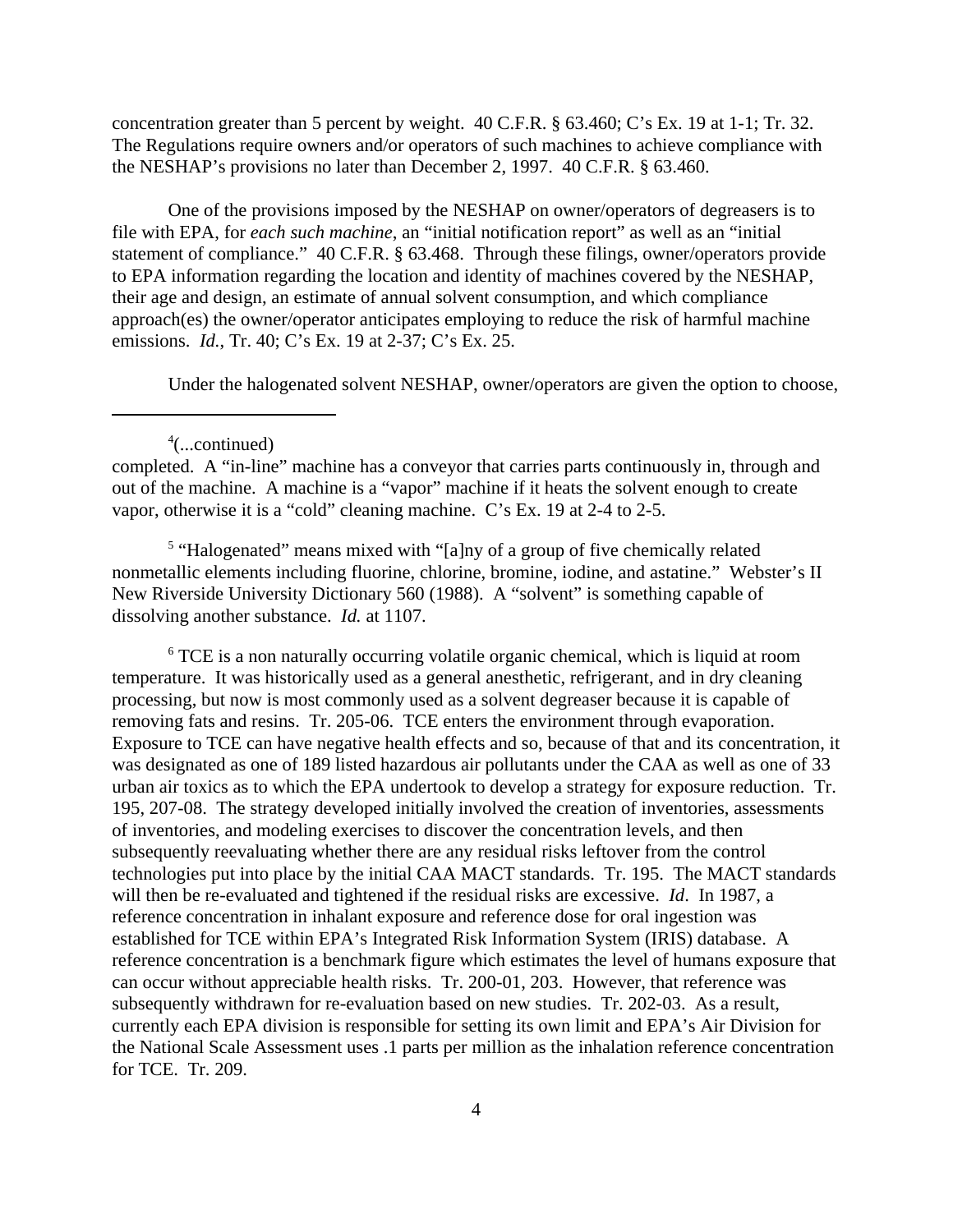for each degreaser, one of three specified compliance approaches set forth therein which are geared towards reducing solvent emissions. The three approaches are known as: (1) the control combinations/basic equipment standard; (2) the idling emissions standard; and (3) the alternative standard. Tr. 32, 479; C's Ex. 19 at 2-9; C's Ex. 25. The first two compliance approaches - the control combinations and the idling emissions standards, require that degreasers meet certain base design requirements<sup>7</sup> and owners/operators utilize certain work and operational practices.<sup>8</sup> 40 C.F.R. § 63.463(a); Tr. 36-39, 427-28; C's Ex. 19 at 2-9; C's Ex. 25. The control combination standard then mandates that, in addition to the base design and work/operational practices, the owners/operators also employ other more restrictive specific equipment controls, identified on tables set forth in the regulation, depending on the machine type, size, and age.  $9\,40$ C.F.R. § 63.463(b); Tr. 36-37, 411-12; C's Ex. 19 at 2-9. The second approach, the idling emissions standard, requires that in lieu of such additional equipment controls, the owner or operator can choose to have its machine pass a "Method 307" test indicating that it meets a certain idling emissions limit and maintain it operating in compliance with such limit.<sup>10</sup> 40 C.F.R. § 63.463(b). The third compliance approach, the alternative standard, sets only a maximum monthly emissions limit, but does not specify for the owner/operator any base design, work practices, or other operational requirements.<sup>11</sup> 40 C.F.R. § 63.464; C's Ex. 19 at 2-9; C's Ex. 25.

<sup>8</sup> Work and operational practices include maintaining equipment as recommended by the manufacturer, minimizing in room air disturbances, minimizing solvent loss due to spraying, reducing solvent pooling on parts, following proper startup and shutdown procedures, *etc.* 40 C.F.R. § 63.463(d); C's Ex. 19 at 2-28 - 2-31; Tr. 37-38.

<sup>9</sup> For example, under the control combinations standard, a machine would meet the base design requirements if it had a freeboard ratio of .75, but it could comply with the additional control option under this standard by having a greater freeboard ratio of 1.0. 40 C.F.R. § 63.463(b); C's Ex. 19 at 2-16.

 $10$  The idling emission standard requires machines to meet a certain emission limit while idling (*i.e.*, turned on but not actively cleaning parts). For batch vapor machines, the idling emission rate is .22 kg per hour per square meter of solvent air interface. 40 C.F.R. § 63.463(b) The regulations provide that a procedure known as a "Method 307" test be performed to determine the idling emission rate. 40 C.F.R. § 63.465; C's Ex. 19 at 2-17.

 $11$  Under the alternative standard, emissions for a batch vapor degreaser must be maintained below  $150\text{kg/M}^2$  per month (30.7 lbs/ft<sup>2</sup> per month), as calculated using a 3-month rolling average of emissions.  $40$  C.F.R. §  $63.464(a)(1)(ii)$ .

 $7$  Base design requirements include requiring machines to have a cover, a minimum freeboard ratio of .75 or higher (freeboard is the area from the liquid solvent or vapor to the top or lip of tank), an automated parts handling system such as a motorized hoist, a primary condenser, *etc.* 40 C.F.R. § 63.463(a)-(c); Tr. 37.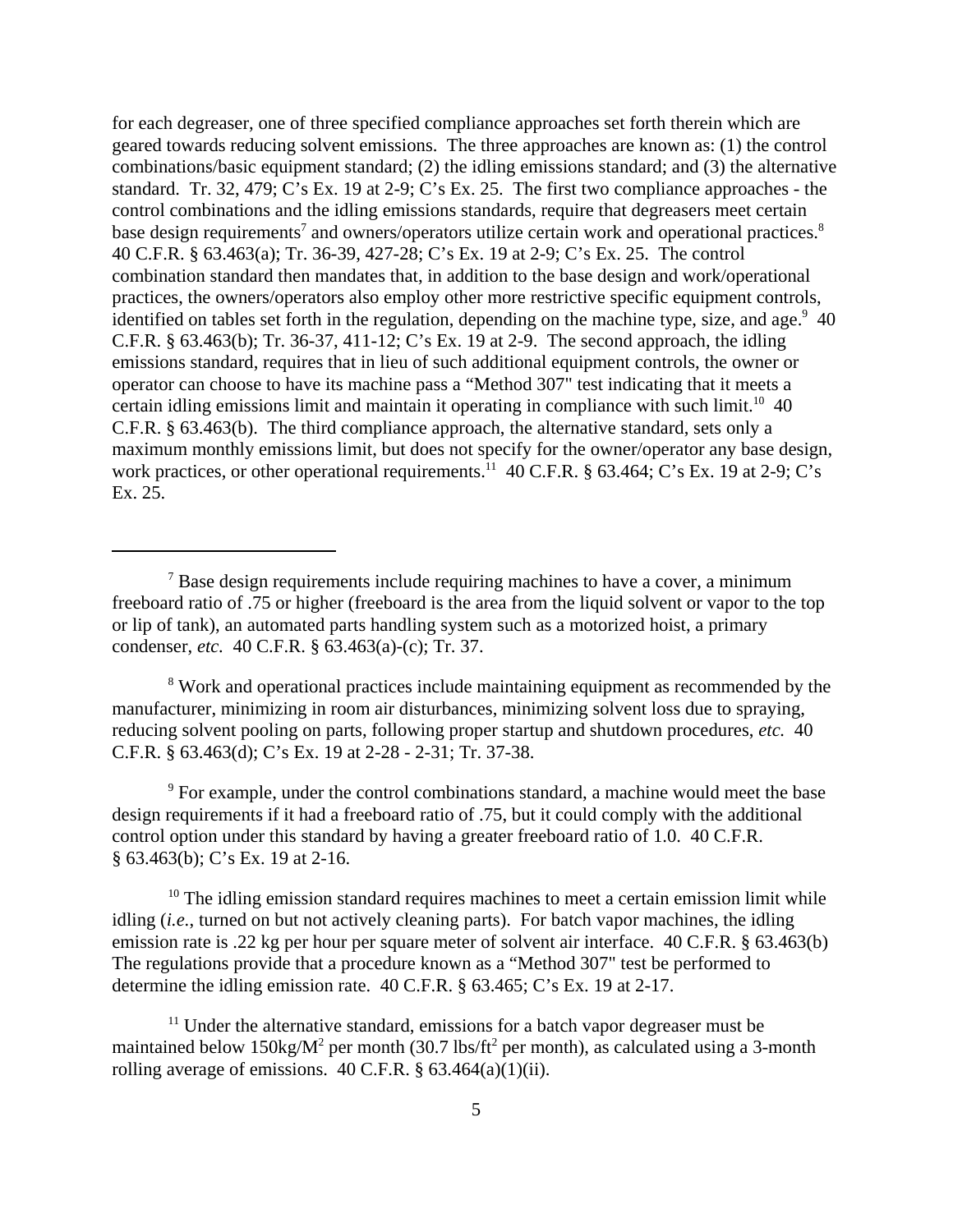All three of the approaches provided for under the NESHAP require some form of monitoring, record keeping, and reporting to demonstrate on-going compliance. 40 C.F.R. §§ 63.466-.468; Tr. 412-13, 418. Compliance with the control combinations standards requires that the equipment used to comply with that standard, such as refrigeration devices, be monitored to establish that the devices are operating properly, and that records be maintained of such monitoring. Tr. 398, 413-14. Compliance with the idling emission standard requires similar equipment monitoring and record keeping as well as evidence of the equipment passing the Method 307 emission test upon which compliance with that standard is based. Tr. 38-39, 396- 97, 427-28. Compliance with the alternative standard is demonstrated by maintaining records of solvent additions and deletions and using that data to determine the extent of emissions for each machine on a monthly and 3-month rolling average basis. Tr. 32-33, 39-40, 55.<sup>12</sup> Furthermore, regardless of the selected compliance approach, after the initial filings, owner/operators of solvent cleaning machines must submit certain additional reports including annual compliance reports and semi-annual exceedance reports. *See,* 40 C.F.R. § 63.468; Tr. 39-40. In these reports, the owner/operator indicates, among other things, the compliance method being utilized. $13$  Tr. 160.

Along with the Federal regulatory requirements, owner/operators of degreasers situated in the State of Connecticut are also subject to certain provisions of that state's Abatement of Air Pollution Regulations (AAPR) (CONN. AGENCIES REGS. § 22a-174-20(1)), which are part of the State Implementation Plan (SIP) adopted pursuant to CAA § 110 (42 U.S.C. § 7410). Tr. 31.

 $12$  In its Initial Post-Hearing Brief, Complainant points out that the monitoring, recordkeeping, and reporting requirements under the alternative standard are less burdensome than under the other options and it is intended to provide an incentive for regulated entities to use innovative strategies to limit solvent use. C's Initial Brief at 5, citing National Emission Standards for Hazardous Air Pollutants: Halogenated Solvent Cleaning, 58 Fed. Reg. 62,566, 62,583 (Nov. 29, 1993) (preamble to NESHAP regulations for halogenated solvent cleaning).

 $<sup>13</sup>$  Complainant's expert witness, Dr. Smuts, opined that all three compliance approaches</sup> are intended to achieve the same level of risk reduction under the MACT. Tr. 223-24. However, Respondent's expert witness, Mr. Fraga, testified that the alternative standard is considered by some to be "tighter," *i.e*., more limiting in terms of emissions, than the other two approaches because, even though it has no equipment requirements, the alternative standard sets a certain emission limit, which degreasers using the other approaches may actually exceed and still be considered in compliance. Tr. 480-81. *See also*, C's Initial Brief at 5, citing National Emission Standards for Hazardous Air Pollutants: Halogenated Solvent Cleaning, 58 Fed. Reg. 62,566, 62,583 (Nov. 29, 1993) (preamble to NESHAP regulations wherein EPA notes that the alternative emission limit could be more "stringent" that the other options). Therefore, Mr. Fraga opined that owner/operators of degreasers capable of meeting the base design requirements and work and operational practices would generally prefer to opt in under the control combinations or idling emissions compliance standard, rather than the alternative standard. Tr. 481.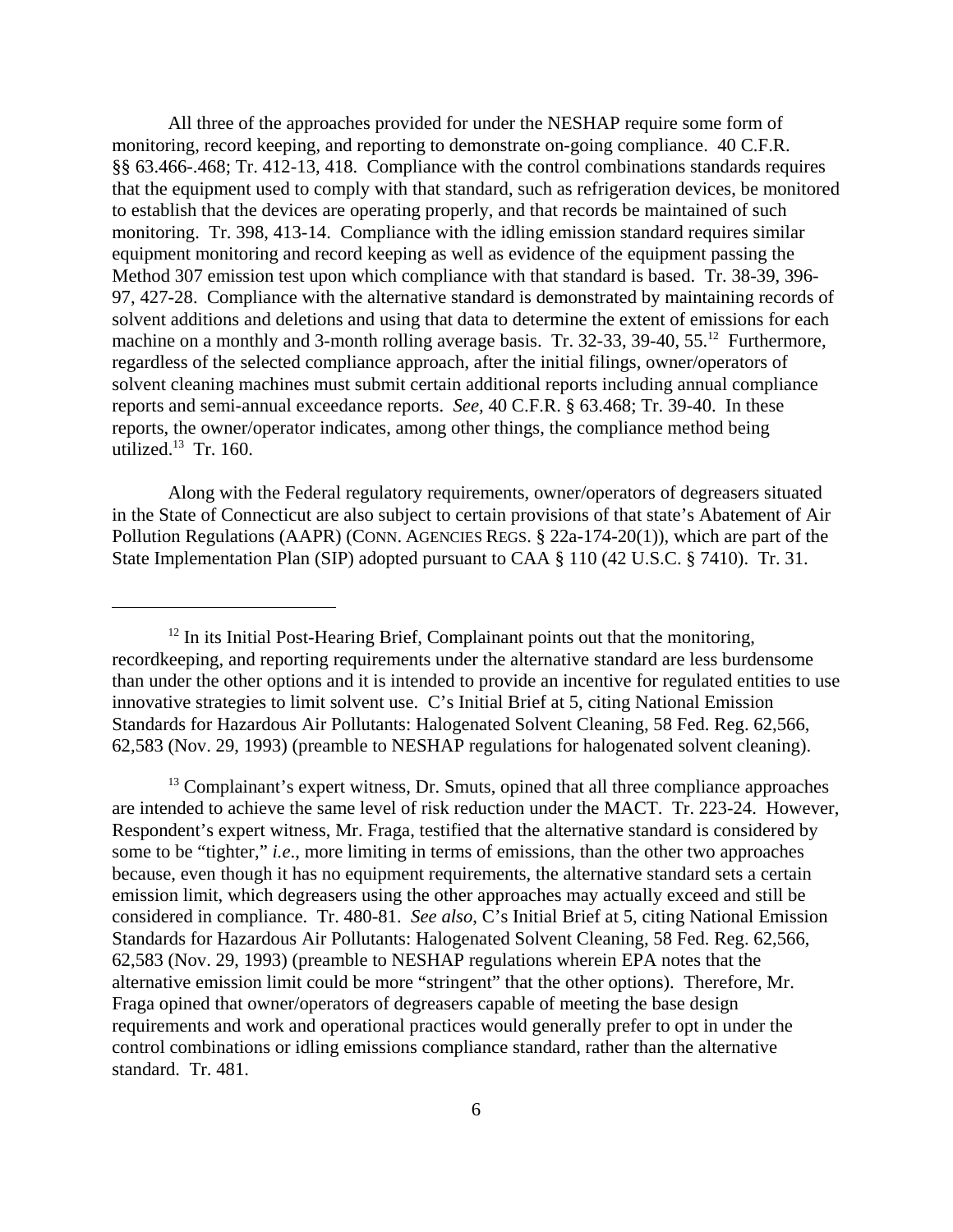EPA has approved Connecticut's SIP (*see*, 40 C.F.R. § 52.370) and, as such, has authority to enforce it under CAA § 113 (42 U.S.C. § 7413). *See also*, Tr. 25. Connecticut's regulations regarding degreasers impose additional compliance requirements upon owner/operators such as mandating the posting of operating requirements on or near each machine and limiting to 11 feet per minute the speed at which parts are moved into and out of degreasers. CONN. AGENCIES REGS.§ 22a-174-20(l)(4)(N) & (F)(ii). *See also*, Approval and Promulgation of Air Quality Implementation Plans; Connecticut; Revised Regulations Controlling Volatile Organic Compounds, 56 Fed. Reg. 52,205 (Oct. 18, 1991) (reporting EPA's approval of Connecticut's revised AAPR).

#### **III. FACTUAL BACKGROUND**

Respondent, The Barden Corporation, is a corporation organized under the laws of the State of Connecticut. C's Ex. 24 (stip. 1). Barden has been in operation since at least 1957 and has a net worth of approximately \$53 million. C's Ex. 20; Tr. 110-11. Currently, it is a subsidiary of Fischer A. G. Bearing Corporation, a German company. Tr. 230; C's Ex. 20. Respondent owns and operates a manufacturing facility located at 200 Park Avenue in Danbury, Connecticut. C's Ex. 24 (stip. 2); Tr. 226; C's Ex. 20. The facility is in a mostly commercial neighborhood on the outskirts of town. Tr. 328. At this facility, Barden employs approximately 475 persons. C's Ex. 20. In its facility, Respondent manufactures, cleans, and prepares a variety of sizes of super precision ball bearings for the aerospace and other industries. C's Exs. 20, 24 (stip. 4); Tr. 226-27. In connection with the cleaning aspect of its ball bearing production, during the time period relevant hereto, Respondent operated six batch, vapor, solvent cleaning machines or degreasers, ranging in size from 10 gallons to 140 gallons, which used TCE as a cleaning agent in a concentration greater than five percent by weight.<sup>14</sup> C's Ex. 20, 24 (stip. 5). Four of the degreasers, designated as EMU-9, EMU-11, EMU-14 and EMU-16, were installed at the facility prior to or during 1991. C's Ex. 24 (stip. 9). The remaining two degreasers, designated as EMU-10 and EMU-12, were installed in the facility in or about October 1997 and March 1998, respectively. C's Ex. 24 (stip. 10).

At all times relevant hereto, Barden has had one employee, Janice Zuvich, responsible for its environmental compliance. Tr. 321, 325-26. Although Ms. Zuvich has not personally received any training in the NESHAP regulations or state or Federal regulations under subpart T, Barden has from time to time since the mid-1990s hired trained consultants to assist in its compliance with the NESHAP regulations. Tr. 321-22. Moreover, since the early 1990s, Barden has provided periodic training and retraining classes to its employees regarding vapor degreaser

 $14$  Testimony given at the hearing indicated that Barden is sometimes required to use TCE in its processing pursuant to a "frozen process" received from a customer, which means that a customer has specified that in manufacturing parts for it, Barden is obliged to use TCE. Thus, in order to cease using TCE in processing those parts, Barden has to obtain permission from its customer to change the job specifications. Tr. 230-31.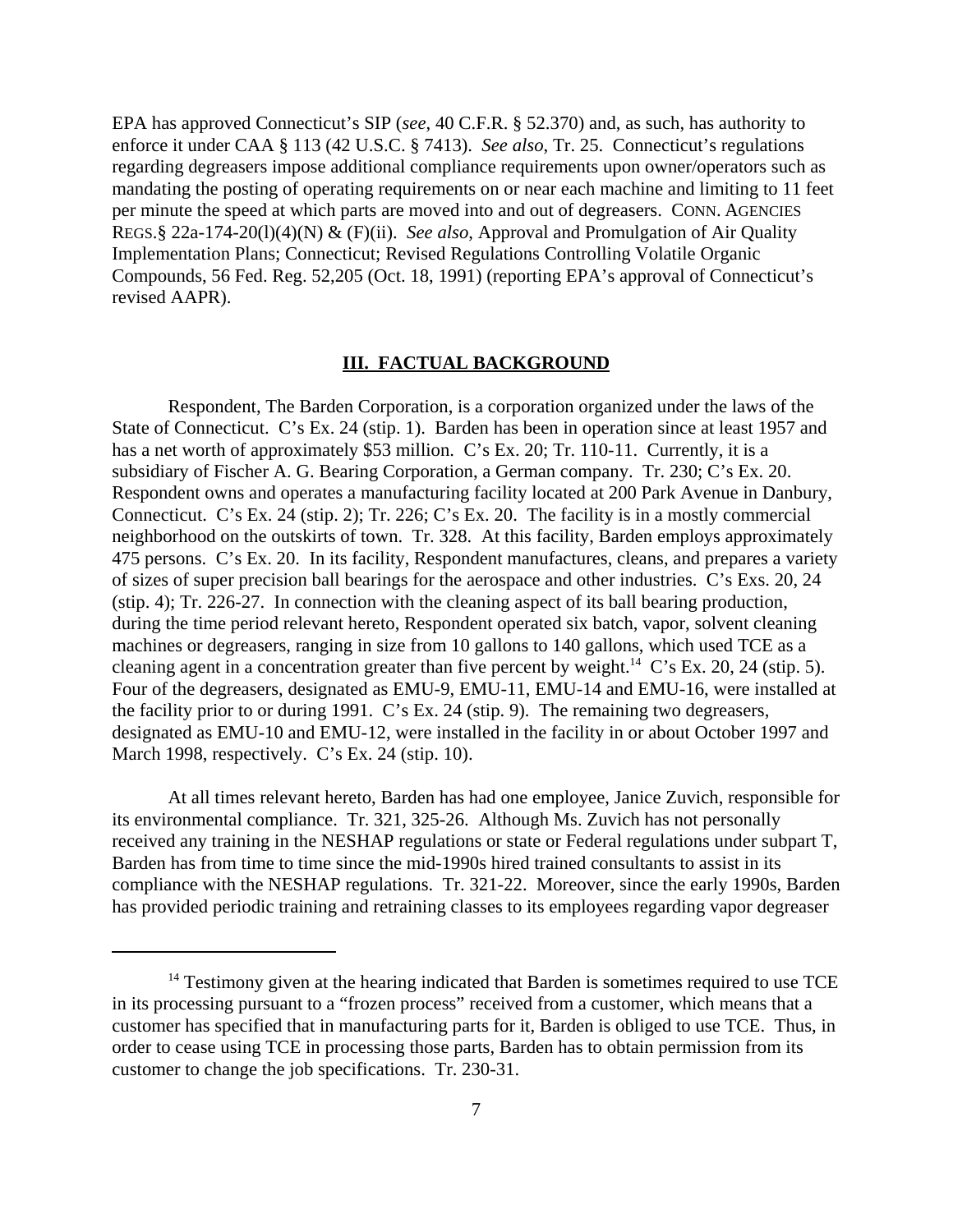operation. Tr. 331, 335-36, 347-48, 368–69, 375, 379-82; R's Ex. 4.

Pursuant to the Federal regulations, on or about August 28, 1995, Barden filed with EPA Initial Notification Reports, Initial Statements of Compliance for Machines Complying with the Alternative Standard, and Exceedance Reports, for the solvent vapor cleaning machines then in use at its facility. C's Exs. 7, 8, and 9. Respondent represented in those filings that it was and/or would be using the alternative standard to demonstrate compliance with NESHAP for all of its machines.15 *Id.*; Tr. 41-43*,* 441*.* 

Approximately two and a half years later, Barden hired Air Tox Environmental Company (Air Tox), a consulting company specializing in air emission regulatory compliance, to perform Method 307 tests on a number of its degreasers, which is a prerequisite to compliance with air emission limits under the idling emissions standard. Tr. 383, 388, 390. In January/February of 1998, Air Tox performed a Method 307 test on EMU-9 (a/k/a D35 Baron Blakeslee) and EMU-11 (a/k/a D38 Branson) and both of those machines passed the test. However, other degreasers tested at the facility at that time did not.16 *See,* R's Ex. 5; Tr. 389-90, 391-96. In its report on the results of the tests, Air Tox advised Barden that to be in full compliance with the idling emission standard, in addition to passing the Method 307 test, the degreasers would have to meet the base design and workplace practices set forth in the regulations. R's Ex. 5; Tr. 324-25, 390-91, 438- 39. Subsequently, despite the positive results of some of the Method 307 tests, Ms. Zuvich testified that Barden's management decided to continue to utilize the alternative standard rather than the idling emissions standard as its method of compliance for all of its machines. Tr. 60-61, 176-77, 322-25, 340-41.

In March of 1998, again with the assistance of Air Tox, Barden submitted an application for a Title V permit under the Clean Air Act (42 U.S.C. § 7661(a)-(f)) to the State of Connecticut's Department of Environmental Protection. Tr. 388-89, 436; C's Ex. 15. Obtaining a Title V permit allows the permittee to engage in certain activities involving air emissions consistent with Federal and state law.<sup>17</sup> Tr. 62. In connection therewith Barden submitted a "Compliance Certification," wherein it represented that its compliance method for its degreasers

<sup>16</sup> The units that failed the Method 307 test were subsequently removed from Barden's facility prior to the inspection at issue here. Tr. 395-96, 416-17.

<sup>&</sup>lt;sup>15</sup> One of the exceedance reports filed at that time reflects that in July 1995, one of Barden's degreasers had exceeded the regulatory emissions threshold level. *See,* C's Ex. 6. However, that exceedance is not at issue in this case.

<sup>&</sup>lt;sup>17</sup> Section 502(a) of the CAA makes it "unlawful" for "any person" to "operate" an emissions' source required to have a permit "except in compliance with a permit issued by a permitting authority under this title." 42 U.S.C. § 7661a(a). The permit system under the CAA came into being with the 1990 Amendments. CAA Section 504(f) provides that a person complying with a permit issued in accordance with the act is deemed in compliance with Section 502. 42 U.S.C. § 7661c(f).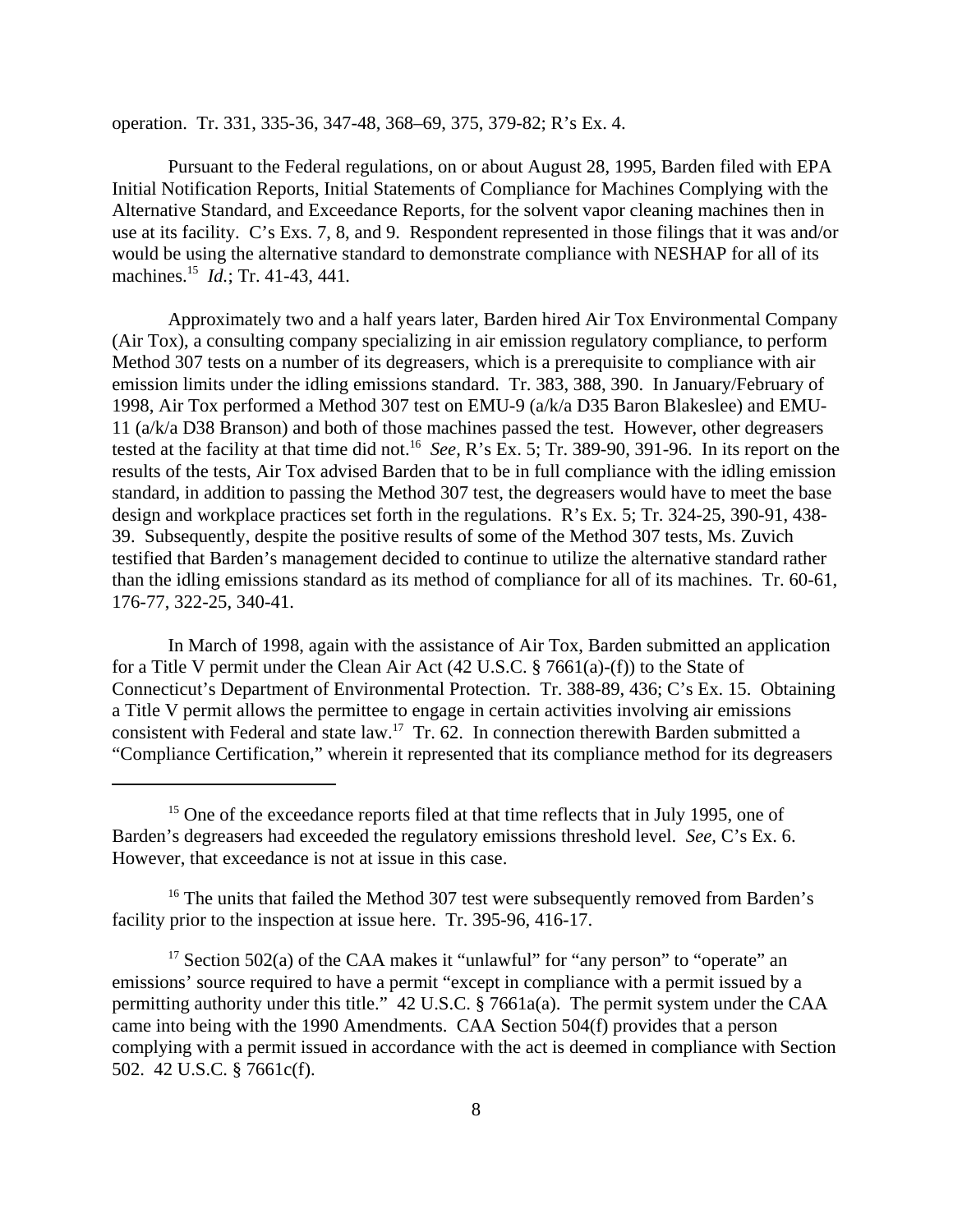was "recordkeeping of solvent usage" and "determination of emission rates." Further, Barden indicated that "[r]ecords of solvent use in degreasers [are] kept to demonstrate compliance with RCSA Section 22a-174-20 as well as 40 C.F.R. 63, Subpart T" and that "Method 307 was used to determine compliance with the idling emission limit . . . for those degreasers *not meeting the alternative emission limit*." C's Ex. 15 (italics added); Tr. 43-44.

Subsequently, Barden's facility was targeted for a Clean Air Act compliance inspection by an EPA Compliance Targeting Team. As a result, on January 26, 1999, two EPA inspectors, Douglas Koopman and Steve Calder, along with Lou Santos, a representative from the Connecticut Department of Environmental Protection, conducted a CAA compliance inspection of Respondent's facility.18 C's Ex. 24 (stip. 15); Ex. 6; Tr. 30, 139, 170, 236-37. Prior to the inspection, the inspectors reviewed the filings previously submitted by Barden including its initial notification reports, initial statements of compliance, exceedance reports and Title V application. Tr. 26-27, 40-43. In the opening conference, prior to the physical inspection of the facility, Janice Zuvich, then Barden's Senior Environmental Safety Engineer (R's Ex. 2), represented to the inspectors that Barden was using the alternative standard to evidence compliance with the NESHAP emission limits in connection with *all of* its degreasers. C's Ex. 20; Tr. 44-46, 139-41, 171-72, 238, 262-63, 273. At no time during the inspection, did Barden ever indicate that it was complying with any other NESHAP standard or compliance approach. Tr. 143, 238. Therefore, based upon this and Respondent's representations in its prior filings, the inspectors conducted their subsequent physical inspection of Barden's facility and equipment with an eye towards determining whether Respondent was in compliance with the CAA's alternative standard and applicable state regulations. Tr. 50-51, 53-55, 139-41. The inspectors did not evaluate whether Barden's equipment, work practices and records, could have satisfied some other compliance standard. Tr. 134-36. However, where the inspectors noticed something of significance relative to regulatory compliance, such as a degreaser without a cover in place, it was noted. Tr. 138.

During the inspection, Respondent admitted that, after filing its initial set of notification reports and initial set of statements of compliance in 1995, it subsequently put into operation in two new degreasers (EMU-10 and EMU-12), but had not submitted such initial documentation for those units. Tr. 47-48; C's Ex. 24 (stips. 25 & 27). Further, Respondent acknowledged that it had not filed the requisite solvent emission reports for 1998 or its semi-annual solvent exceedance reports due in July 1998, or those due in 1999. Tr. 94. Likewise, during the inspection Barden admitted that it was not performing monthly calculations of emissions or 3 month rolling average emission calculations evidencing compliance with the alternative standard emission limit. Tr. 55-57, 59-60, 263. Moreover, although Respondent did produce for the inspectors some records regarding solvent additions and deletions (C's Ex. 13), Ms. Zuvich indicated to the inspectors that she could not represent to them at that time that such records were complete and could be relied upon to accurately calculate emission levels. Tr. 55-59, 254,

<sup>&</sup>lt;sup>18</sup> Mr. Santos did not stay throughout the whole inspection and he did not testify at the hearing. Tr. 237, 238.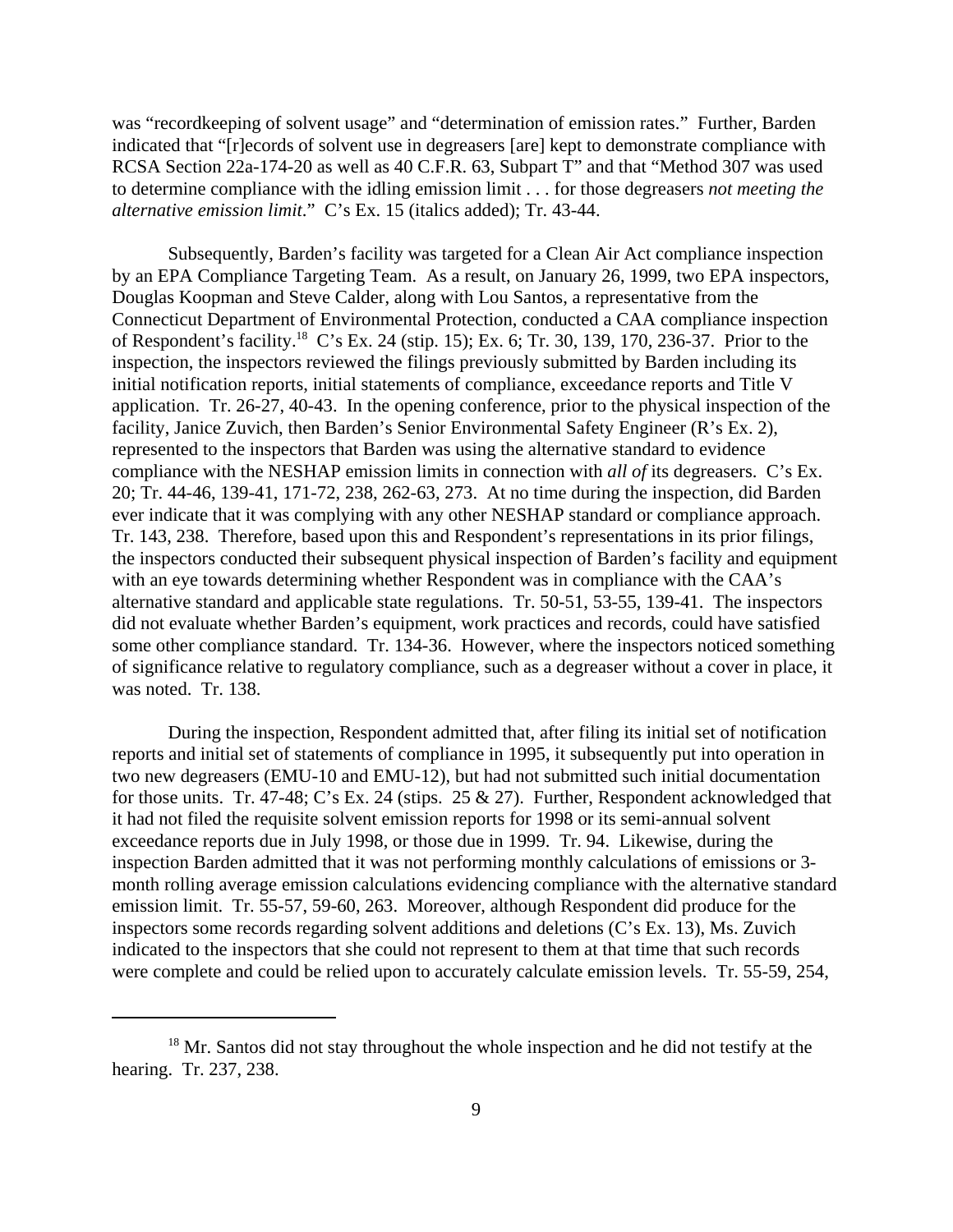### 270.

During the walk-through inspection of Respondent's facility, the inspectors measured the speed of the hoists used by Barden to move parts into and out of its degreasers. Tr. 124. From such measurements, EPA concluded that the hoist used in connection with the degreaser identified as EMU-12 was moving at a rate of 16 feet per minute. C's Ex. 24 (stip. 22). The inspectors further observed that not all of Respondent's degreasers had operating requirements posted on or near them. Tr. 63, 175; C's Exs. 20, 6.

The inspectors held a closing conference with Ms. Zuvich at the conclusion of the inspection. At that time, Barden was advised that the company was not creating and maintaining the requisite records for compliance with the alternative standard. The inspectors suggested to Ms. Zuvich that the company could consider complying with one of the other standards, to which Ms. Zuvich responded that her company had considered and rejected such an option previously. Tr. 60-61, 176-77. At the end of the conference, the inspectors requested that Barden provide EPA with copies of the logs evidencing solvent additions and deletions and submit the missing emissions reports.<sup>19</sup> Tr. 61.

On February 9, 1999, Mr. Koopman drafted an inspection report (C's Ex. 20) memorializing his findings during the inspection (Tr. 63, 114-117) and on June 18, 1999, he created a memorandum detailing the methodology he had employed to measure hoist rates during the inspection. C's Ex. 21. These documents were not contemporaneously forwarded to Barden. Tr. 123.

However, based upon the results of the inspection, about eight months thereafter, on September 28, 1999, EPA issued to Barden a "Notice of Violation, Administrative Order and Reporting Requirement,"(NOV), pursuant to CAA §§ 113 and 114 (42 U.S.C. §§ 7413 & 7414). C's Ex. 5; Tr. 63-64, 118-19. The NOV set forth the alleged violations found during the inspection, required Barden to take action to come into compliance with the regulations within 60 days, and to provide to EPA, within 30 days, *inter alia,* a detailed plan regarding coming into and maintaining future compliance. Tr. 66, 168; C's Ex. 5.

To assist it in preparing its response to the NOV, Barden again hired Air Tox. Tr. 257-

 $19$  Ms. Zuvich testified that on January 27, 1999, the day after the EPA inspection, the Connecticut Department of Environmental Protection, unaware of the EPA inspection, also conducted an air compliance inspection of Barden's facility. The State inspection did not result in the issuance of a notice of violation or the institution of any enforcement action by the state regarding the degreasers. However, the state authorities did require Barden to prepare a permit application for its generators, which Ms. Zuvich testified that state had previously indicated was not required. Tr. 254-56. The Inspection Report (C's Ex. 20) indicates, however, that during the inspection Ms. Zuvich had represented to EPA that she had applied to the state for permits regarding the generators but had not yet received a response.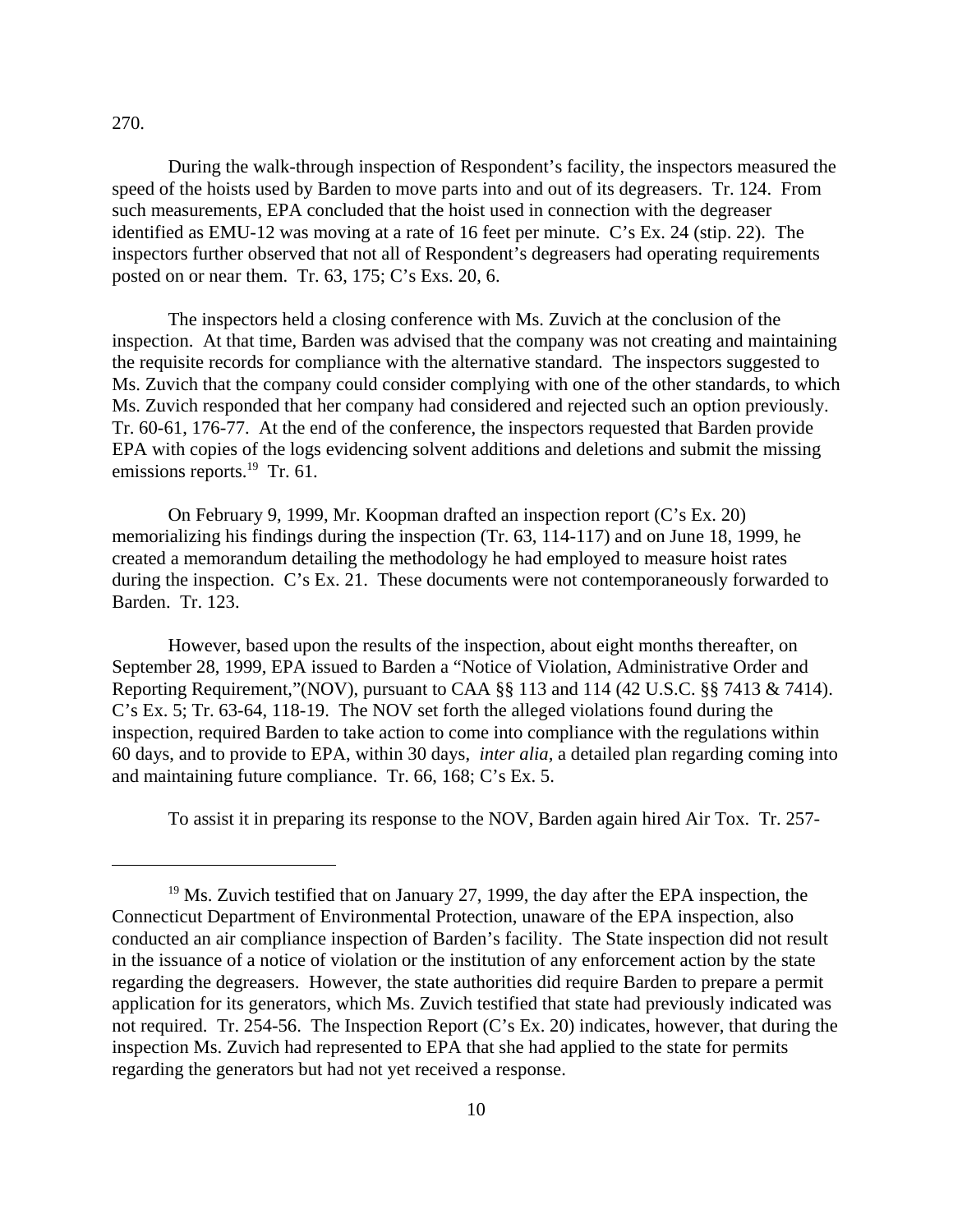58, 383. In November 1999, with Air Tox's assistance, Barden submitted a Compliance Plan explaining how the company was going to meet the requirements of the administrative compliance order. C's Ex. 10; Tr. 65, 67, 400-01. In the Plan, Barden represented: (a) that it was choosing new compliance methods for some (EMUs-9, 10, 13, 14 and 16), but not all, of its degreasers, and that those degreasers met their newly elected standard; (b) that it had removed from operation one of its degreasers (EMU-11); (c) that the hoist on EMU-12 had been replaced with a hoist with an appropriated speed; and (d) that operating instructions were posted near or on degreasing units missing such instructions on January 25, 1999 (EMUs-12 and 16). In addition, Barden submitted initial notification reports for EMUs-9, 13 and 14 dated November 1, 1999, as well as copies of various blank forms, including a log sheet for recording hoist speed, vapor degreaser operating requirements, and a vapor degreaser log to be used for recording TCE additions and deletions.

On December 6, 1999, again with the assistance of Air Tox, Barden submitted to EPA its "Second Required Submittal In Response To Notice of Violation." C's Ex. 11; Tr. 65, 67, 401. Attached thereto, being submitted for the first time, were initial notification reports and initial statements of compliance for EMUs-10 and 12, which indicated that Barden had selected to use idling emissions limit and control combinations standards, respectively, for those degreasers. Tr. 401-02. Barden also filed at that time, its 1998 annual solvent emission reports and semiannual exceedance reports. In addition, Barden represented therein that it was maintaining complete logs for each solvent cleaning machine and calculating monthly and 3-month rolling emission averages. Moreover, based upon the calculations it was performing, Barden represented that there was no evidence that emission exceedances were occurring. Further, Barden reported to EPA that in November 1999, it had had conducted additional idling emission tests to show compliance with that standard for EMUs-10, 13 and 14 and attached copies of the Method 307 testing reports. Tr. 312-14, 402-04. Finally, Barden noted in its second submittal that it was also taking a number of steps to be proactive to maintain compliance with all applicable regulations, including looking for alternatives to TCE usage in its cleaning processes. C's Ex. 11.

After receiving Barden's two submittals, Mr. Koopman wrote a summary of the case for the file. In the summary, he noted that Barden had submitted a compliance plan which indicated that, instead of the alternative standard, it had selected to have all of its remaining vapor degreasers, except for one (EMU-16), comply with the idling emissions (EMUs-9, 10, 13, and 14) or control combination (EMU-12) standard from then on. C's Ex. 23; Tr. 131-32, 273. At the hearing, Mr. Koopman testified that he deemed such a new election of compliance methods as lawful and appropriate, and noted that Barden would be required to report the methodology in the reports submitted subsequent to the election of a new method. Tr. 133-34, 145, 160.

On April 12, 2000, Barden made an additional submittal to EPA, in response to a request of Mr. Koopman. C's Ex. 12; Tr. 65, 67-68, 465. In its third submittal, Respondent provided an initial statement of compliance for EMUs-9, 13 and 14 and initial notification reports for two new batch vapor degreasers (EMUs-21 and 22). C's Ex. 12.

The Complaint, seeking an administrative penalty for the violations at issue here, was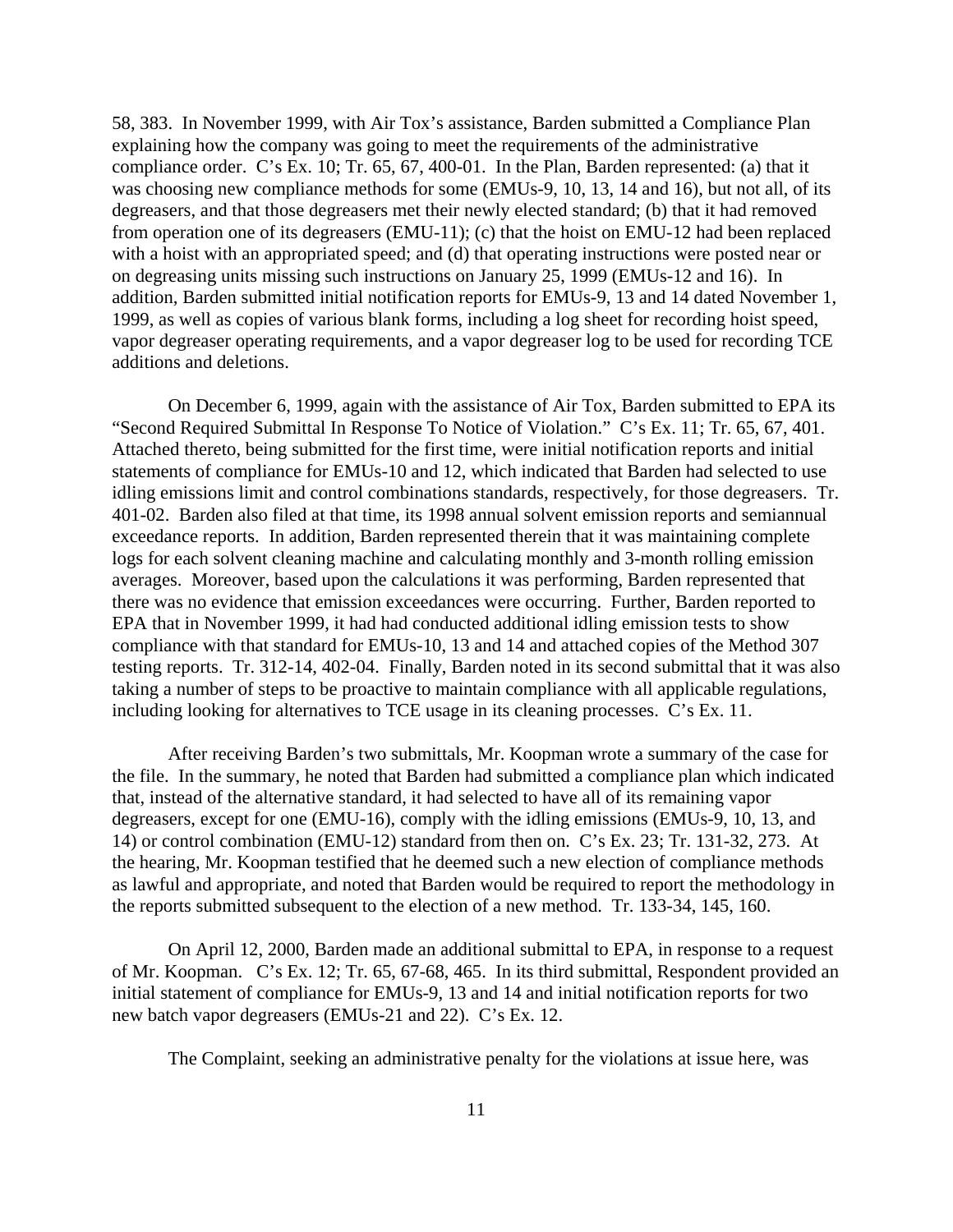filed subsequently, on October 2,  $2000$ <sup>20</sup> Tr. 65.

### **IV. VIOLATIONS ALLEGED**

The Complaint contains nine counts, all of which charge Respondent with violating Section 112 of the Clean Air Act (42 U.S.C. § 7412) and the National Emission Standards for Halogenated Solvent Cleaning (40 C.F.R. §§ 63.460-.469) and/or the Connecticut Abatement of Air Pollution Regulations (AAPR) (CONN. AGENCIES REGS.§ 22a-174-20), promulgated pursuant thereto. Count I of the Complaint alleges a violation arising from Respondent's use of a hoist in connection with one of its vapor degreasers (EMU-12) which moved at a speed greater than the 11 feet per minute maximum limitation rate set forth in AAPR § 22a-174-20(l)(4)(F)(ii). Count II alleges Respondent failed to permanently post conspicuous labels with operating requirements on or near all of its degreasers in violation of AAPR § 22a-174-20(1)(4)(N). Count III alleges Respondent failed to submit to EPA initial notification reports of two new solvent cleaning machines in violation of 40 C.F.R. § 63.468(b). Count IV alleges Respondent failed to submit to EPA initial statements of compliance for two of its solvent cleaning machines in violation of 40 C.F.R. § 63.468(e). Count V alleges Respondent failed to submit to EPA its yearly solvent emission reports for 1998 in violation of 40 C.F.R. § 63.468(g). Count VI alleges Respondent failed to submit to EPA its semi-annual solvent exceedance reports in July 1998, January 1999, and July 1999, in violation of 40 C.F.R. § 63.468(h). Count VII alleges Respondent failed to properly maintain records of solvent additions and deletions from December 2, 1997 through January 26, 1999 in violation of 40 C.F.R. § 63.464(a)(1)(i). Count VIII alleges Respondent failed to perform monthly calculations of emissions in violation of 40 C.F.R. § 63.464(a)(1)(ii). And, finally, Count IX alleges Respondent failed to comply with alternative standard emission limits with regard to its solvent cleaning machines in violation of 40 C.F.R. § 63.464(a)(1)(ii). Complainant currently seeks the imposition of a total combined penalty in the amount of \$288,750 for these alleged violations of the Clean Air Act.

Respondent has conceded liability as to Counts III, IV, V, and VI. *See*, Answer ¶¶ 33 and 39 and R's Initial Brief at 23. However, it contests its liability on the remaining counts and challenges the appropriateness of the penalty proposed by Complainant on all counts.

### **V. DISCUSSION, FINDINGS OF FACT AND CONCLUSIONS OF LAW**

 $20$  In light of the fact that the first alleged date of the violations occurred more than 12 months prior to the initiation of this administrative action and the total penalty sought was in excess of \$200,000, pursuant to Section 113(d) of the Clean Air Act (42 U.S.C. § 7413(d)), Complainant sought and obtained approval from the Department of Justice prior to proceeding with this administrative action. *See,* C's Exs. 3, 4, and 24 (stips. 18-20).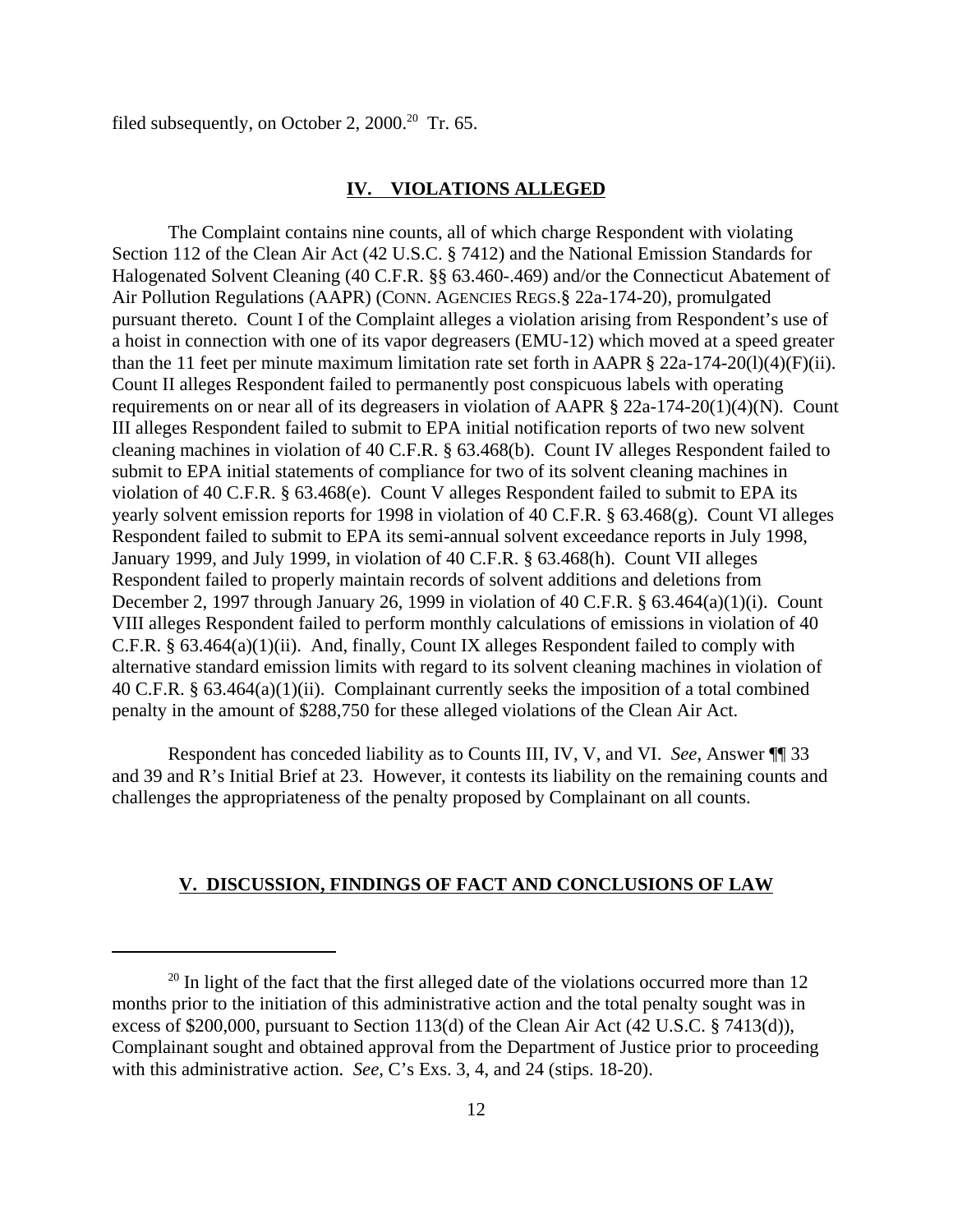#### A. Count I - Failure to Comply with Hoist Rates - AAPR  $\S$  22a-174-20(1)(4)(F)(ii)

Count I of the Complaint alleges that Respondent violated Section 22a-174 20(1)(4)(F)(ii) of Connecticut's Abatement of Air Pollution Regulations (CONN. AGENCIES REGS. § 22a-174-20(1)(4)(F)(ii)) by using an electric hoist which operated at a speed greater than 11 feet per minute to move parts in and out of its open top vapor degreaser identified as "EMU-12."21 *See,* Complaint ¶¶ 22-26.

AAPR  $\S 22a-174-20(1)(4)(F)(ii)$  provides in pertinent part as follows:

(l) Metal cleaning.

\* \* \*

(4) The owner or operator of *any* open top vapor degreaser shall meet the requirements of this subdivision. \* \* \*

- (F) Minimize solvent carryout by: \* \* \*
	- (ii) moving parts in and out of the degreasing unit at less than 3.3 meters per minute (11 feet per minute)

CONN. AGENCIES REGS.  $\S$  22a-174-20(1)(4)(F)(ii) (emphasis added).<sup>22</sup>

The parties have stipulated that "[d]uring the inspection, EPA measured the hoist speed of EMU-12 and concluded it was traveling at 16 feet per minute." C's Ex. 24 (stip. 22). Nevertheless, Respondent challenges its liability on this count based on the excessive speed of EMU-12's hoist on four grounds. First, it asserts the Agency's interpretation of the state regulation is incorrect because it fails to factor "dwell time" in the calculation of hoist speed. Second, Barden argues, even if the Agency's interpretation of the regulation is correct, it did not have "fair notice" that the speed referred to in the Connecticut regulation would be calculated

<sup>&</sup>lt;sup>21</sup> The degreaser referred to as EMU-12, is located within Department 21 of Respondent's facility, and has a capacity of 13 gallons. C's Ex. 10; Complaint ¶ 14 and Answer ¶ 14.

<sup>&</sup>lt;sup>22</sup> This state regulation is applicable to *all* open top vapor degreasers regardless of which compliance approach is selected. CONN. AGENCIES REGS. § 22a-174-20(1)(4). However, under the Federal regulations, having an automated parts handling system, *i.e.,* a motorized or manual hoist whose speed is "3.4 meters per minute (11 feet per minute) or less" is one of the *base design requirements* only applicable if an owner/operator choose to comply with the control combination standard under the NESHAP, but is not applicable under the Federal Regulations to owner/operators choosing the alternative standard. *See*, Tr. 459; 40 C.F.R. § 63.463(a)(3); C's Ex. 19 at 2-11. An "automated parts handling system" is defined under the Federal regulations as one that carries parts from initial loading through part removal at a "controlled speed." 40 C.F.R. § 63.461.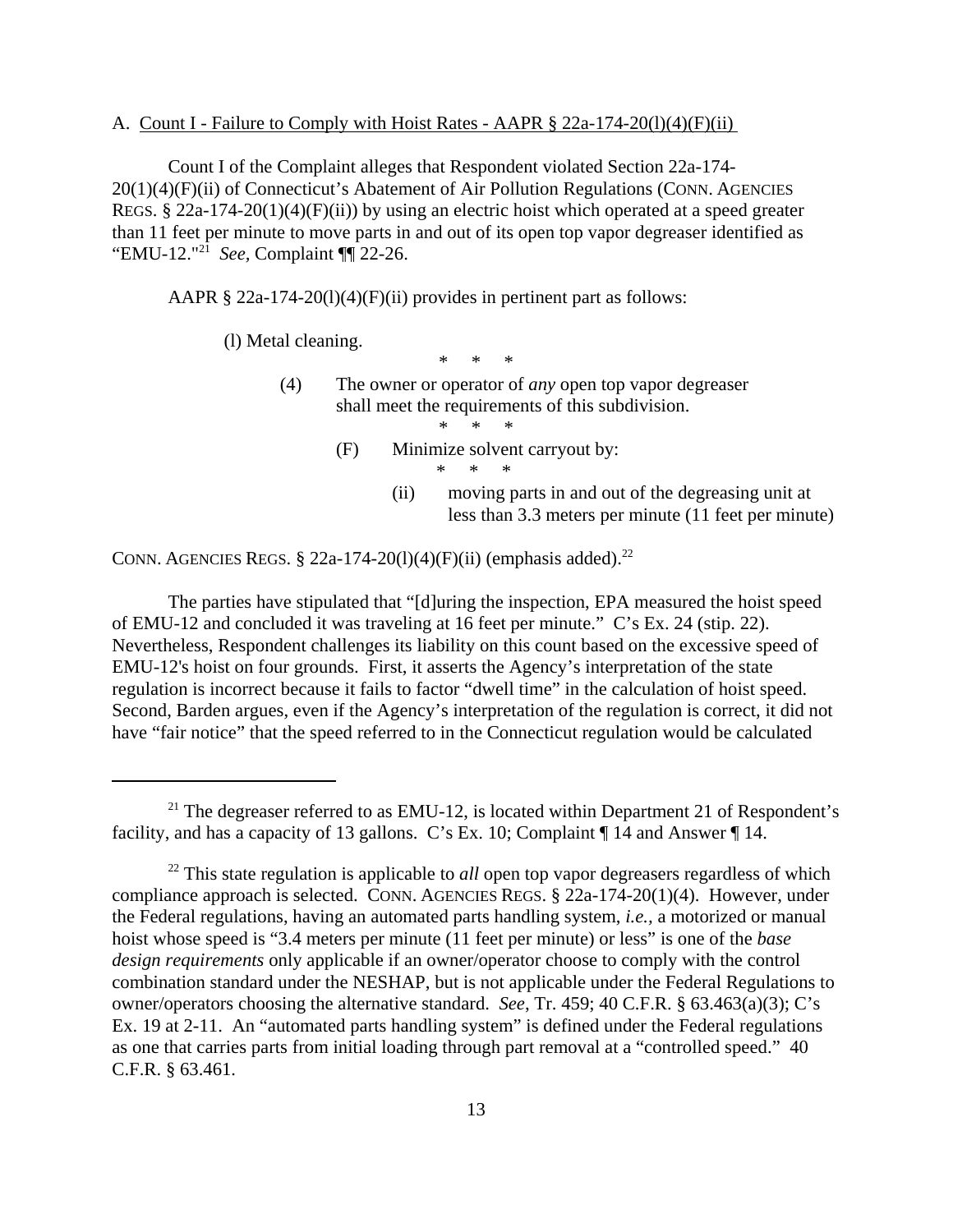without factoring in dwell time, that such an interpretation was not obvious, and that it reasonably interpreted that the correct methodology for calculating hoist rate would include the dwell time. Third, Barden argues that the test of hoist speed Mr. Koopman performed during the inspection does not constitute sufficient proof of the hoist speed over one minute because he measured the speed for only 15 seconds and there was no evidence that the hoist moved at a consistent rate. Fourth, Respondent claims there is no evidence in the record that the degreaser was in operation on the day of the inspection. Each of these arguments will be addressed *in seriatim*.

### 1. Regulatory Interpretation

EPA asserts that the speed referred to in AAPR  $\S$  22a-174-20(1)(4)(F)(ii) of 3.3 meters per minute or 11 feet per minute is measured "by dividing the distance traveled by the amount of time it took to travel that distance" and that "the time a part dwells is not included in the determination of the speed of a hoist."<sup>23</sup> C's Brief at 19. Respondent disagrees. R's Brief at 16. "Dwell" is defined as the process of "allow[ing] solvent to drain from the parts or parts basket back into the solvent cleaning machine." 40 C.F.R. § 63.461. "Dwell time" is defined in the regulations as "the required minimum length of time that a part must dwell, as determined by Section 63.465(d)." *Id.* Section 63.465(d) states that the appropriate "dwell time for parts to remain in the freeboard area above the vapor zone is no less than 35 percent of the time" it takes for each part or parts basket to cease dripping once removed from the vapor zone. 40 C.F.R. §  $63.465(d)(1)-(2)$ . Dr. Smuts testified that dwell time is used to prevent "drag out," which occurs when TCE vapors are dragged out of the machine along with the parts being removed. Dwell time allows parts to dry and become free of TCE, thereby reducing emissions. Tr. 220-21.

To adequately grasp the significance of including or excluding "dwell time" in determining the speed at which parts move in and out of a degreaser, it helps to understand exactly how a degreaser is operated. Two of Respondent's NDT inspectors, Irma Arboleda and Sandra Enright, testified in this regard at the hearing as did Barden's Facilities Manager, Janice Zuvich.<sup>24</sup> Ms. Arboleda testified that she has used a Barden degreaser at work, every day, for the past 10-11 years and Ms. Enright testified that she operates a vapor degreaser occasionally. Tr. 346-47 (Arboleda); Tr. 366-67, 373 (Enright).

 $23$  Federal Regulations define a "hoist" as a "mechanical device that carries the parts basket and the parts to be cleaned from the loading area into the solvent cleaning machine and to the unloading area at a controlled speed. A hoist may be operated by controls or programmed to cycle parts through the cleaning cycle automatically." 40 C.F.R. § 63.461. The state regulation appears applicable regardless of whether parts are moved in and out of the degreaser manually or by utilizing a mechanical device such as a hoist; however, in this case, its application where an electric hoist was used is at issue.

 $^{24}$  Mr. Koopman testified that he never observed any of the degreasers cleaning parts. Tr. 131, 148.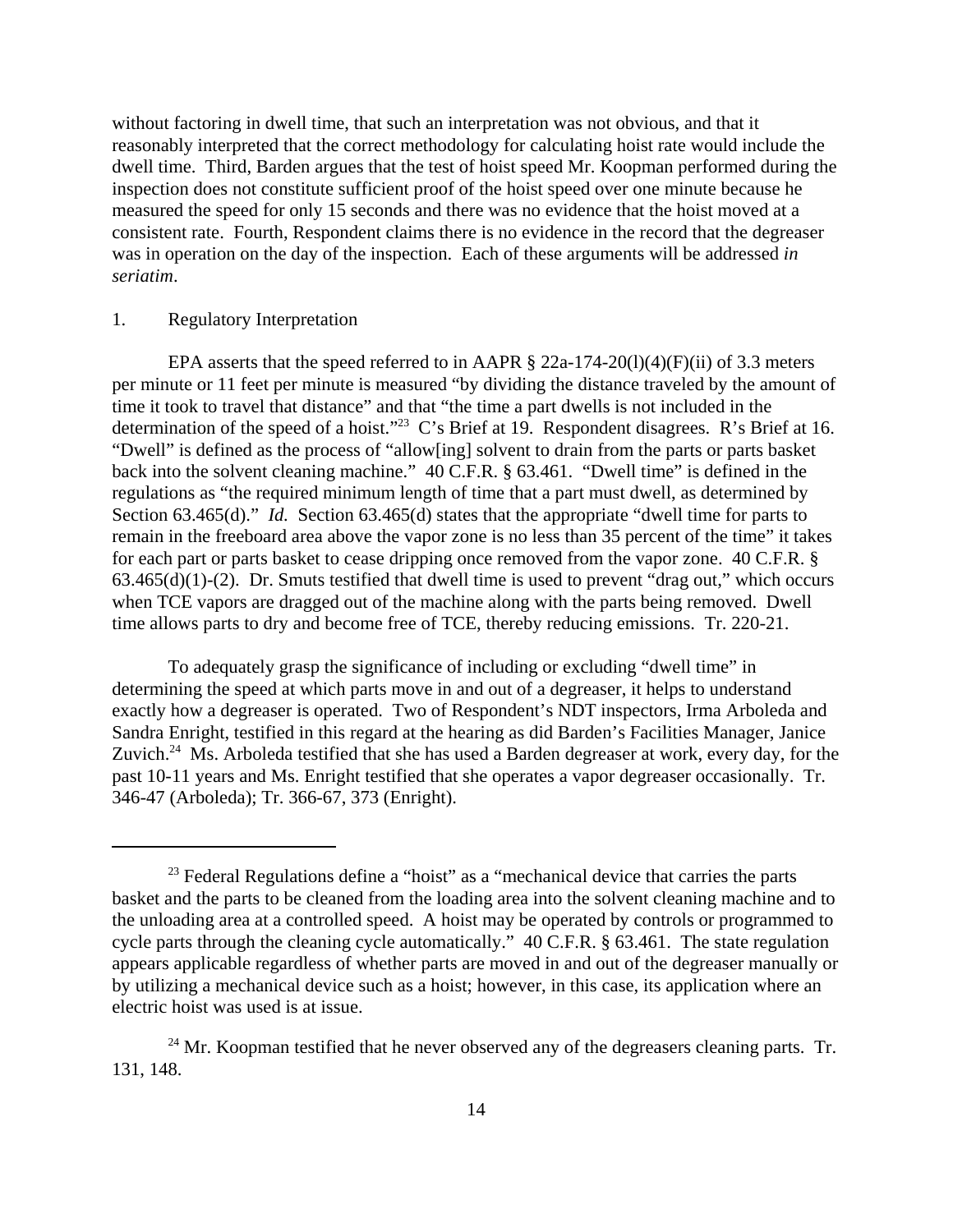Ms. Arboleda, Ms. Enright, and Ms. Zuvich consistently described the operation of a Barden open top vapor degreaser with an electric hoist, such as EMU-12, as follows: first, the employee places a wire or "semi-fit" basket on a movable work table called a "low boy" and fills it with the metal parts intended to be cleaned. The low boy is then moved adjacent to the vapor cleaning machine. Above the machine, on a rail attached to the ceiling is a hoist, from which hangs a chain with a hook on the end. The hoist is operated with mechanical controls. The employee operates the controls to lower the hook on the hoist down to the basket and attaches the hook to the handles on the basket. Then the filled basket is moved over and above the vapor cleaning machine. The employee then opens the rectangular lid on the top of the machine and operates the hoist controls to lower the basket into the machine. Initially the parts are lowered by the hoist into the vapor zone area within the machine for cleaning. While the parts are in the vapor zone, Ms. Arboleda testifies that she reaches into the machine and sprays additional cleaning solution on the parts with a wand. Tr. 354, 360-62. Ms. Enright testified that the parts she works with do not require spraying because of their miniature size. Tr. 371. Ms. Arboleda stated that she leaves the parts to clean in the vapor zone until she no longer sees "any oil coming out of the parts." Tr. 354. Ms. Enright stated that she looks at a clock and measures the time until the parts stop "condensing." Tr. 370. After the cleaning process is complete, the hoist is operated to raise the parts basket up slightly within the machine into what is called the "freeboard" or cooling area above the vapor zone, where it stays until the parts and parts basket are dry. It is in this freeboard area where the parts "dwell" for a period of time. Ms. Arboleda stated that, consistent with her recollection of the training course she took at Barden, she does not time this dwell period, but visually decides that sufficient time has elapsed when the parts appear to her to be dry. Tr. 359-60. Ms. Enright stated that she allows the parts she cleans to dwell for at least half the time it took them to clean. Tr. 370. When the process is completed, the employee then operates the hoist controls to raise the parts basket out of the machine, over to the low boy, and down to be emptied. The final step in the process is to replace the lid on the machine. Tr. 242-44, 318-19 (Zuvich); Tr. 348-55, 359 (Arboleda); Tr. 369-71, 374 (Enright).<sup>25</sup>

Douglas Koopman testified at the hearing that during his inspection he measured the rate of speed of the hoists operating in connection with Respondent's various degreasers. Tr. 49, 72.

 $25$  During the hearing, Mr. Koopman testified regarding the operation of a degreaser with an electric hoist consistently with the testimony given in this regard by Barden's employees. Moreover, he characterized the hoist on EMU-12 as a "chain fall" type - which is "mounted up in the overhead above the machine." He further stated that "[i]t's an electric motor with a wheel with a chain going over it, and there is a little basket where you could hold additional chain – as the hook is lowered down to the ground it pulls a chain out of this basket, around the wheel, and down to the ground. Hanging down from the motor, on a cable, is a box with a start and stop switch to raise the hoist or to lower the hoist." Tr. 70. He also testified consistently with Barden's witnesses that dwell time is the time parts are held in the freeboard area above the vapor zone, to allow them to stop dripping and that there is a regulation for determining the amount of dwell time to be applied. Tr. 73.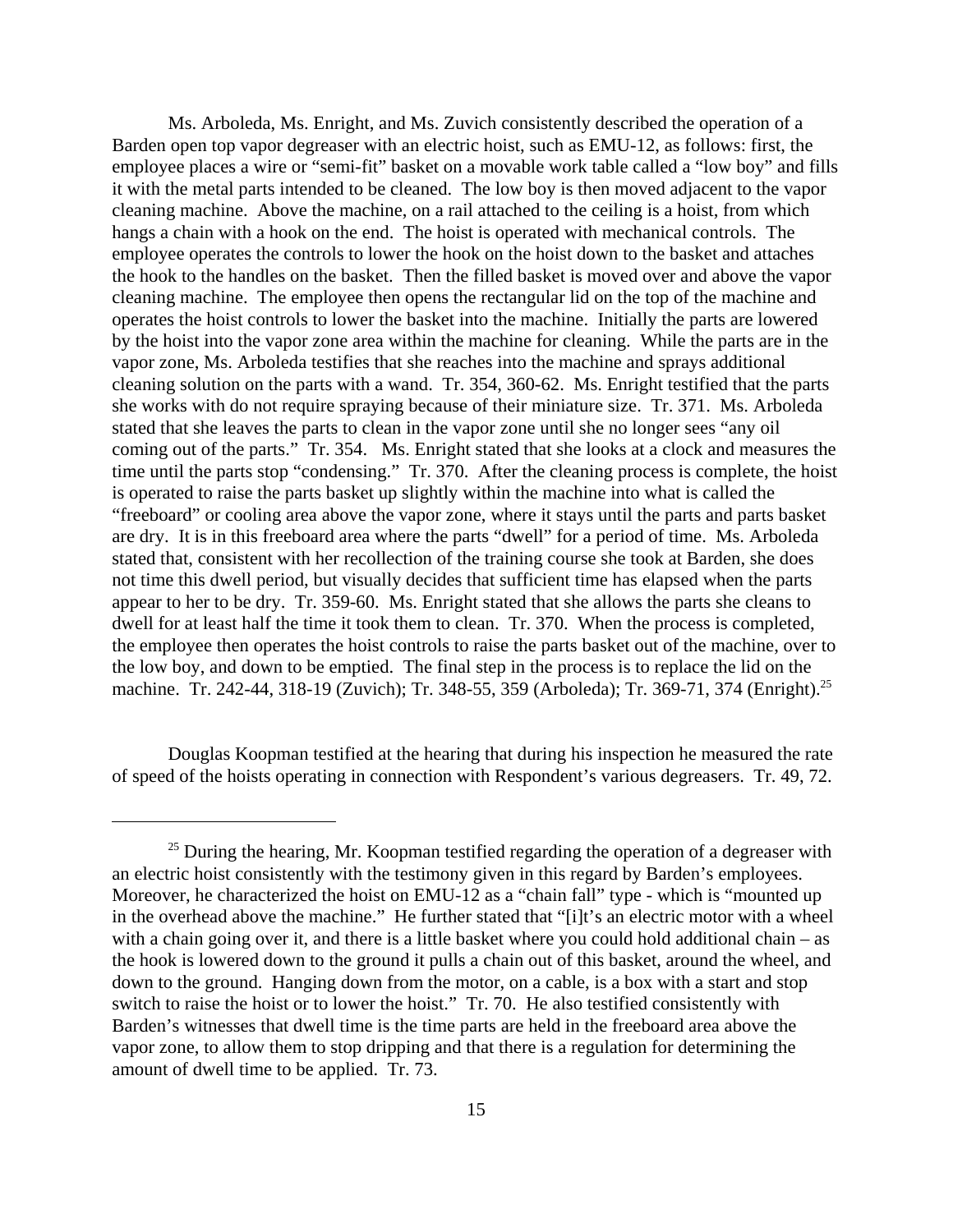He testified that the method he used to test the speed was as follows: first, he lowered the hook on the hoist so that it was touching a flat surface, such as a floor or a table, and then he operated the hoist controls so that the hook moved in a upward direction for 15 seconds. At that point, he stopped the movement and measured the distance the hoist traveled in the 15 seconds and multiplied that distance by four (4), so as to calculate the number of feet per minute. Tr. 71, 153. *See also*, C's Ex. 21. Employing this methodology, Mr. Koopman testified that he determined that all of Respondent's hoists, except for the one being used in connection with EMU-12, moved at less than 11 feet per minute. Tr. 124. As to EMU-12, Mr. Koopman found the hoist's speed was 16 feet per minute and therefore concluded it exceeded the 11 feet per minute limit referred to in the Connecticut regulation. Tr. 71-72, 143; C's Ex. 24 (stip. 22). Mr. Koopman testified at the hearing that his calculations of hoist speed did not include any period of "dwell time." Tr. 71, 143-44. He explained that dwell time varies depending on the parts put in the machine and opined that it is not used in calculating hoist speed under the Connecticut regulation. Tr. 72-73, 124-25, 145, 154. Mr. Koopman indicated that, in his opinion, hoist speed is the set speed at which the hoist itself moves, not an average speed over time or distance. Tr. 153.

On its face, the subsection of the Connecticut regulation at issue here (CONN. AGENCIES REGS. § 22a-174-20(l)(4)(F)(ii)) does not explicitly refer to "dwell" or "dwell time," to either include or exclude it being taken into account in calculating the speed referred to therein. Further, it does not appear that Connecticut has issued any formal or informal guidance as to measuring the speed referred to in the phrase "moving parts in and out of the degreasing unit at less than 3.3 meters per minute (11 feet per minute)" in § 22a-174-20(1)(4)(F)(ii).<sup>26</sup>

As a result, in order to determine whether "dwell" time is, or is not, to be included in the calculation of speed referred to the state regulation, it is necessary to turn to the generally accepted rules of statutory interpretation for guidance. "When construing an administrative regulation, the normal tenets of statutory construction are generally applied. The plain meaning

 $26$  Federal regulations, however, do contain some guidance on measuring "hoist speed." Specifically, 40 C.F.R.  $\S$  63.466(c)(1) provides that "hoist speed" is to be determined "by measuring the time it takes for the hoist to travel a measured distance. The speed is equal to the distance in meters divided by the time in minutes (meters per minute)." This definition is applicable in connection with the requirement for owners and operators of solvent cleaning machines complying with the control combination standard (Tr. 458-59) to use automated parts handling systems such as hoists which are "capable of moving parts or parts baskets at a speed of 3.4 meters per minute (11 feet per minute) or less from the initial loading of parts through removal of cleaned parts." 40 C.F.R. § 63.463(a)(3). Further, EPA issued a guidance document in April 1995 which indicates that the "maximum" allowable hoist rate is 3.4 meters per minute (11 feet per minute). C's Ex. 19 at C-4. In addition, the forms promulgated by EPA to be used in connection with documenting compliance with the Federal regulations regarding hoist speed do not provide for accounting for dwell time, and the forms regarding dwell times do not refer to hoist speed. *Id.* at C-7.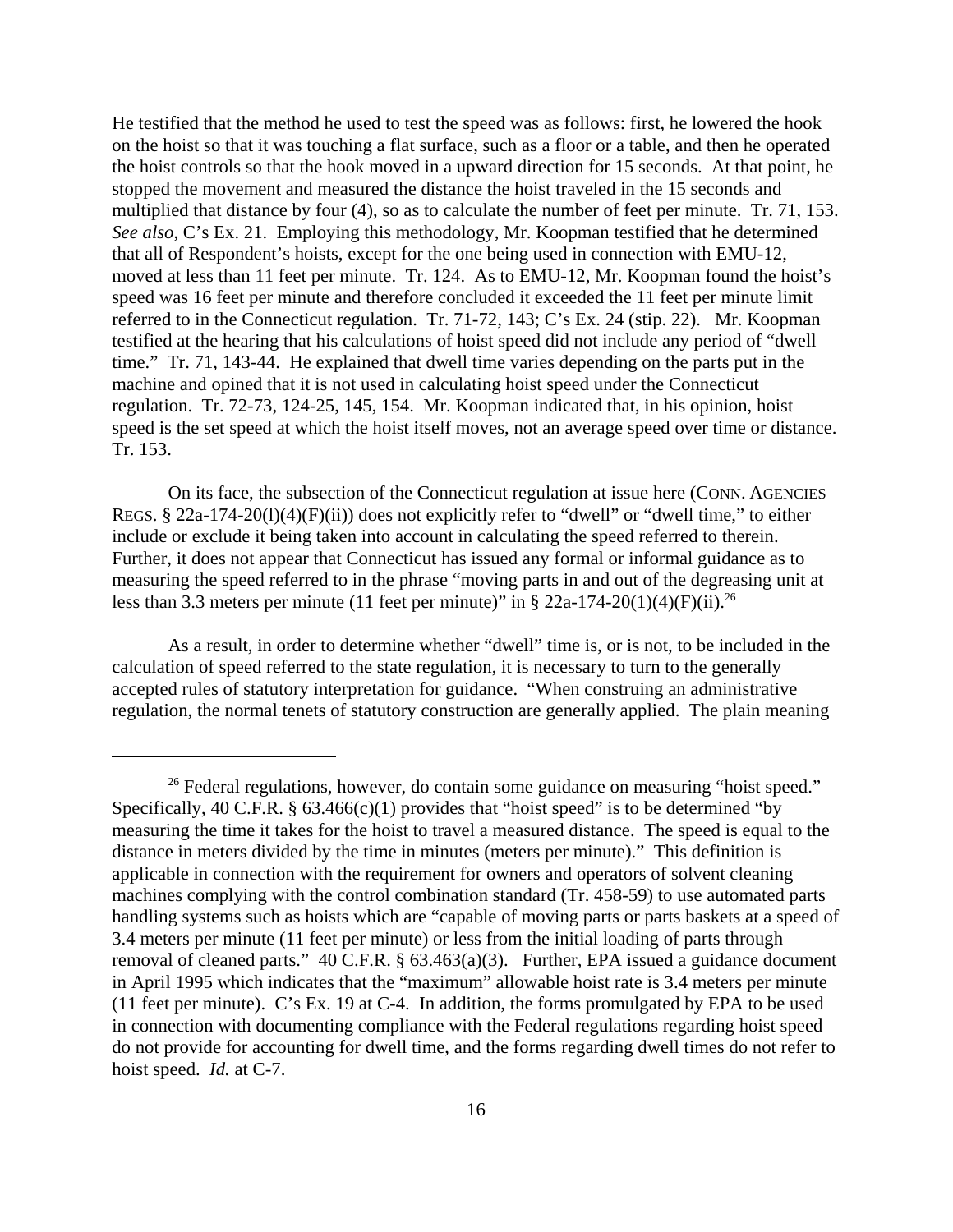of words is ordinarily the guide to the definition of a regulatory term. Additionally, the regulation must, of course, be 'interpreted so as to harmonize with and further and not to conflict with the objective of the statute it implements.'" *Bil-Dry Corporation*, RCRA (3008) Appeal No. 98-4, slip op. at 27-28, 2001 EPA App. LEXIS 1 (EAB, January 18, 2001)(citations omitted).

To obtain the plain meaning of the phrase at issue - "moving parts in and out of the degreasing unit at less than 3.3 meters per minute (11 feet per minute)" - it is appropriate to consult a dictionary to the extent possible. *Huffman v. Office of Personnel Management*, 263 F.3d 1341, 1349 (Fed. Cir. 2001). The dictionary definition of the word "moving" is "changing or capable of changing position[;] causing or producing motion." The American Heritage Dictionary, New College Edition, at 859 (1976). "Meters" and "feet" are both defined as units of measurement of length, one under the metric system, the other under the United States system. *Id*. at 812. Minutes is a unit of measuring time, "to record exactly, as speed or time elapsed." *Id*. at 837. "Meters per second or minute" is a "scientific unit" measuring velocity. *Id.* at 813. "Velocity" in turn is defined as "speed," as "the distance traveled in a specified amount of time." *Id.* at 1420. These definitions and the phrasing of the state regulation's subsection as a whole suggest what is anticipated as being measured is definite, steady, and continuous velocity, over a period of time. Nothing in the phrase suggests that a period of non-movement or "dwell" is factored into the calculation.

Nevertheless, Barden argues that dwell time is meant to be included in calculating speed and in support thereof points out that all of the other subsections of the regulation regarding minimizing solvent carryout are dependent "on the operator of the machine." Tr. 126-27. Therefore, Respondent argues, to read subsection (ii) consistently, hoist speed would not just be a matter of how fast the hoist could go, but rather would depend on the operator's control over the machine, by factoring in dwell time. Barden's Initial Brief at 16.

The regulatory provision as a whole referred to by Respondent reads as follows:

(F) Minimize solvent carryout by:

- (i) Racking parts to allow complete drainage;
- (ii) *moving parts in and out of the degreasing unit at less than 3.3 meters per minute (11 feet per minute);*
- $(iii)$ holding the parts in the vapor zone at least thirty (30) seconds or until condensation ceases, whichever is longer;
- $(iv)$ tipping out any pools of solvent on the cleaned parts before removal from the vapor zone; and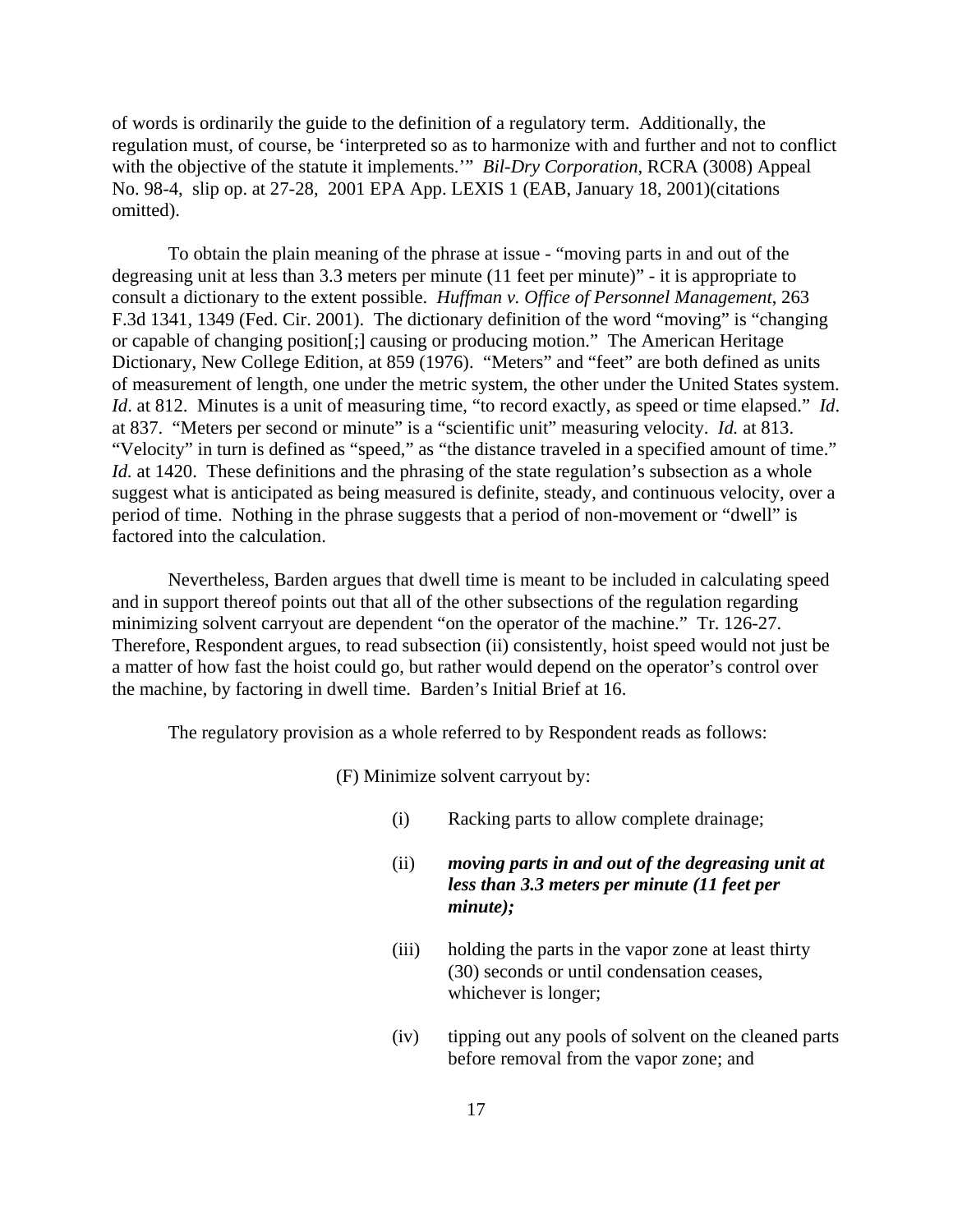(v) allowing parts to dry within the degreasing unit for at least fifteen seconds or until visually dry, whichever is longer.

CONN. AGENCIES REGS.  $\S$  22a-174-20(1)(4)(F)(emphasis added).

I am not persuaded that reading the subsection in the context of the section as a whole supports the interpretation that dwell time is necessarily included in the velocity calculation referred to in subsection (ii). First, while compliance with the other provisions in the section regarding minimizing solvent carryout may be dependent upon the actions of the operator of the batch degreaser, there is nothing in the structure of the regulation that suggests that compliance with every subsection therein would *always* have to be dependent on the operator's discretion. In this case, the speed limitation of section (ii) would appear to apply regardless of whether an electric hoist with a singular speed setting was or was not used to move parts. If a hoist was not used, or a hoist of such a type was not used, then correctly controlling and limiting the speed of movement *would be* operator dependent. Second, I note that while "dwell time" is a defined term and concept used in the regulations regarding moving parts into, through, and out of degreasers, and the Connecticut regulation refers to the "holding" of parts, the specific subsection of the regulation does not in any way, directly or indirectly, refer to "dwell time," or part "holding" in regard to the speed at which parts move. Third, the regulation states that parts are to be moved "at *less than* 3.3 meters per minute (11 feet per minute)." *Id*. (emphasis added). This suggests that 3.3 meters is a *maximum* speed limit applicable at *all* times and not an average speed limit. Fourth, interpreting the speed as being a maximum of 3.3 meters (11 feet per minute) at all times would be consistent with the Federal regulations regarding hoist speed, applicable as a base design requirement, where the Agency has issued guidance indicating that the 3.4 meters per minute (11 feet per minute) is the "maximum" speed at which hoists may operate at any point and that provision does not appear to take dwell time into account either.<sup>27</sup> *See,* 40 C.F.R. § 63.463(a)(3); C's Ex. 19 at 2-11.

In addition, adopting Respondent's interpretation regarding speed measurement would not serve the end purpose of regulation in that it would potentially allow the parts to be lawfully moved at times significantly faster than 3.3 meters per minute into, through, and out of, the degreaser so long as the parts dwelled a period of time sufficient to offset the higher speed when averaged together. Mr. Koopman testified at the hearing that the purpose of the regulatory speed limit was to minimize solvent carryout by keeping solvent vapors in the machine. A hoist traveling over the regulatory limit is more likely to pull or drag vapors up and out of the machine along with the parts. Tr. 69, 144. Mr. Koopman opined that less vapor would be dragged out of

 $27$  It is recognized that the Connecticut regulation refers to the speed at issue using the metric system as 3.*3* meters per minute, while the Federal regulation refers to the speed as 3.*4*  meters per minute, although both regulations convert the speed to the same number - 11 feet per minute, using the United States system of measurement.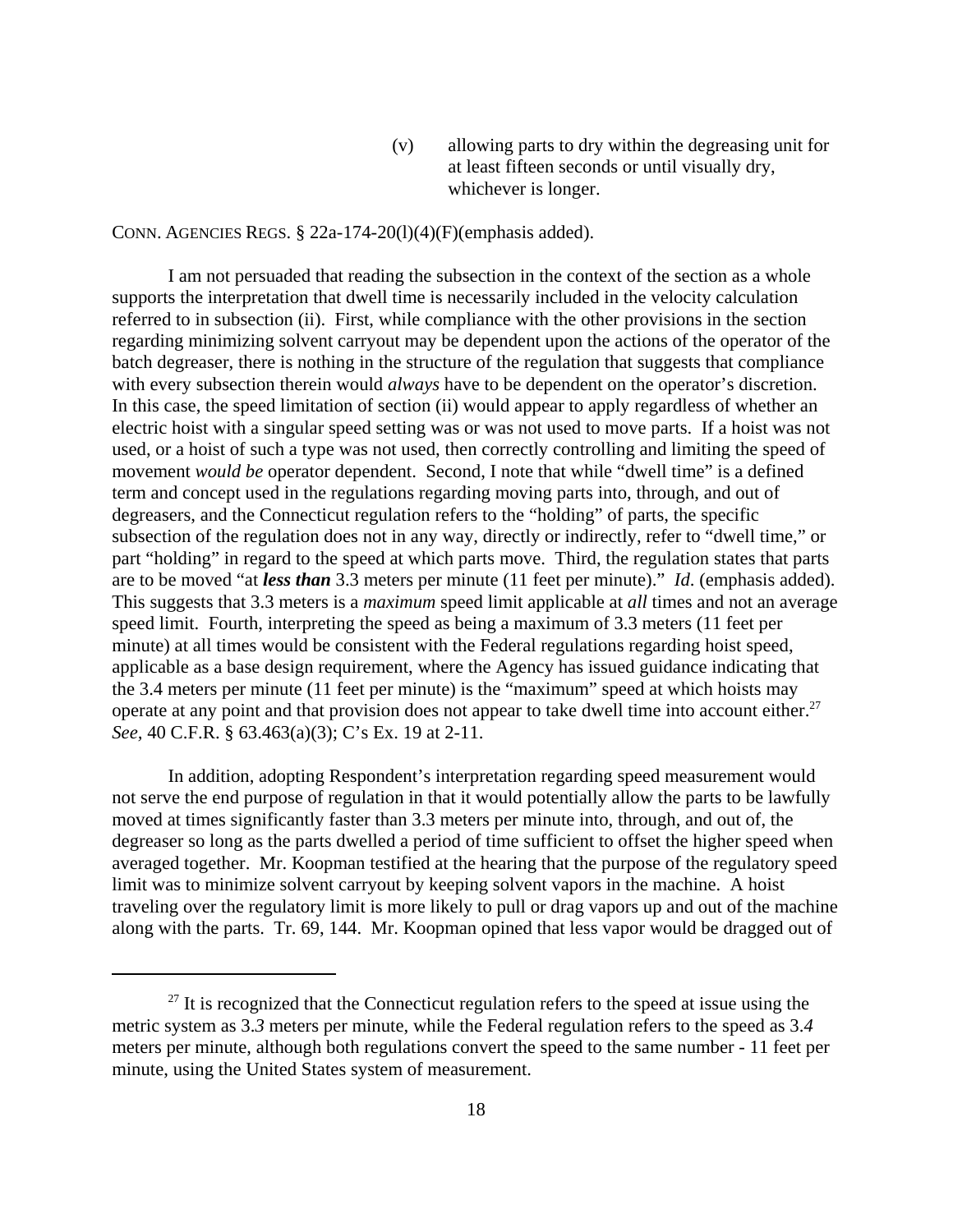the machine by a hoist operating slowly and constantly rather than moving quickly, stopping, then moving quickly again.<sup>28</sup> Tr. 155.

Upon consideration of all the foregoing, I find no support for the proposition that a proper interpretation of CONN. AGENCIES REGS.  $\S$  22a-174-20(1)(4)(F)(ii) requires the inclusion of "dwell time" in the calculation of the speed at which parts are to be moved in and out of the degreaser.

### 2. Fair Notice

It is well established that "[c]itizens, including corporate citizens who regularly deal with the government, are charged with full knowledge of the applicable law." *B.J. Carney Industries, Inc., 7 E.A.D.* 171, 201 (EAB 1997). However, it is also true that "[b]efore a party may be deprived of property, for example, by having a penalty imposed on it, it must receive fair notice of the conduct required or prohibited by the Agency." *Advanced Electronics*, *Inc.*, 10 E.A.D. \_\_\_, slip op. at 25 (EAB, March 11, 2002), citing *CWM Chemical Services, Inc*., 6 E.A.D. 1, 20 (EAB 1995)("where penalties are being sought, the principles of due process require that the language of the regulation itself . . . provide fair notice to the regulated entity of the conduct required or prohibited by the Agency."). Thus, where a regulation is not sufficiently clear to warn a party about what is expected of it, the Agency may not deprive a party of property by imposing a penalty. *General Elec. Co. v. United States E.P.A.*, 53 F.3d 1324, 1328 (D.C. Cir. 1995)("*GE*"). In *GE*, the Court noted that sometimes the Agency provides notice to a specific regulated entity prior to enforcement, such as notifying of the need for a permit. In other cases,

the agency will provide no pre-enforcement warning, effectively deciding "to use a citation [or other punishment] as the initial means for announcing a particular interpretation" – or for making its interpretation clear . . . . In such cases, we must ask whether the regulated party received, or should have received, notice of the agency's interpretation in the most obvious way of all: by reading the regulations. If, by reviewing the regulations and other public statements issued by the agency, a regulated party acting in good faith would be able to identify with "ascertainable certainty," the standards with which the agency expects parties to conform, then the agency has fairly notified a petitioner of the agency's interpretation.

 $28$  I note that there is no evidence in the record that suggests that even if dwell time had been taken into account, then average speed at which Barden moved parts in and out of EMU-12 would have been less than the regulatory limit. Further, Federal regulations provide that dwell time is to be calculated as 35% of the time that it takes the parts to cease dripping. 40 C.F.R. § 63.465(d). Having to add in a factor for hoist speed into the length a time parts dwell, in order to move the parts at an average speed of no more than 11 feet per minute, would completely complicate and change this calculation of dwell time.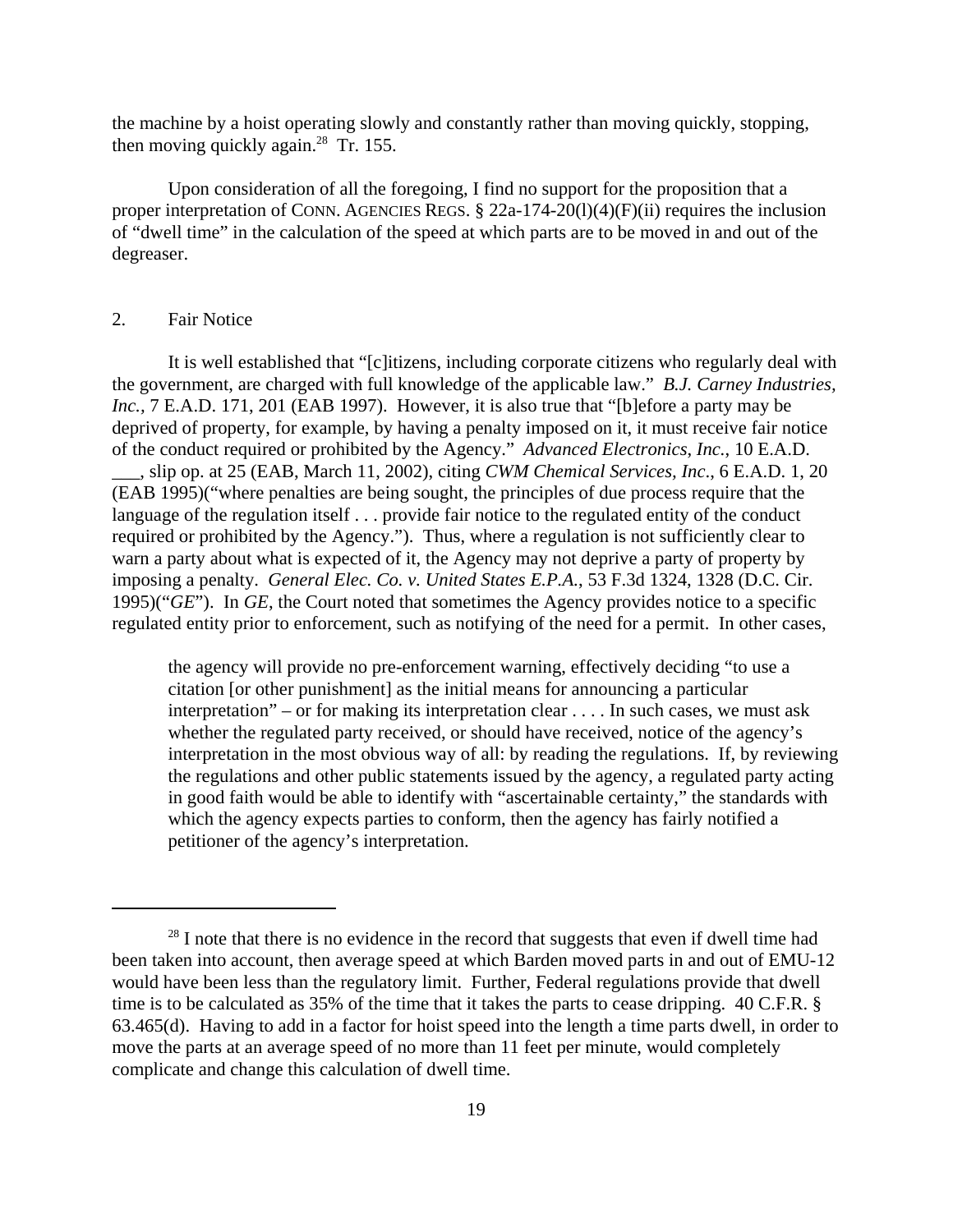*GE,* 53 F.3d at 1329 (citations omitted).

The EAB's recent decision in *Advanced Electronics* well illustrates the application of fair notice. That case involved a Clean Water Act permit which, *inter alia*, listed two values adjacent to each other in a chart as to maximum metal discharges as well as a provision suggesting both monthly and semiannual filing deadlines for reports. The EAB found there was some facial ambiguity in the permit since it did not indicate what the two values on the chart represented. However, EAB noted that the respondent's conduct in reporting its metal discharges evidenced that it understood that it was subject to the first limit indicated and that such reporting is incongruous with its claim that it did not understand which limit applied. Thus, the EAB found that "notwithstanding the facial ambiguity in the Permit, [the respondent] received fair notice of and/or clearly understood the provisions of the Permit . . ." *Advanced Electronics,* slip op. at 28. As to the permit's monitoring requirements, the EAB found that the respondent was not given fair notice of EPA's and the local permitting authority's interpretation that the monitoring reports be submitted monthly, given that respondent's submission of semiannual reports was tacitly approved by the local permitting authority and that the permit language was "sufficiently ambiguous that imposition of a penalty [for violations preceding the notification regarding the interpretation] would be manifestly unfair." *Id.*, slip op. at 34.

In this case, Respondent asserts that it did not receive "fair notice" that the speed calculation referred to in AAPR  $\S$  22a-174-20(1)(4)(F)(ii) would not include dwell time. I am not persuaded that there is a facial ambiguity in the regulations which would support Respondent reasonably interpreting speed to include a factor for "dwell time." As noted above, "dwell time" is a defined term and concept in the Federal degreaser regulations, yet it is not mentioned in the provision at issue regarding speed of moving parts in and out of the machine, nor is the term or concept of "holding" parts otherwise used in that section. Further, I note that the Federal regulations, specifically 40 C.F.R.  $\S$  63.466(c)(1), provide that hoist speed is to be determined "by measuring the time it takes for the hoist to travel a measured distance" and provide that "[t]he speed is equal to the distance in meters divided by the time in minutes (meters per minute)." This definition too lacks any reference to "dwell time." In addition, EPA's Guidance Document for the Halogenated Solvent Cleaner NESHAP (C's Ex. 19), published in April of 1995, indicates that hoist speed is calculated by dividing the distanced traveled by the amount of time it took to travel the distance and that this can be demonstrated "by showing that the gearing of the hoist makes it physically impossible to move it fast enough to exceed . . . 11 feet per minute[]." C's Ex. 19 at 2-12, 2-13. Moreover, the Agency published separate sample forms for the regulated community to use, for recording dwell time on one form, and hoist speed on the other, and the forms make no reference to each other. C's Ex. 19 at C-4, C-7. Finally, Respondent has not identified a single reference where dwell or holding time is factored into hoist or other speed calculations to be made with regard to degreasers or otherwise.

However, even assuming *arguendo* that the Connecticut regulation was facially ambiguous, it is clear that prior to the institution of this case, Barden shared the Agency's interpretation of how to measure hoist speed and acted consistently therewith, and not consistent with its own interpretation proffered subsequently in connection with this case. In fact, not one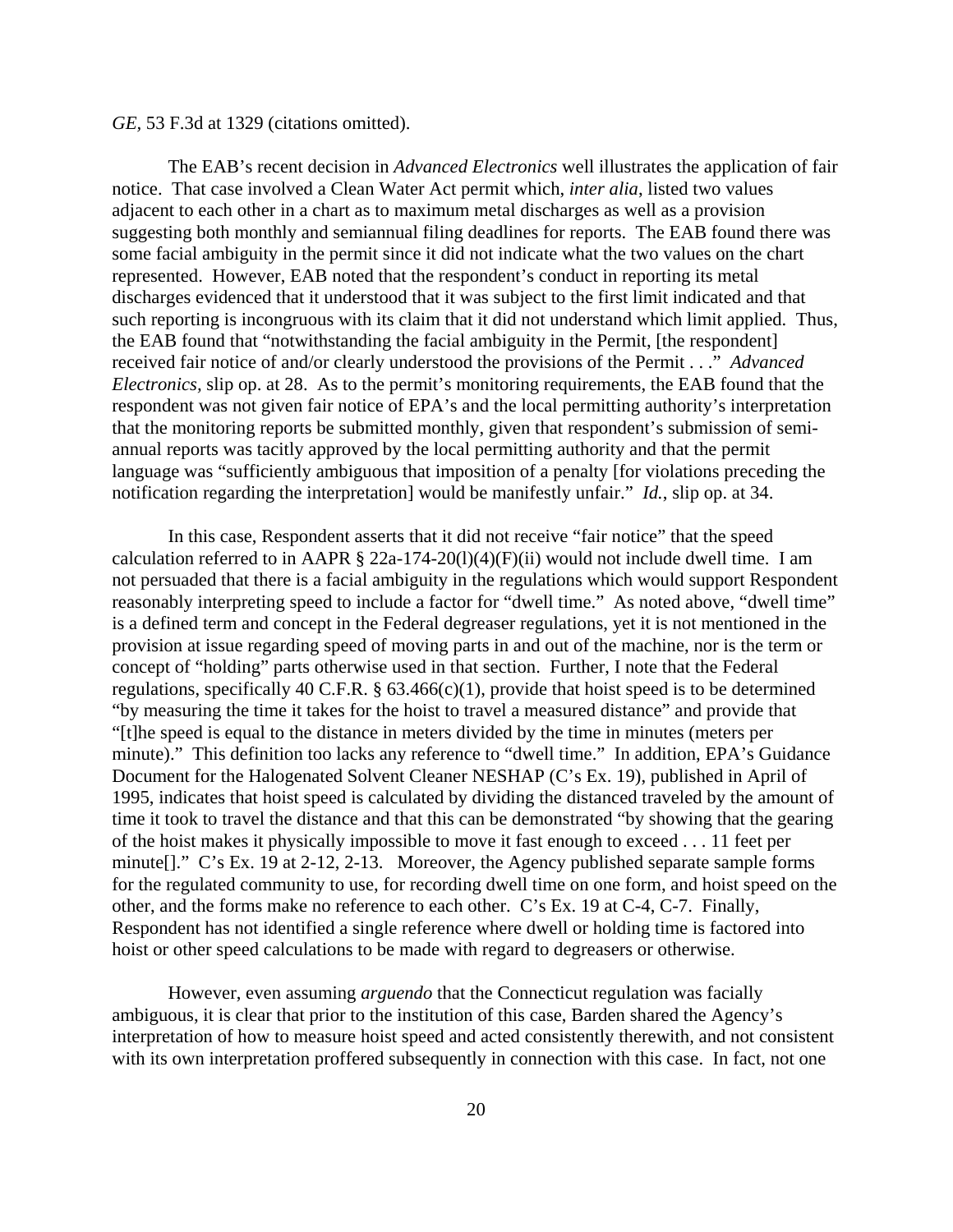of Barden's witnesses testified that in calculating hoist speed they ever factored in dwell time in order to comply with the regulatory limit of 11 feet per minute on part movement. *See e.g.,* Tr. 374. Further, none of Barden's training forms mention the inclusion of dwell time in regard to the speed at which parts are to be moved in and out of the machine and neither Mr. Morrison (who established and operated Barden's training program) nor Ms. Zuvich made any mention of employees being trained to take into account dwell time when determining hoist speed. *See*, R's Ex. 4 at 020003, 32, 34, 35 (note overhead forms used in instructing Barden employees four times refer to a "MAXIMUM" hoist speed of 11 feet per minute (emphasis in original) or that the hoist "can only move at < 11 feet per minute," but contain *no* reference to calculating this rate using dwell time); Tr. 242, 284-85. Rather, Ms. Zuvich admitted at the hearing that it is her understanding that "hoist speed is one thing and dwell time's another." Tr. 285-86. Further, Ms. Zuvich also admitted at the hearing that she accompanied the inspectors while the hoist speeds were being measured without any inclusion of dwell time, and she never advised them that Barden was including "dwell time" in their calculations of hoist rates, even when she was advised by the inspectors that the speed of the hoist used with EMU-12 was over the regulatory limit. Tr. 150. To the contrary, Ms. Zuvich testified that after the inspector measured the speed of the hoist on EMU-12 as 16 feet per minute, she had it "changed out within an hour, because I made a call right then and there because . . . we knew it was not correct . . . . for any [one's] standards . . . it wasn't the correct hoist that we had installed originally." Tr. 252-53.

Moreover, in Barden's first submission in response to the NOV, prepared with the assistance of its consultant specializing in compliance with air regulations, Barden did not challenge the Agency's hoist rate calculation. To the contrary, Barden said, "On day of initial inspection (1/25/99), it was discovered that the hoist speed for EMU-12 exceeded the eleven (11) feet per minute limit . . . . This hoist was changed out on 1/25/99 and is now running at less than 11 feet per minute." C's Ex. 10.

Finally, it is noted that although Ms. Zuvich testified that prior to the inspection Barden was monitoring "hoist rates" and that the records containing the results of such monitoring were maintained by the company, Respondent never proffered any such records.<sup>29</sup> Such records could have shown the methodology Barden was using to calculate the speed at which parts were being moved in and out of the machine. Tr. 265, 308-09.

Therefore, I conclude that Respondent, by reviewing the applicable regulations and other statements and guidance issued, acting in good faith, would have been able to identify with "ascertainable certainty" that dwell time was not to be included in the calculation of the speed limit provided in AAPR § 22a-174-20(1)(4)(F)(ii) and thus, I find no merit in Respondent's fair notice argument.

<sup>&</sup>lt;sup>29</sup> Mr. Koopman acknowledged not asking for such records even in regard to the hoist used in connection with EMU-12. Tr. 149-50. Ms. Zuvich testified that she did not provide such records because they were not requested. Tr. 265.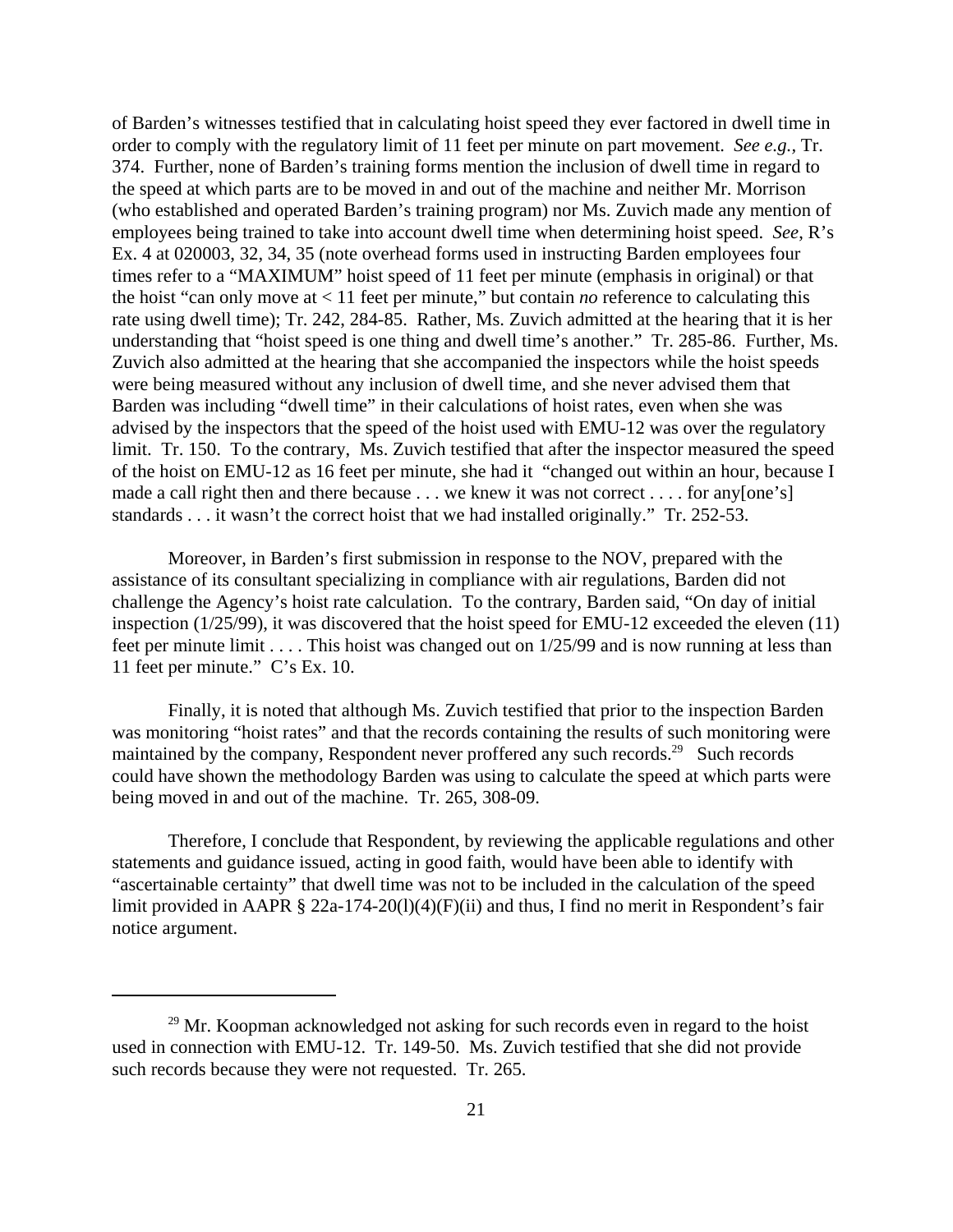### 3. Invalidity of Speed Test

In its Initial Brief, Respondent also challenges the inspector's calculations as performed arguing that, absent evidence that the hoist speed is consistent, a fifteen second test is insufficient to establish the hoist's per minute speed and therefore, cannot establish a violation of AAPR § 22a-174-20(1)(4)(F). Barden's Initial Brief at 18. I note that Respondent did not raise this issue in its Prehearing Exchange wherein it was asked to provide a narrative explanation of its defenses to this count, although it was aware at the time of the methodology Mr. Koopman had employed to determine hoist speed. *See*, Prehearing Order, ¶ 3(A), dated April 17, 2001 and Respondent's Initial Prehearing Exchange, dated July 12, 2001. Mr. Koopman testified at the hearing that he measured the hoist rate in a 15 second interval because of practical difficulties measuring 16 feet of distance with a tape measure, especially since he did not have a stepladder available to him at the time. Tr. 152. In response, Barden argues the inspector could have simply attached one end of the tape measure to the hoist and let it run for a minute and then checked the tapes' length. Respondent's Initial Brief at 18. Regardless of what the inspector could have done, there is simply no factual basis in the record for the factual assumption upon which this legal argument is based -- that the hoist used in connection with EMU-12 could and did move at variable speeds. Further, there is testimony in the record which supports a finding that the hoist's speed was *not* variable. Mr. Koopman testified at the hearing that "[t]hat specific hoist [EMU-12] traveled at that speed [16 feet per minute]. As soon as you start and stop that hoist, it's going to travel at 16 feet per minute, whether it moves an inch or six feet." Tr. 131. *See also,* Tr. 71-72, 370-71 (wherein Mr. Koopman noted only that the hoist had a button that has "up, down, right, left"). Further, Ms. Zuvich testified that when Barden buys equipment it buys the "whole package," not just components and ". . . we knew we wanted a *certain speed hoist.*" Tr. 253 (emphasis added). Moreover, Mr. Koopman testified at the hearing that during the inspection, he observed that the hoist used with EMU-12 had a distinctive feature: a metal plate mounted on it, on which was stamped, in the metal, a notation that the hoist's speed was 16 feet per minute. Mr. Koopman stated that it was his impression that the nameplate came with the hoist from the manufacturer. Tr. 71, 151. This is the same speed at which Mr. Koopman calculated the hoist as operating. Tr. 151. All of this evidence strongly supports the conclusion that the speed on the hoist used in connection with EMU-12 was not variable. Thus, I find no basis for suggesting that the methodology Mr. Koopman employed to measure the hoist speed did not accurately determine what its speed would be over a period of a minute.

#### 4. Degreaser not in operation

Lastly, Respondent argues that it cannot be held liable on this count because there is no evidence that EMU-12, with its fast hoist, was ever in operation on the day of the alleged violation or any other day. Mr. Koopman admitted at the hearing that he never observed EMU-12 in actual operation. Tr. 131. Again, although requested to set forth all its defenses, Respondent did not raise this argument in its Prehearing Exchange, there is no factual testimony at hearing or documentary evidence presented which supports this argument, and there is evidence which contradicts it. As indicated above, Ms. Zuvich testified at the hearing that when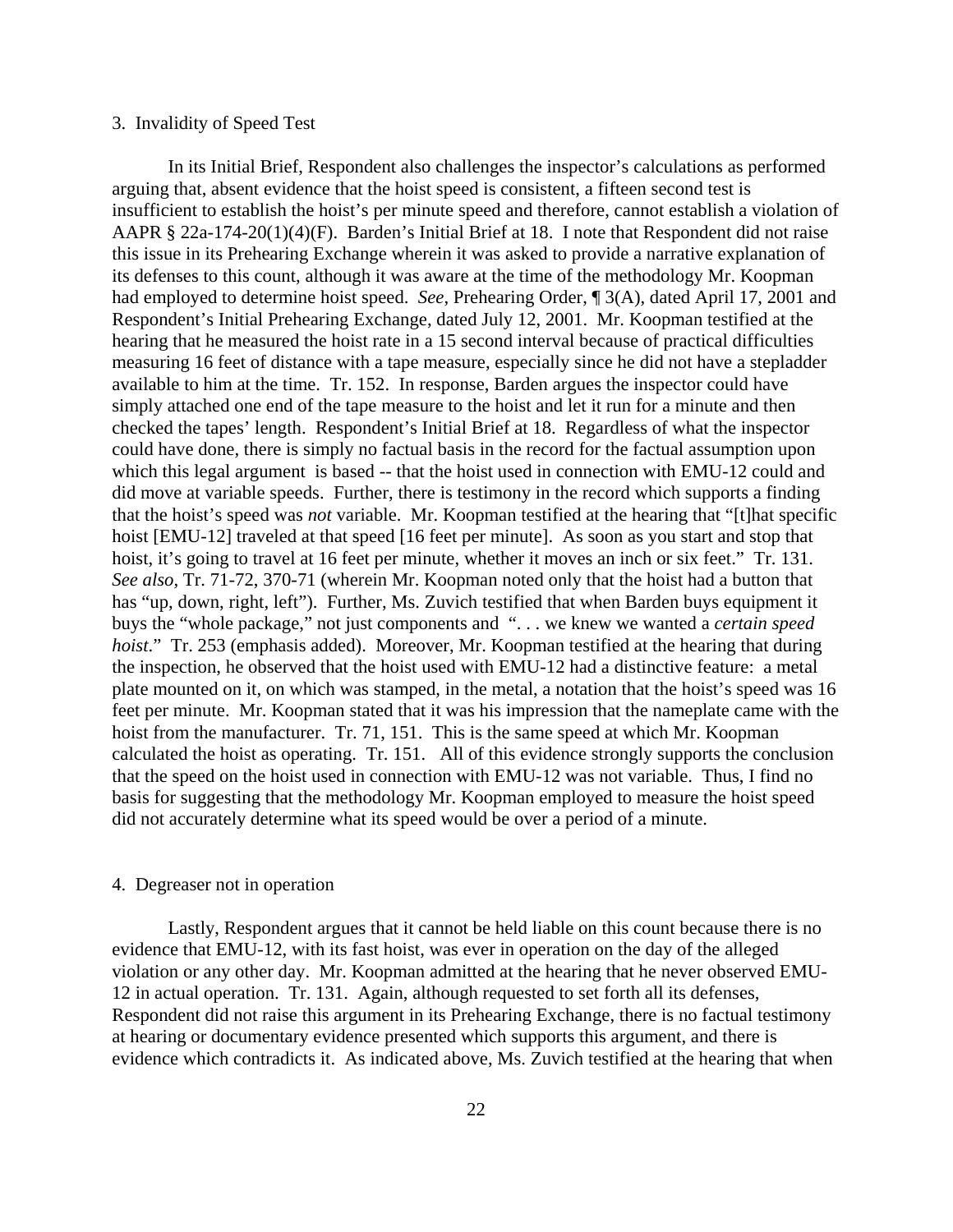Mr. Koopman measured the speed of the hoist on the day of the inspection, she immediately recognized it as wrong and had it changed. Moreover, while she was given an opportunity during the inspection to discuss with the inspectors whether the machine was in use, she never indicated that it was not, *although Mr. Calder's inspection notes indicate that Barden did make such a representation with regard to another unit* (EMU-11). Tr. 47, 49, 179-80; C's Ex. 6. Furthermore, nothing in any of the written submittals Barden made to EPA after the inspection suggests that EMU-12 hoist was not intended to be operated on the day of the inspection or subsequently. *See*, C's Ex. 10 at 2 (noting that EMU-12's "hoist was changed out on 1/25/99 and now is running at less than 11 feet per minute."); C's Ex. 11 (attaching thereto an Initial Notification Report for EMU-12 noting its start up date of March 1998 containing no indication of any period of non-use); and C's Ex. 12. Finally, at no time during the hearing did any witness for Respondent ever assert that EMU-12, and the hoist used in connection therewith, had not been in operation or would not be in operation on the day of or the days before or after the inspection.

Therefore, having considered all of the foregoing, I find Respondent liable for the violation set forth in Count I of the Complaint.

# B. Count II - Failure to Post Operating Requirements - CONN. AGENCIES REGS. § 22a-174-  $20(1)(4)(N)$

Count II alleges a violation arising from Respondent's failure to provide a permanent, conspicuous label summarizing the applicable operating instructions on or near degreasers EMU-11, EMU-12 and EMU-16, in violation of Connecticut's AAPR § 22a-174-20(1)(4)(N). *See,* Complaint ¶¶ 27-30.

CONN. AGENCIES REGS.  $\S$  22a-174-20(1)(4)(N) states as follows:

(l) Metal cleaning.

\* \* \*

(4) The owner or operator of any open top vapor degreaser shall meet the requirements of this subdivision.

\* \* \*

(N) Provide a permanent, conspicuous label on or posted near each unit summarizing the applicable operating requirements

Mr. Koopman testified at the hearing that posted operating instructions provide degreaser operators with information such as how to orient the parts so they do not collect solvent, to leave the parts in the machine until they stop dripping, to turn on the primary condenser prior to turning on the heater, to shut the heater off before turning off the primary condenser, *etc.* Tr. 73- 74. He considered the requirements posted "near" the unit if they were in the operators' line of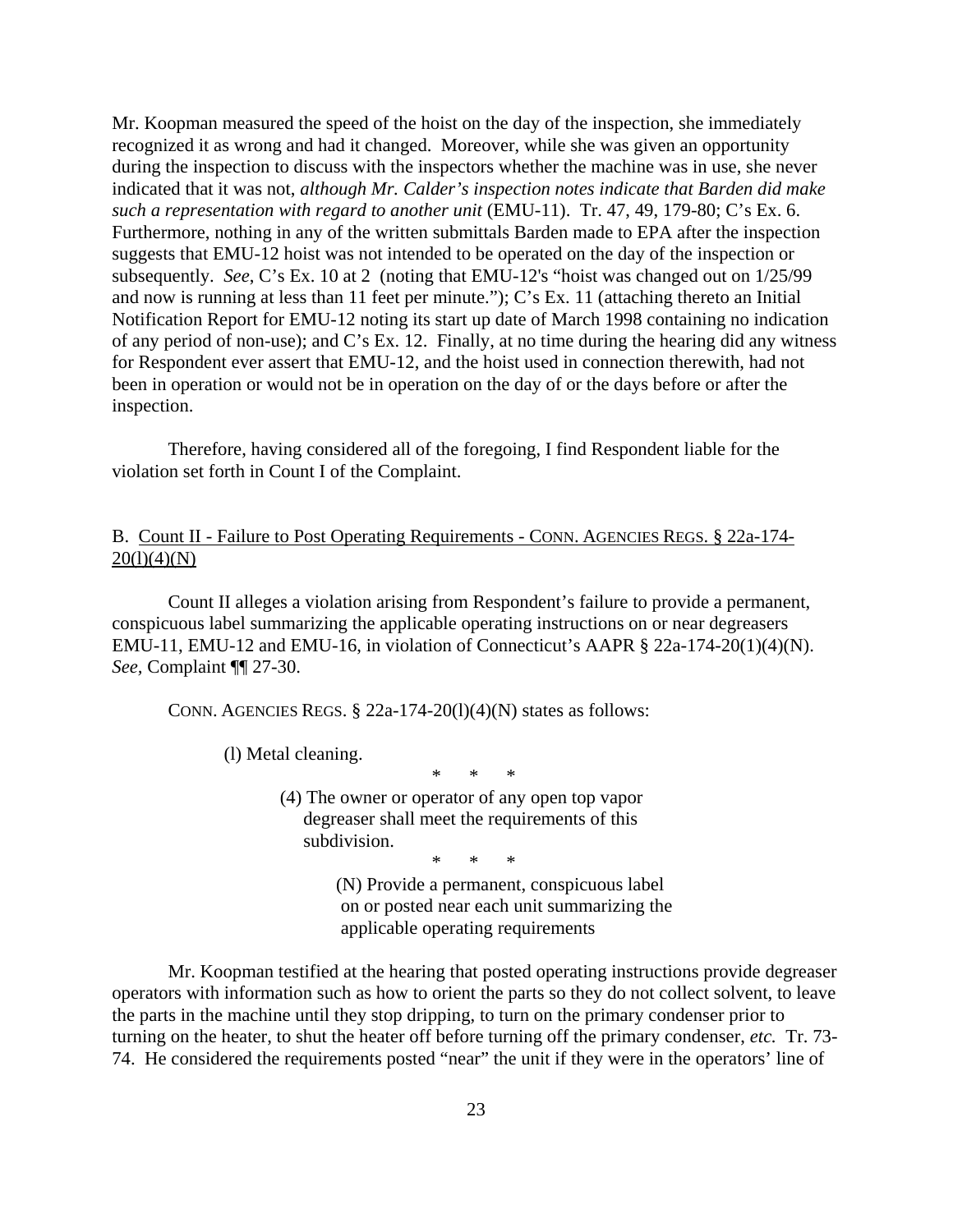sight. Tr. 156-57. He noted during his inspection that Respondent's degreasing units EMU-9 and EMU-10 had operating instructions posted on or near them, but the other units did not. Tr. 75-76. Although some of the units without operating instructions posted on or near them had posted engineering diagrams of a vapor degreaser, Mr. Koopman opined that such diagrams or pictures alone were insufficient to comply with the regulation regarding posting operating instructions. Tr. 76.

Mr. Koopman's inspection report describes EMU-11, but does not refer to the existence or absence of any operating instructions. C's Ex. 20 at 4. With regard to EMU-12, the report states "[t]here are no operating instructions posted on this degreaser" and as to EMU-16 that it "does not have a sign posted with operating instructions." C's Ex. 20 at 4, 5. The report further indicates that during the closing conference, Mr. Koopman advised Barden that only EMU-9 and EMU-10 had operating instructions posted. Tr. 119-20; C's Ex. 20 at 6.

As indicated above, Mr. Koopman was accompanied during the inspection by Mr. Calder. Mr. Calder's notes taken contemporaneously with the inspection indicate "Posted Equipment" for EMU-11; "Specks on Wall" for EMU-12 and "No Operating Instructions" for EMU-16. C's Ex. 6. At the hearing, Mr. Calder could not recall exactly what the posting was near EMU- 11 to which his notes refer, *i.e*, whether there was merely a diagram of the degreaser or operating instructions, nor what his notation "Specks on Wall" meant. Tr. 174, 181.

At the hearing, Ms. Zuvich testified generally that Barden's degreasers all had colored posters with pictures of the degreasers similar to C's Ex. 26 on or near them. In addition, the machines had on them a sticker with operating instructions which came from the manufacturer with the machine. Tr. 327. However, Ms. Zuvich could not testify with certainty that those stickers continued to remain on the machine at all times. Tr. 328. Ms. Zuvich indicated that the "signs" Barden had on the degreasers were "kind of awkward, as we've seen them fall." Tr. 246.

With regard to the specific degreasers at issue here, Ms. Zuvich testified that she could not recall if there was a sign with operating instructions on EMU-11 in Department 38 (small bearings) at the time of the inspection. Tr. 248.

As to EMU-12 in Department 21 (x-ray), Ms. Zuvich testified at the hearing that there were operating instructions posted on the wall adjacent to the machine, estimating the distance to be 23 inches from the side of the degreaser. This was the wall the operator would be facing as he or she approaches the degreasers. Tr. 250-51, 280. This testimony was consistent with a letter Ms. Zuvich had prepared for her counsel in October 17, 2000 regarding the "postings." *See*, R's Ex. 4; Tr. 275-77, 298-99. However, on cross examination, Ms. Zuvich acknowledged that in the report prepared by Air Tox in response to the NOV (C's Ex. 10), which she read for errors prior to its submittal, Barden had indicated that on the day of the inspection it had been discovered that no operating instructions were posted on or near this unit. Tr. 282.

As to EMU-16, Ms. Zuvich testified at the hearing that that unit is in Barden's chem lab located in Department 72. She seemed to distinctly recall that a "sign" with operating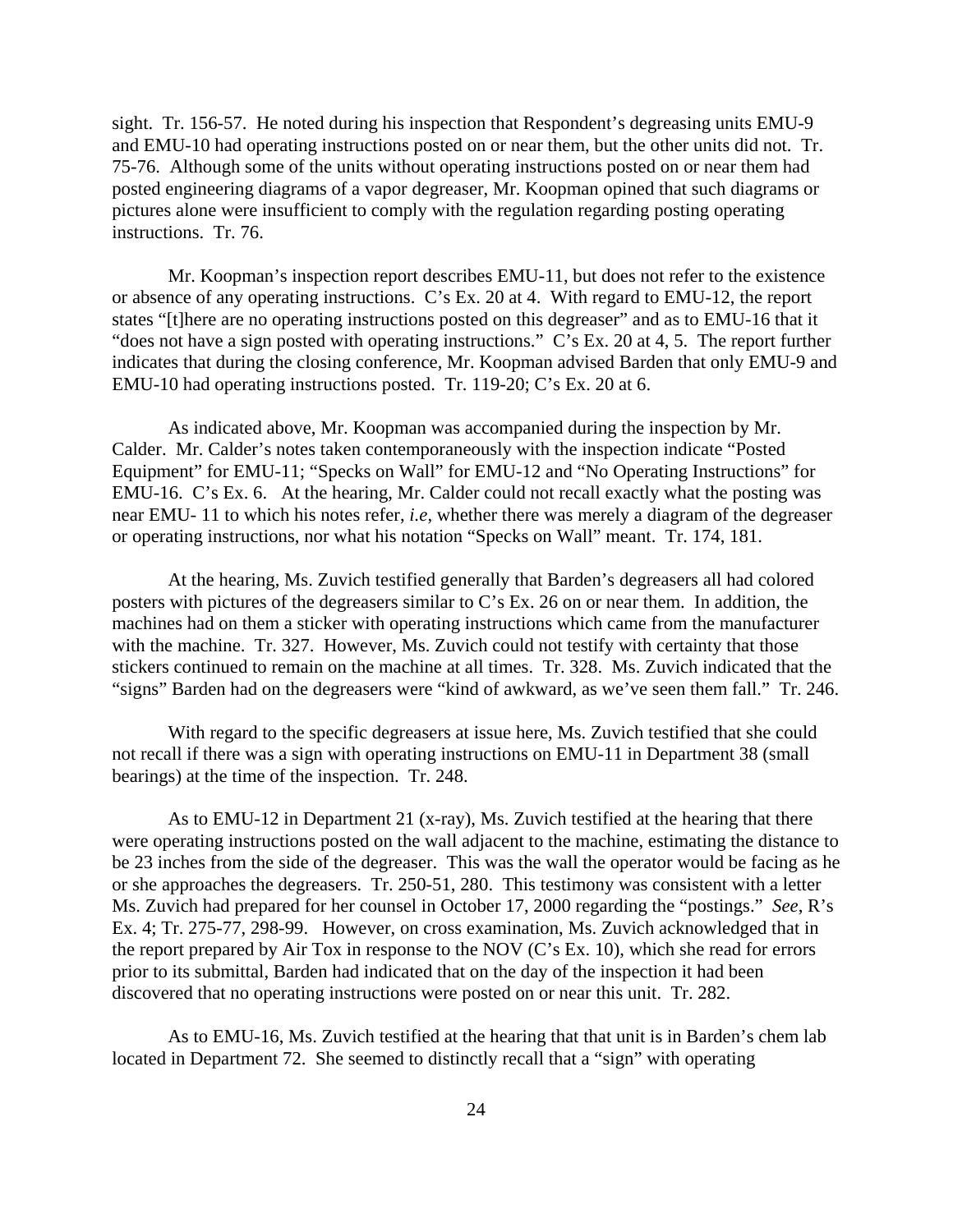instructions were posted "on or near" the machine. Specifically, Ms. Zuvich stated that -

- Q Do you recall if there was a sign on that degreaser?
- A The degreaser is a little bit different shape. It's a long stainless unit and they always had the signs on the front. I recall that they had these plastic pockets that you've seen to put literature in. I remember that I thought it was in this plastic thing, and I pulled it; I thought it was a magnet, and I ripped it. That I remember. I ripped it. Not in half, but –
- Q During the inspection?
- A I believe it was, yes. But I remember pulling it off right there.
- Q Why did you pull it off of there?
- A Because I thought it was a magnet like most of the things we have on there, and it was taped.
- Q No, but did you have a conversation with the inspector about -
- A We were talking about the postings and that they weren't up here, that it was here.
- Q So you were trying to move the posting to another location?
- A No, I was just trying to show him where it was and just I guess I got overzealous.

### Tr. 246-47.

Based upon the testimony of Mr. Koopman regarding the lack of operating instructions on EMU-11 at the time of the inspection, uncontradicted by any specific testimony in the record, it is hereby concluded that at least one of Barden's degreasers did not have operating instructions posted on or near it at the time of the inspection. Therefore, Respondent is found liable on this count.

### C. Count III - Failure to Submit Initial Notification Reports - 40 C.F.R. § 63.468(b)

Count III alleges a violation arising from Respondent's failure to submit to EPA initial notification reports of its two new solvent cleaning machines in violation of 40 C.F.R. § 63.468(b). *See,* Complaint ¶¶ 31-34.

Section 63.468(b), 40 C.F.R. provides that

Each owner or operator of a new solvent cleaning machine subject to the provisions of this subpart shall submit an initial notification report to the Administrator. . . . New sources for which the construction or reconstruction commenced after Dec. 2, 1994, shall submit this report as soon as practicable before the construction or reconstruction is planned to commence. . . .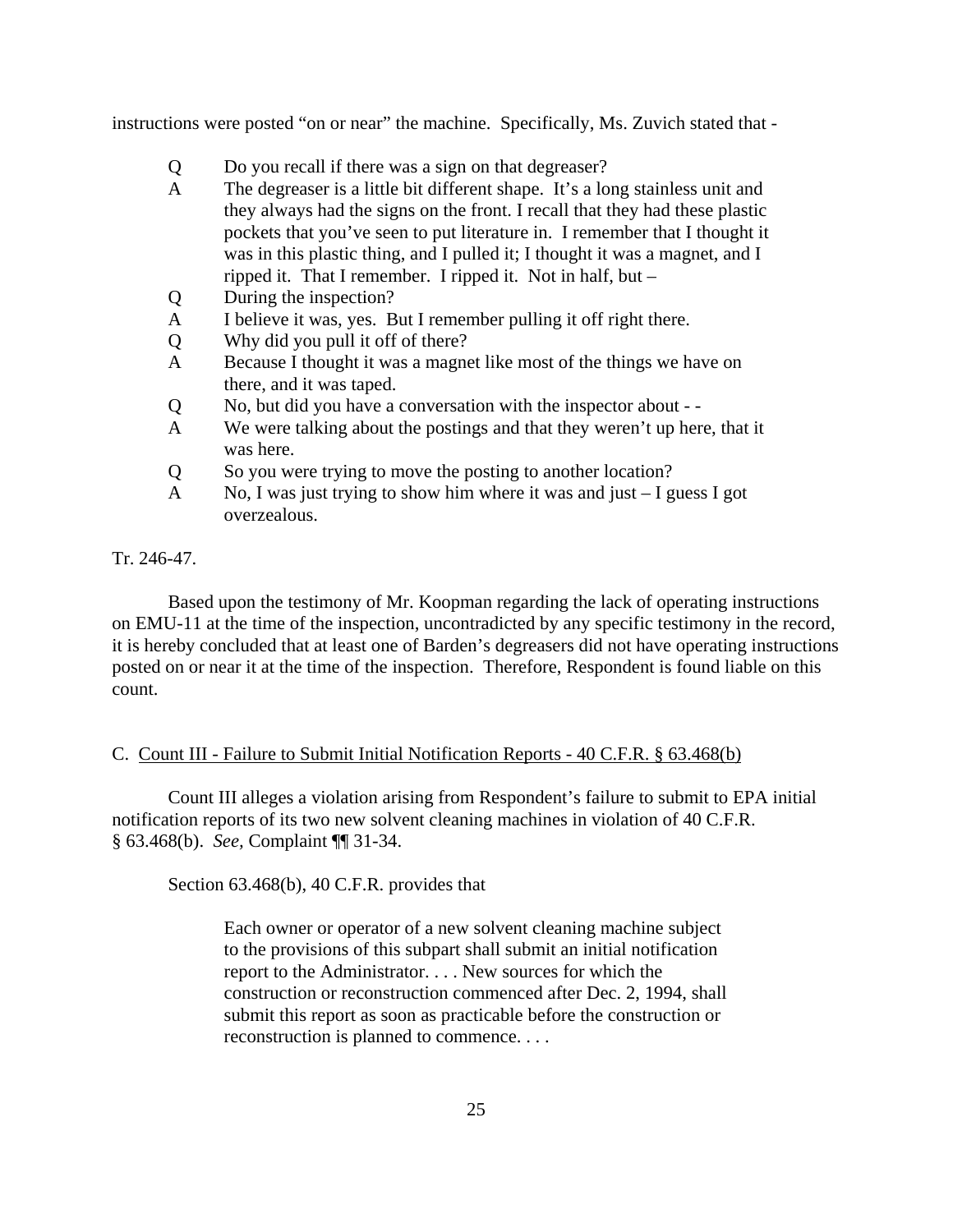Respondent has admitted that at the time of the inspection in January 1999, it had not submitted initial notifications for EMU-10, installed in October 1997, and EMU-12, installed in March 1998. *See,* Complaint ¶ 33 and Answer ¶ 33; C's Ex. 24 (stip. 25). Further, it has raised no defense to its liability for this violation at the hearing or in its brief. Tr. 300; R's Initial Brief at 23.

Therefore, Respondent is found liable as to the violations alleged in Count III.

#### D. Count IV - Failure to Submit Initial Statements of Compliance - 40 C.F.R. § 63.468(e)

Count IV alleges a violation arising from Respondent's failure to submit to EPA initial statements of compliance for two of its solvent cleaning machines in violation of 40 C.F.R. § 63.468(e). *See,* Complaint ¶¶ 35-40.

Section 63.468(e), 40 C.F.R., provides in pertinent part that:

Each owner or operator of a batch vapor or in-line solvent cleaning machine complying with the provisions of § 63.464 shall submit to the Administrator an initial statement of compliance for each solvent cleaning machine. . . . For new sources, this report shall be submitted to the Administrator no later than 150 days after startup.

*See also*, Tr. 442.

Respondent has admitted that at the time of the inspection, it had not submitted initial statements of compliance within 150 days after startup of EMU-10 and EMU-12. *See,*  Complaint ¶ 39 and Answer ¶ 39; C's Ex. 24 (stip. 27). Further, it has raised no defense to its liability for this violation at the hearing or in its brief. Tr. 300; R's Initial Brief at 23.

Therefore, Respondent is found liable as to the violations alleged in Count IV.

#### E. Count V - Failure to Submit Solvent Emission Reports - 40 C.F.R. § 63.468(g)

Count V alleges a violation arising from Respondent's failure to submit to EPA solvent emission reports for its solvent cleaning machines for the 1998 calender year in violation of 40 C.F.R. § 63.468(g). *See,* Complaint ¶¶ 41-45.

Section 63.468(g), 40 C.F.R., provides in pertinent part that:

Each owner or operator of a batch vapor or in-line solvent cleaning machine complying with the provisions of § 63.464 shall submit a solvent emission report *every year*. This solvent emission report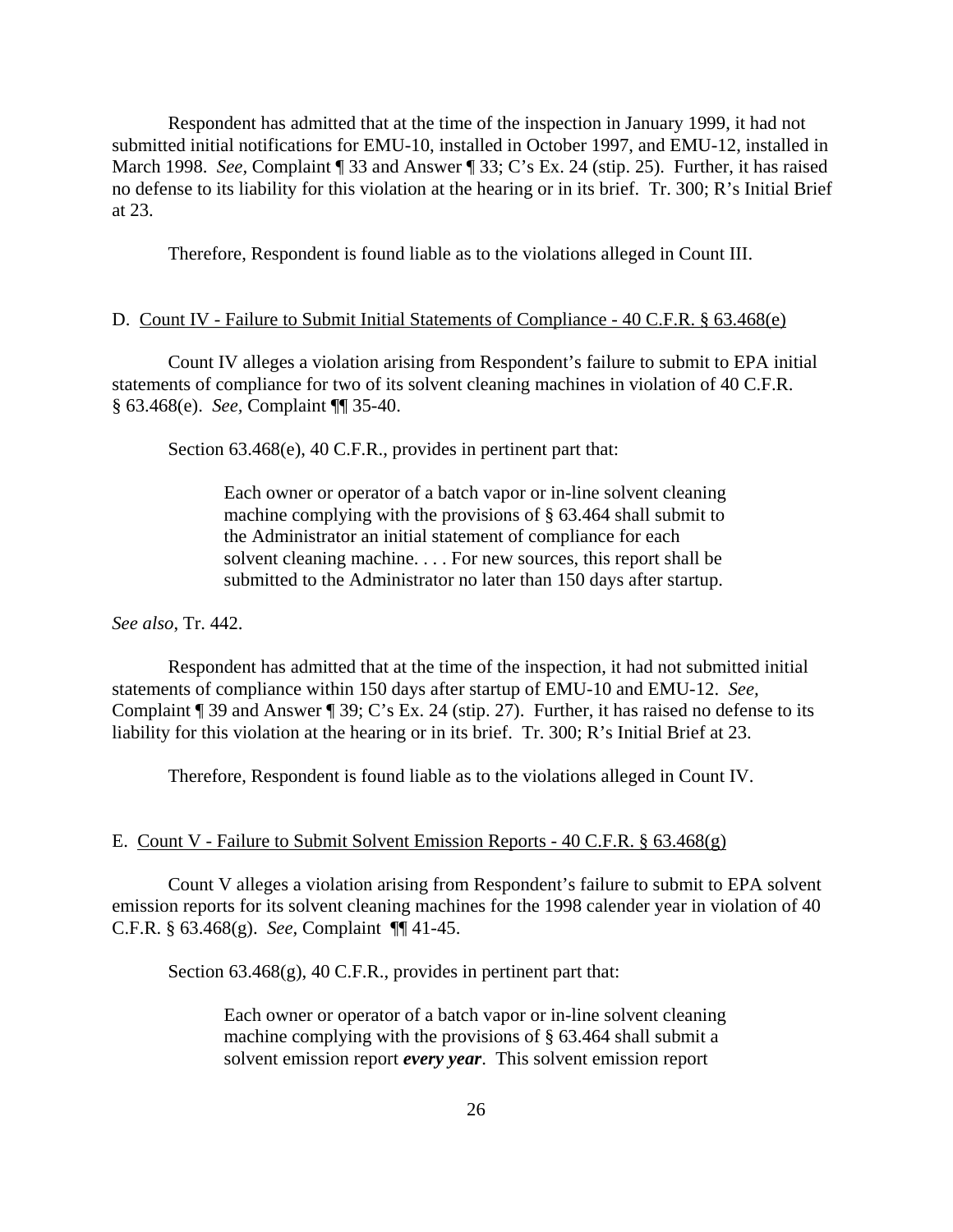shall contain . . .

\* \* \*

(2) The average monthly solvent consumption for the solvent cleaning machine in kilograms per month. (3) The 3-month monthly rolling average solvent emission estimates calculated each month using the method as described in  $\S$  63.465(c).

40 C.F.R. § 63.468(g) (emphasis added).

Mr. Koopman testified that Barden was required to submit solvent emission reports for 1998 in regard to EMUs-9, 10, 11, 12, 14 and 16. Tr. 94. Respondent submitted its annual solvent emission reports for 1998, dated December 3, 1999, as an attachment to its Second Submittal in response to the Notice of Violation on December 6, 1999. C's Ex. 11.

The Complaint alleges that these filings were late and that solvent emissions reports "are due *February 1* of the year following the one for which reporting is being made." Complaint ¶ 43 (emphasis added). Complainant bases this allegation on the fact that the regulations indicate that the reports required by 40 C.F.R.  $\S$  63.468(f) (annual reports) and  $\S$  63.468(g) (emissions reports) "*can* be combined into a single report for each facility" (emphasis added) and that Section 63.468(f) requires the owner or operator to "submit an annual report by February 1 of the year following the one for which the reporting is being made."  $40$  C.F.R. §§  $63.468(g)(4)$  and 63.468(f)(3). Mr. Koopman acknowledged that there is no specific filing deadline set forth in the regulation other than to submit such a report every year. Tr. 158. He also testified that it was industry practice to submit all such reports by February 1. Tr. 157-58.

Upon review of the regulatory provision at issue, it fails on its face to specify an exact filing deadline for emissions reports. Further, while the regulations permit emission reports to be combined with the annual report, the latter of which has a filing deadline of "February 1," such combination is not required. Thus, the only time reference in the regulations regarding filing emissions reports is that one be filed "every year." It is not appropriate to impose a specific filing deadline where none is provided by regulation. *Gates & Fox, Inc. v. OSHRC*, 790 F.2d. 154 (D.C. Cir. 1986) (declining to uphold agency's interpretation of a standard to include a requirement where the language itself was ambiguous); *PPG Industries, Inc. v. Costle*, 659 F.2d. 1239, 1250 (D.C. Cir. 1981) (declining to uphold requirement that was not supported by the regulatory language but that was supported merely by a guideline neither contained in the regulation nor incorporated by reference). Respondent filed its 1998 emission reports before the end of the 1999 calender year. There is no evidence in the record that it failed to file an emission report "every year." Therefore, Respondent is found *not* to be liable on Count V.<sup>30</sup>

<sup>&</sup>lt;sup>30</sup> There is evidence in the record, however, that at the time of the hearing held in November 2001, Barden had still not filed its annual reports for 1999, which even given the (continued...)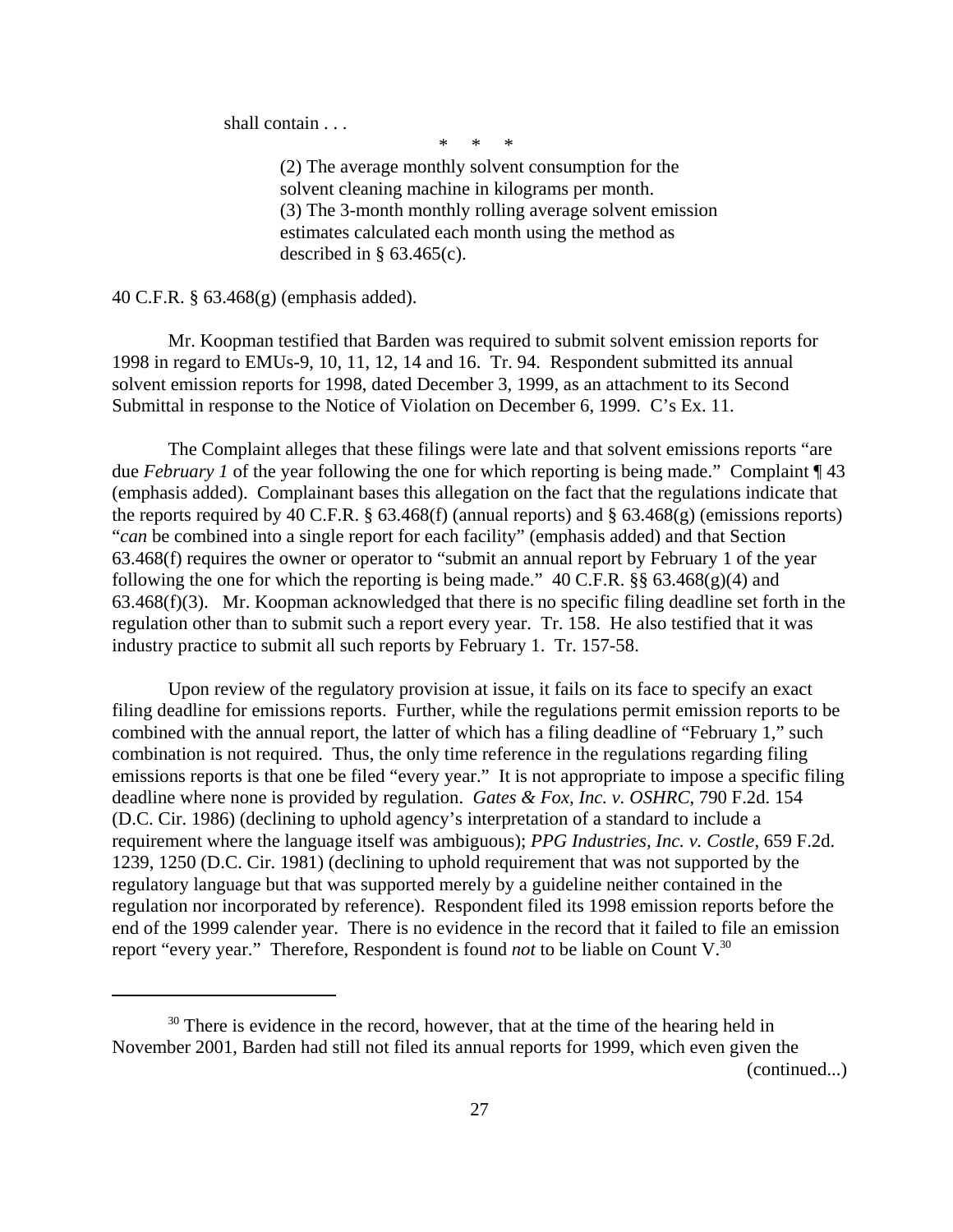### F. Count VI - Failure to Submit Exceedance Reports - 40 C.F.R. § 63.468(h)

Count VI alleges a violation arising from Respondent's failure to submit to EPA solvent exceedance reports for its solvent cleaning machines in violation of 40 C.F.R. § 63.468(h). *See,*  Complaint ¶¶ 46-49. More specifically, EPA alleges that: "Respondent failed to submit the required exceedance reports for units EMU-9, EMU-10, EMU-11, EMU-12, EMU-14 and EMU-16 on the following dates: July 30, 1998, January 30, 1999, and July 30, 1999." *See,* Complaint ¶ 48.

Section 63.468(h), 40 C.F.R. provides in pertinent part that:

Each owner or operator of a batch vapor or in-line solvent cleaning machine shall submit an exceedance report to the Administrator semi-annually except when . . . an exceedance occurs. Once an exceedance has occurred the owner or operator shall follow a quarterly reporting format until a request to reduce reporting frequency under paragraph (i) of this section is approved. Exceedance reports shall be delivered or postmarked by the  $30<sup>th</sup>$  day following the end of each calendar half or quarter, as appropriate.

Mr. Koopman testified at the hearing that Barden had failed to submit its semi-annual exceedance reports due July 30, 1998, January 30, 1999, and July 30, 1999, in a timely manner. Specifically, he stated that the reports due July 30, 1998 and January 30, 1999, covering the 1998 calender year, were submitted on December 6, 1999, with Barden's Second Submittal in response to the NOV (C's Ex. 11). Tr. 83-84. Further, Mr. Koopman testified at the hearing that Barden never submitted the semi-annual exceedance reports due July 30, 1999, referred to in the Complaint, nor the reports for the second half of 1999, due January 30, 2000, not at issue here. Tr. 84-87.

Respondent admitted at the hearing that Barden submitted its semi-annual exceedance reports for 1998, due July 30, 1998 and January 30, 1999, respectively, on December 6, 1999, with its Second Submittal in response to the NOV. Tr. 425-26; C's Ex. 11. Ms. Zuvich further testified that she thought Barden had submitted its semi-annual exceedance reports for 1999, but was not sure when they were submitted since she did not handle them. Tr. 426. However, the

 $30$ (...continued)

liberal regulatory interpretation here, would have been due by the end of calender year 2000. Tr. 84, 94-95. However, these violations are not at issue in this action. Tr. 95. Moreover, in its Brief Respondent indicated that after the hearing no record of submission was found and the reports were resubmitted in January 2002 with the reports for the year 2001. R's Initial Brief at 24 n.11.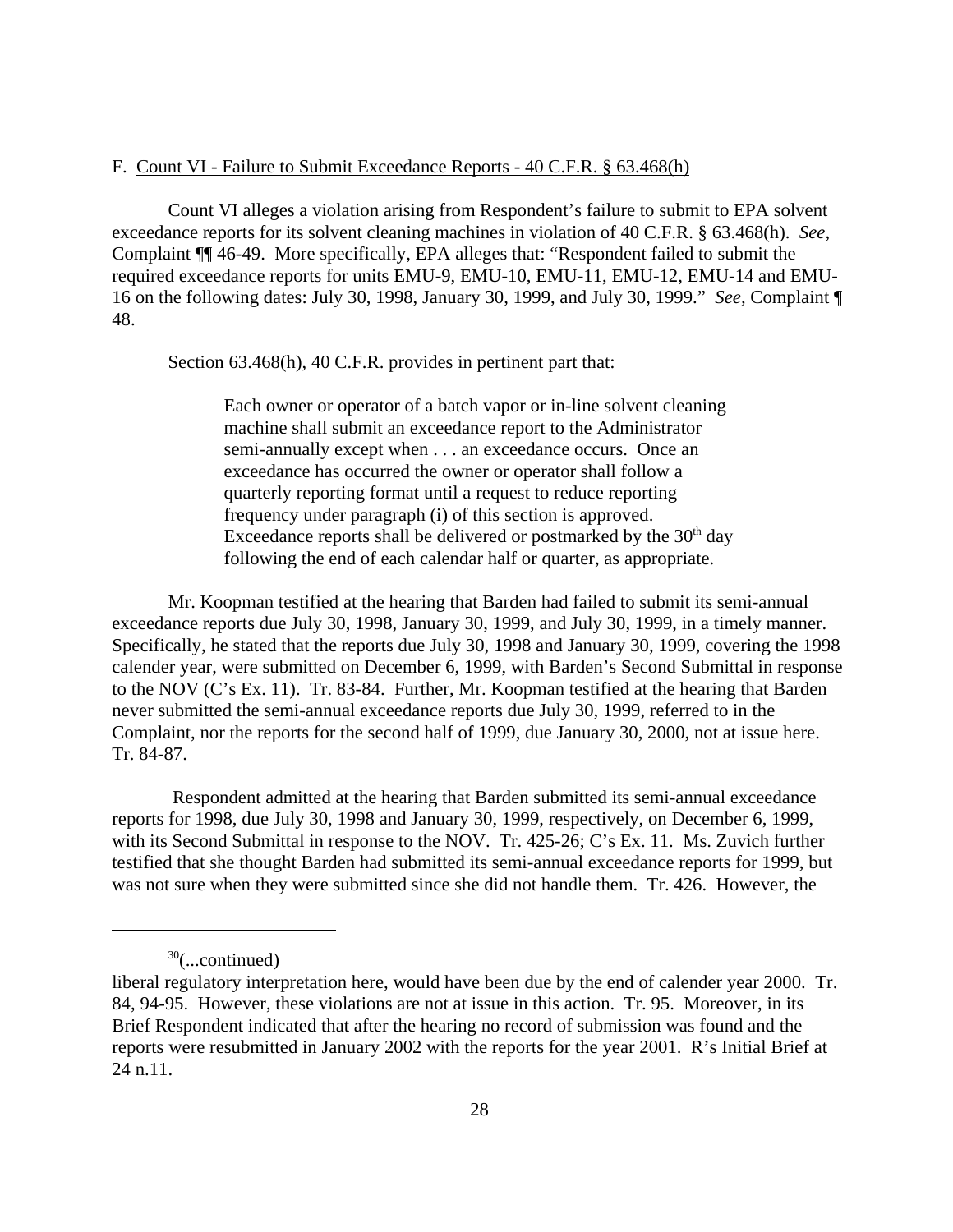record does not appear to contain any semi-annual exceedance reports for 1999 and in its Post-Hearing Brief Respondent acknowledges that subsequent to the hearing it could not find any evidence of these submissions and so in January 2002, it "re-submitted" them "as a protective measure." Respondent's Initial Brief at 24 n.11.<sup>31</sup>

Based upon the foregoing, Respondent is found liable as to the violations alleged in Count VI for failing to timely file its semi-annual exceedance reports for the 1998 calender year (due July 30, 1998 and January 30, 1999) and the first half of the 1999 calender year (due July 30, 1999).

# G. Count VII- Failure to Properly Maintain Complete & Adequate Records - 40 C.F.R.  $§ 63.464(a)(1)(i)$

Count VII alleges a violation arising from Respondent's failure to properly maintain records of solvent additions and deletions for a 14-month period beginning December 2, 1997 through January 26, 1999, for all of its solvent cleaning machines, in violation of 40 C.F.R. § 63.464(a)(1)(i). *See,* Complaint ¶ 53.

Section 63.464(a), 40 C.F.R., provides in pertinent part that:

As an alternative to meeting the requirements in § 63.463 [setting forth the control combinations and idling emission standards], each owner or operator of a batch vapor or in-line solvent cleaning machine can elect to comply with the requirements of § 63.464 [the alternative standard]. [Those who so elect] shall comply with the requirements specified in either paragraph  $(a)(1)$  or  $(a)(2)$  of this section.

(1) If the cleaning machine has a solvent/air interface,  $\dots$ the owner or operator shall comply with . . . paragraphs  $(a)(1)(i)$  and  $(a)(1)(ii)$  of this section.

> (i) Maintain a log of solvent additions and deletions for each solvent cleaning machine.

Respondent does not dispute that Barden's degreasers had solvent/air interfaces; its initial notification reports and statement of compliance forms reflect this to be the case. C's Exs. 7, 8, 10, 11, 12. Further, while it concedes that at the time of inspection it could not confirm that its records were complete, Barden represents that it did "in fact provide[] EPA with complete records of addition and deletion of TCE in response to the NOV." R's Initial Brief at 26. Thus, it argues, EPA did not demonstrate at trial that the records were not kept. Further, Respondent argues that

 $31$  Mr. Fraga, Respondent's expert, noted at the hearing that exceedance reports must be submitted regardless of the standard of compliance selected. Tr. 425.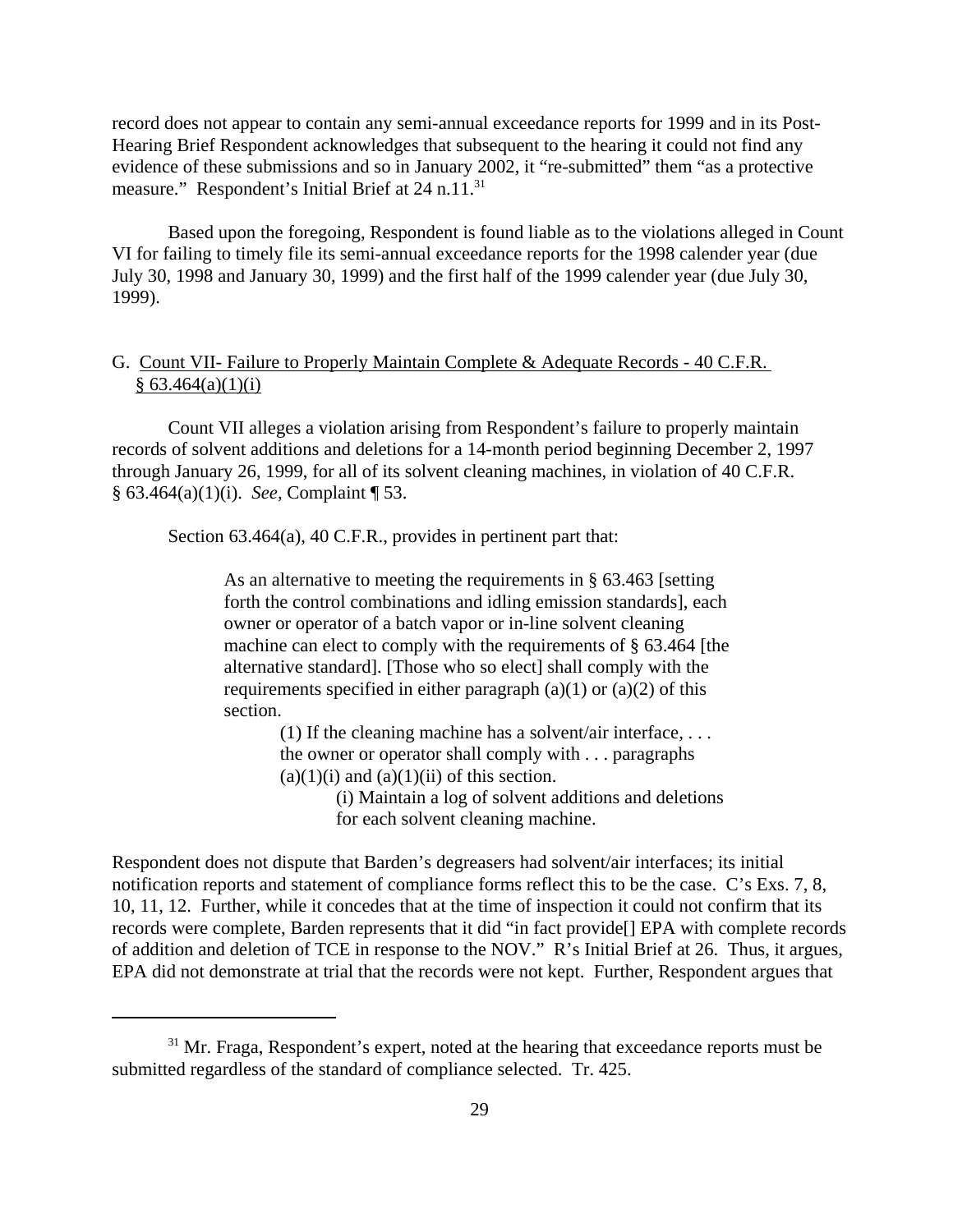such logs are required only because it wrongly elected to comply with the alternative standard, and that it could have elected and would have met the other standards for most of its degreasers at the time of the inspection, and thus would not have been required to keep such records. Thus, Barden argues its error is "*in electing* the incorrect standard, *not in* failing to keep records under 40 C.F.R. § 63.464 for EMU-9, 10, 11, 12, 13, 14." R's Initial Brief at 26.

Mr. Koopman testified at the hearing that while Barden maintained and presented to EPA during the inspection a handwritten log of solvent additions and deletions apparently covering the period at issue (C's Ex. 13), the log produced at that time did not meet the regulatory requirement because the log did not reflect *all* liquid solvent additions to the machines and *all* liquid solvent deletions either removed from the machines or removed in the waste stream, and thus the log could not be relied upon to accurately calculate Barden's total solvent emissions on a monthly basis. Tr. 55-59, 87-89, 158-59. Mr. Koopman further testified that he discussed with Ms. Zuvich during the closing conference the issue of the logs required and, at that point, Ms. Zuvich represented to him that she was unsure if Barden's log (C's Ex. 13) was complete, explaining that Barden was having difficulty tracking solvent additions and deletions because, although some of the machines were "hard-piped" to a TCE source and metered, there were spigots on the pipe between the meter and the machine, from which TCE could be drawn off in order to be added to a non hard-piped machine. Thus, Barden could not be certain that all of the TCE metered went into the machine to which it was hard-piped. Further, Ms. Zuvich explained that solvent deletions were also hard to track because the solvent was being removed, reclaimed, and reused. Tr. 57-59.

Mr. Koopman further testified that at a later point, after the inspection, Barden provided to him not a log, but a table, from which he calculated emission levels. Tr. 159-60. He assumed that the table Barden provided to him at that time was complete. *Id.* 

The notes taken contemporaneously with the inspection confirm Mr. Koopman's testimony regarding Ms. Zuvich's representations at the time. Those notes reflect that the inspectors were told that "most Adds are logged but not sure if all are for all machines;" "not keeping records of first of month add." C's Ex. 6. In addition, Mr. Koopman's inspection report prepared in February 1999, a month after the inspection, similarly reflects that Ms. Zuvich acknowledged to him during the inspection that when TCE is drawn off in to five gallon containers to fill smaller, non hard-piped units, "it is not always being recorded." C's Ex. 20. Further, the report indicates that Ms. Zuvich told Mr. Koopman at the time of the inspection that Barden "estimates" how much TCE is removed from the degreasers. *Id*.

At the hearing, Ms. Zuvich testified that, while Barden provided log sheets and meters to aid its employees in recording TCE additions and deletions, she "could not be 100 percent sure that every [TCE addition and deletion] was accurately documented on those logs every time." Tr. 254, 302. She acknowledged that in order to fill degreaser units that were not hard-piped to a TCE source, a Barden employee would draw TCE from a spigot from another unit which was hard piped. Ms. Zuvich said the employee would be required to then write down the information concerning this TCE withdrawal and addition. However, she admitted that she was uncertain if every person who engaged in this transfer process actually logged the information. Tr. 301-06.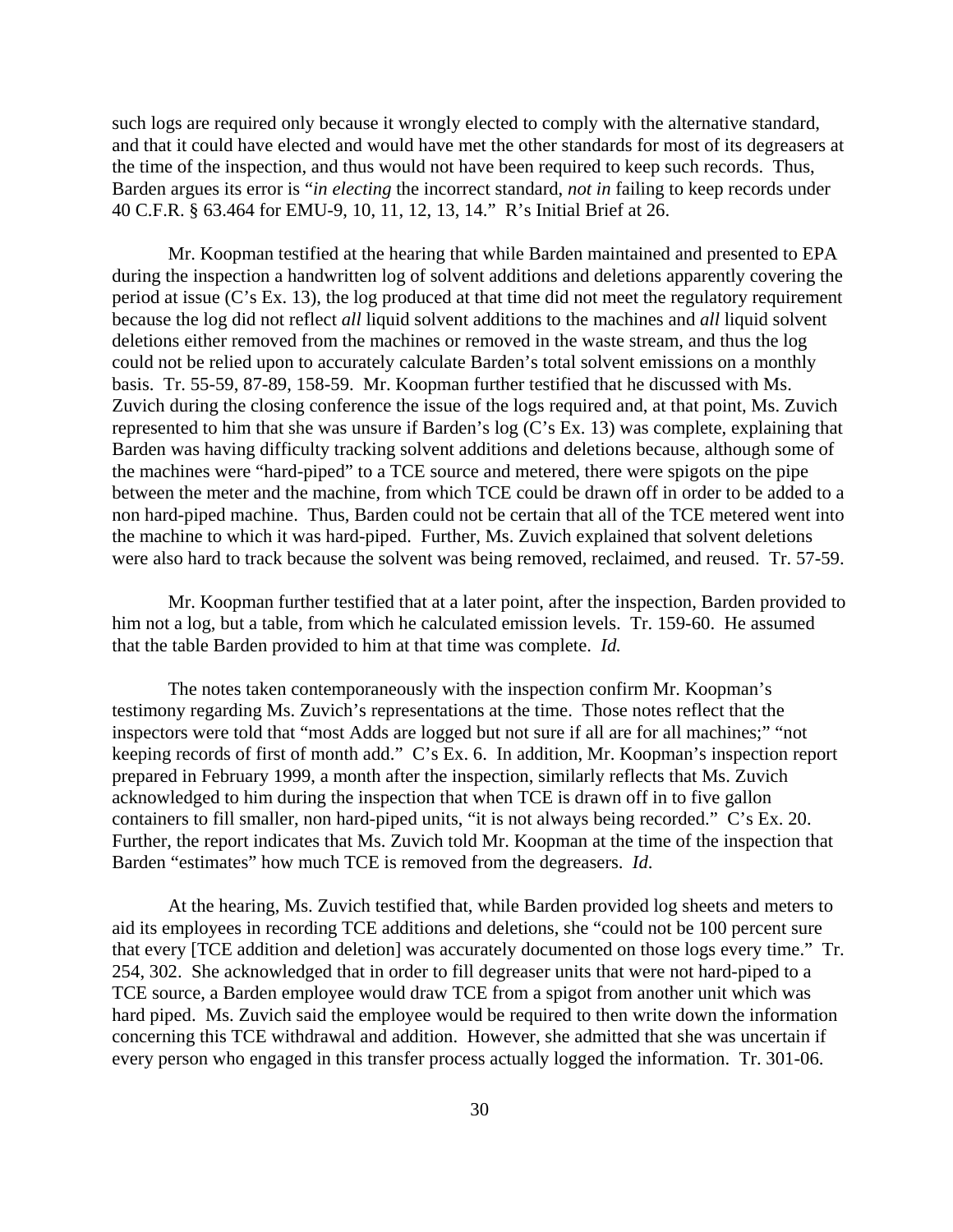Respondent's expert witness, Mr. Fraga, testified that he had inspected Barden's records of TCE additions and deletions and he found the records were "adequate" to determine emissions from the units. Tr. 434.

The handwritten log of solvent additions and deletions presented by Barden to the inspectors for the period at issue (C's Ex. 13) is a singular log, combining entries reflecting solvent additions and deletions to all machines, rather than a log for each machine as is required by the regulatory language that owners/operators "[m]aintain a log of solvent additions and deletions for *each* solvent cleaning machine." 40 C.F.R. § 63.464(a)(1)(i) (italics added). The combined log's entries also suggest that there were practical difficulties in accurately and contemporaneously recording solvent additions and deletions to numerous machines which are spread among various departments, in that all the entries on the log are not in chronological order. For example, the log contains an entry dated "January 7, 1998" *after* one dated "January 8, 1998" and an entry for "February 11, 1998" *after* one for "February 12, 1998," and so on. The entries are also at irregular intervals, so it is facially difficult to determine the log's completeness. Even more importantly, Barden's log does not reflect *any* TCE additions or deletions for EMU-16 in Department 72, which the inspection report indicated that Barden filled with TCE siphoned off from somewhere else in the facility using a portable 5 gallon container.<sup>32</sup> C's Ex. 20. This confirms the accuracy of Ms. Zuvich's concern that siphoned TCE may not have been consistently and reliably recorded.

Further, it is noted that in its initial response to the NOV, Barden acknowledged that solvent additions and deletions were not being recorded on a log consistently for each degreaser, and submitted new log forms which it intended to use to correct this problem. C's Ex. 5, ¶ 27. The forms indicate that a separate form would be used for each degreaser. C's Ex. 10. In its subsequent response, Barden represented that it was maintaining complete logs for each degreaser. C's Ex. 11. At no point in any of its three responses to the NOV, did Barden ever represent that the NOV's charge of failure to maintain the requisite logs was erroneous. *See,* C's Exs. 10, 11, and 12.

Finally, while Barden did submit to EPA typewritten tables of solvent supplied to and removed from each degreaser with its Second Submittal to EPA in response to the NOV in December 1999, the chart indicates that it is based on "meter readings" except as to EMU-16, which has no meter. C's Ex. 11. The chart states that additions to EMU-16 are logged at the machine as they occur, however, no logs for EMU-16 appear to have ever been submitted to EPA or into the record in this case. Further, the table contains no entries for EMU-14 in Department 25, although the handwritten logs indicate TCE was added and removed from the machine at least once during the relevant period in August 1998. C's Ex. 13.

 $32$  Respondent acknowledges in its Brief that Barden did not elect the "wrong standard" for EMU-16, that that machine did not meet a standard other than the alternative standard, and therefore, at all times Barden would be required to maintain logs of TCE additions and deletions for this unit. R's Initial Brief at 26.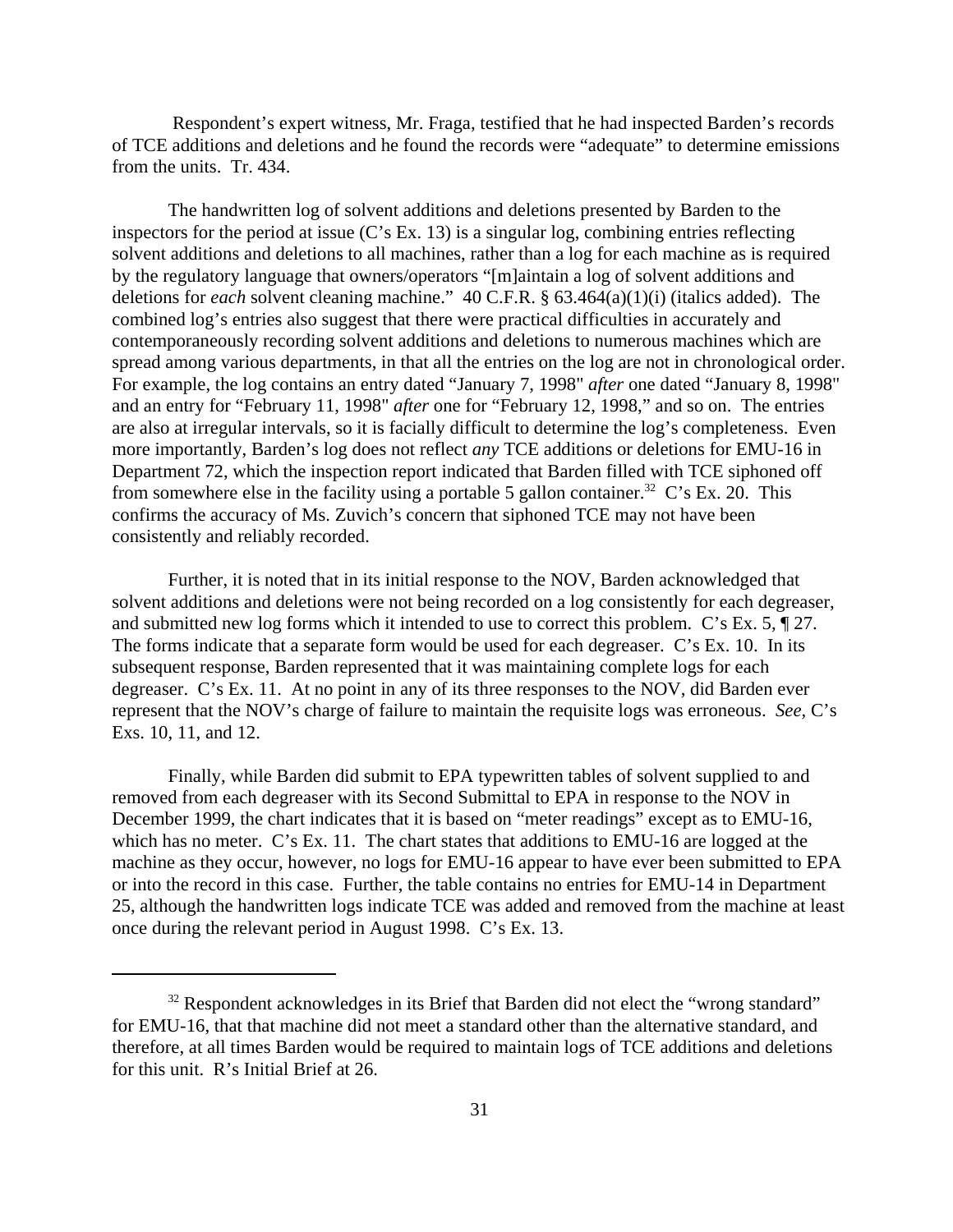Upon consideration, I do not find either the handwritten logs or the charts subsequently submitted by Barden to satisfy the regulatory requirement. From the testimony and the documents submitted, it is clear that the log and charts do not completely reflect all solvent additions and deletions for each and every one of Respondent's degreasing machines. The testimony concerning TCE being drained from a spigot on a pipe hard metered into a machine also makes it clear that meter readings alone, such as those used to provide data on TCE additions and deletions by unit in the typewritten table, could not be relied upon to determine the TCE usage by the machine to which it was piped.

Barden's assertion that this record keeping requirement is only applicable to the alternative standard, with which it need not have complied except as EMU-16, and that it could have elected and would have met the other standards for most of its degreasers at the time of the inspection, does not shield it from liability. As indicated above, at least as to one unit, EMU-16, Respondent has acknowledged that the alternative standard was the appropriate one.

Moreover, Mr. Fraga, Respondent's expert witness, testified that to be in compliance with either the control combinations or idling emission standard, Barden would have to engage in monitoring and record keeping. Tr. 396-98. He further maintained that *had they* done the record keeping for those other standards, Barden would have met the requirements of subpart T. Tr. 398, 429. He admitted that "there may have been some recordkeeping gaps." Tr. 457. The fact that Respondent could have been in compliance with another standard, or was substantially or theoretically in compliance, but did not in fact satisfy the standards for compliance, is simply meaningless. Just as one cannot be a little bit pregnant or theoretically pregnant, one cannot be a little bit out of compliance or theoretically in compliance; one is either in compliance or not in compliance. *See, Fordham University v. Brown*, 856 F. Supp. 864, 895 (D. D.C. 1994)(rejecting a de minimis argument). On cross examination, Mr. Fraga acknowledged that each of the three compliance standards has a group of individual requirements which must be met and failing to meet any *one* of the individual requirements results in non-compliance with that standard. Tr. 448. As Mr. Koopman testified at the hearing, Barden was not otherwise in compliance with the control combination methods; while its machines may have met the base design and work practices requirements that are a part of that option, Barden had not chosen the additional control combination required nor was it performing the record keeping and reporting as required by that option. Tr. 141-42. In addition, he indicated that Barden was never in full compliance with the idling emission option for any unit because it was not conducting tests of idling emissions or monitoring required or the related record keeping and performance. Tr. 142-43. This is not a situation where a Respondent has violated a certain standard, but can show as an affirmative defense that it was in compliance with another equally valid standard at the time the violations were found. Instead, it is simply a case where Respondent met none of the standards and at best, theorizes that, had it decided to, it could have and would have met some other standard.<sup>33</sup>

<sup>33</sup> It seems that Respondent's quote in its Brief from Lewis Carroll's *Through the Looking Glass* applies well to this situation. *See,* R's Initial Brief at 17 n.6.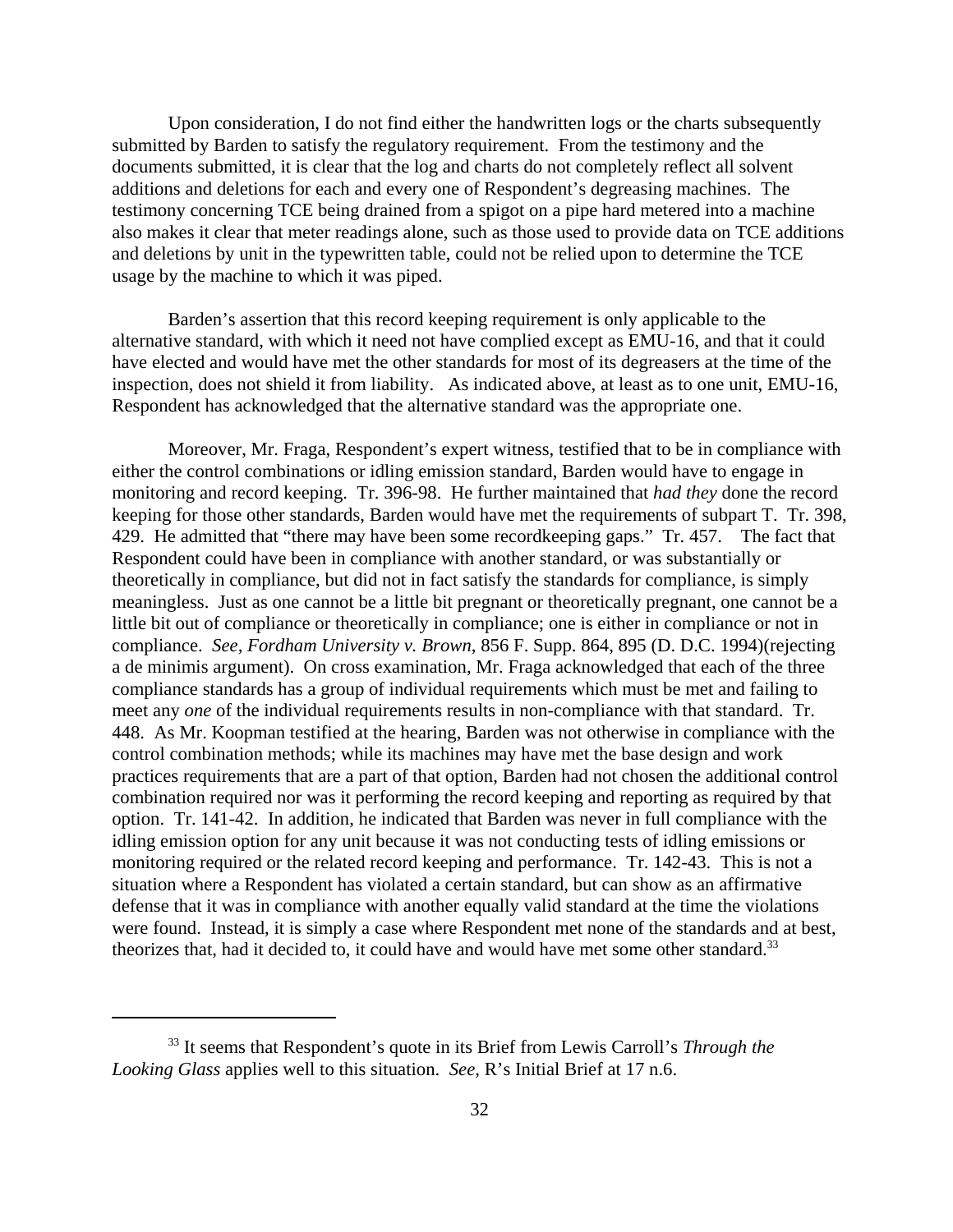Thus, the argument that Barden could have avoided the requirement to keep logs of additions and deletions for some of its degreasers<sup>34</sup> had it initially selected another method of compliance cannot defeat a finding of liability on this count.

Therefore, I find Respondent liable for a violation alleged under Count VII.

### H. Count VIII - Failure to Perform Calculations - 40 C.F.R. § 63.464(a)(1)(ii)

Count VIII alleges a violation arising from Respondent's failure to perform monthly calculations of emissions for all its solvent cleaning machines in violation of 40 C.F.R. §  $63.464(a)(1)(ii)$ . Specifically, Complainant alleges that "[a]t the time of the inspection, Respondent failed to perform the monthly calculations under  $\S$  63.464(a)(1)(ii) to show emissions from each degreaser were below the batch vapor degreaser limit of  $150\text{kg/M}^2$  per month (30.7) lbs/ft<sup>2</sup> per month). In addition, Respondent failed to perform the 3-month rolling average calculations." Complaint ¶ 57.

Section  $63.464(a)(1)(ii)$ ,  $40$  C.F.R., requires the owner or operator using the alternative standard to –

Ensure that the emissions from each solvent cleaning machine are equal to or less than the applicable emission limit presented in table 5 of this subpart as determined using the procedures in § 63.465(b) and  $(c)$ .

Table 5, in turn, indicates that owners/operators of batch vapor degreasers must ensure that the emissions from each unit are equal or less than  $150\text{kg/M}^2$  per month  $(30.7 \text{ lbs/ft}^2 \text{ per}$ month), using the procedure of a three month rolling average.

Mr. Koopman testified that to show compliance under the alternative standard, a regulated entity must have emissions below the limit set in the standard. If a regulated entity does not perform the calculations, then it cannot tell if it is meeting the emission limit and thus cannot determine if it is in compliance with the alternative standard. Tr. 89. These calculations have to

<sup>&</sup>lt;sup>34</sup> In addition, I note that Ms. Zuvich represented to the inspectors that Barden was required to perform emissions calculations for the annual state emission report regardless of the Federal compliance method selected. C's Ex. 20; *see also*, CONN. AGENCIES REGS.§ 22a-174- 20(l)(4)(O) ("Maintain a monthly record of the amount of solvent added to each unit and keep such record for a minimum of two (2) years after such record is made."). Respondent's expert witness Mr. Fraga confirmed this to be the case at the hearing, testifying that Barden would have had to keep records of solvent emissions and deletions no matter what compliance method was chosen in order to be able to submit a state emissions report. Tr. 437-38. Under any circumstance, Barden would have to maintain logs as to EMU-16.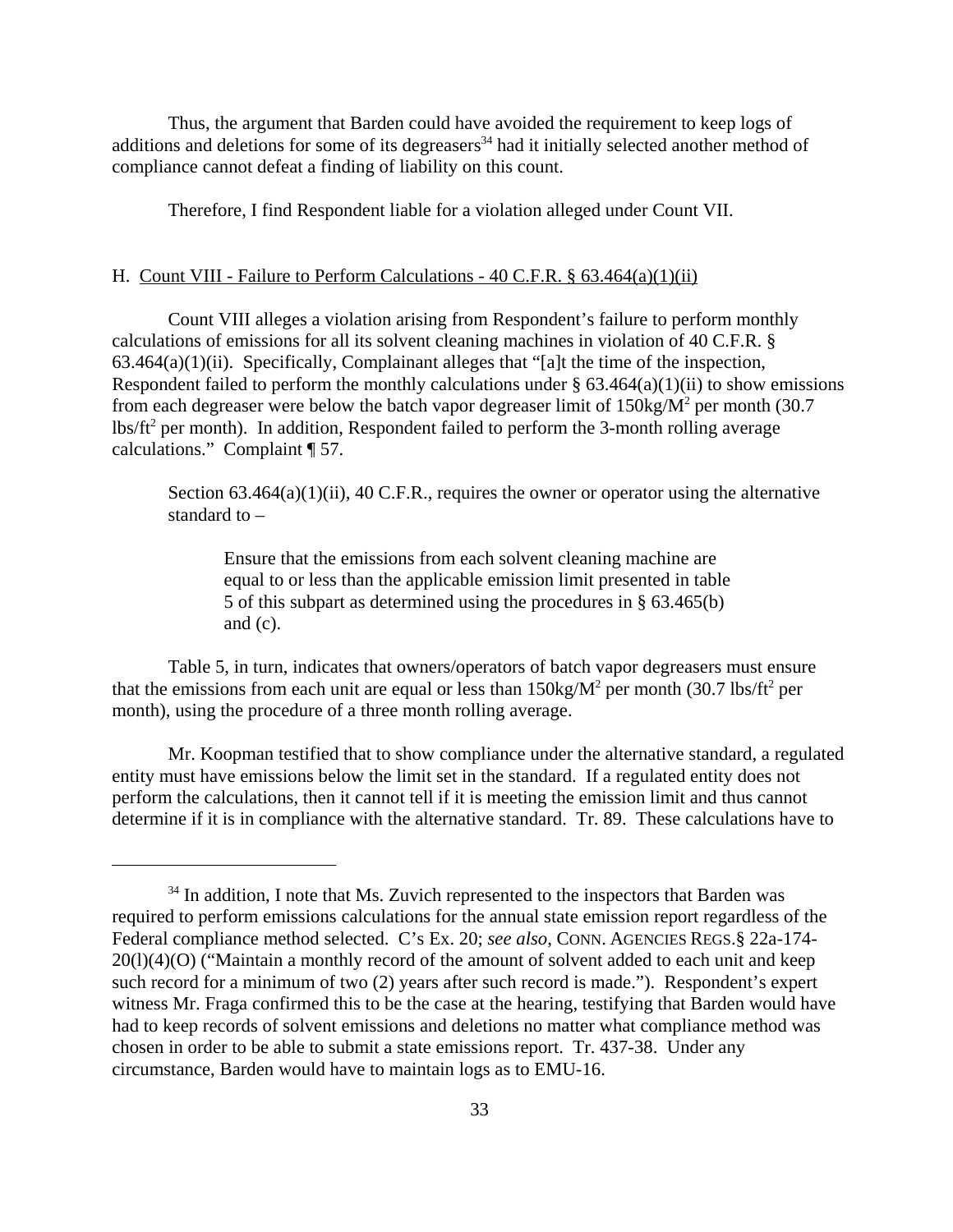be performed for each machine, each month. Mr. Koopman testified that Barden admitted to him at the time of the inspection that it had not done so. Tr. 90. Mr. Koopman's inspection report and the notes taken contemporaneously with the inspection confirm that Barden acknowledged to the inspectors that it was not performing monthly or tri-monthly emissions calculations. C's Exs. 6 and 20.

At the hearing, Ms. Zuvich admitted that Barden advised the inspectors that it was using the alternative compliance method for all degreasers. Further, she acknowledged that Barden had not performed the monthly calculations necessary to show emissions from each degreaser were below the batch vapor limit nor the three-month rolling average prior to the issuance of the NOV. Tr. 263.

The only issue Respondent raises in its Brief regarding liability on this count is that this violation results from its initial error in choosing to comply with the alternative standard, rather than the idling emission standard, for example, which would not have required such calculations. R's Initial Brief at 27. As discussed above, this argument has no merit. Under any circumstances Respondent would have had to do some monthly and tri-monthly emissions calculations to be in compliance with Federal law and regulations, and it acknowledged it failed to perform any.

Therefore, Respondent is found liable for the violations alleged in Count VIII.

# I. Count IX - Failure to Comply with Alternative Standard Emission Limits - 40 C.F.R. §  $63.464(a)(1)(ii)$

Count IX alleges a violation arising from Respondent's failure to comply with alternative standard emission limit with regard to its solvent cleaning machines in violation of 40 C.F.R. 63.464(a)(1)(ii). Specifically, Complaint  $\P$  60 states that

Respondent's average halogenated solvent emissions exceeded the Alternative Standard Emission Limits of 40 C.F.R. § 63.464(a)(1)(ii). Emission calculations were based on TCE usage information submitted by Respondent in response to a reporting requirement. The information covered the period of time from 1/1/98 through 12/31/98.

At the hearing, Mr. Koopman testified that this count applies only to the excess emissions from EMU- 9. Tr. 98; *see also* EPA's Initial Brief at 35 (referring only to EMU- 9 in regard to this count). Further, he testified that in 1998, EMU-9 had, on an annual basis, emitted over 10 tons of TCE above the limit. Moreover, the highest 3-month average evidenced that EMU-9 had emitted 127 pounds per square foot, which was over three times (313%) above the 30.7 pounds per square foot, per month, limit. Tr. 91-93.

Respondent does not challenge the Agency's calculations regarding the exceedances, nor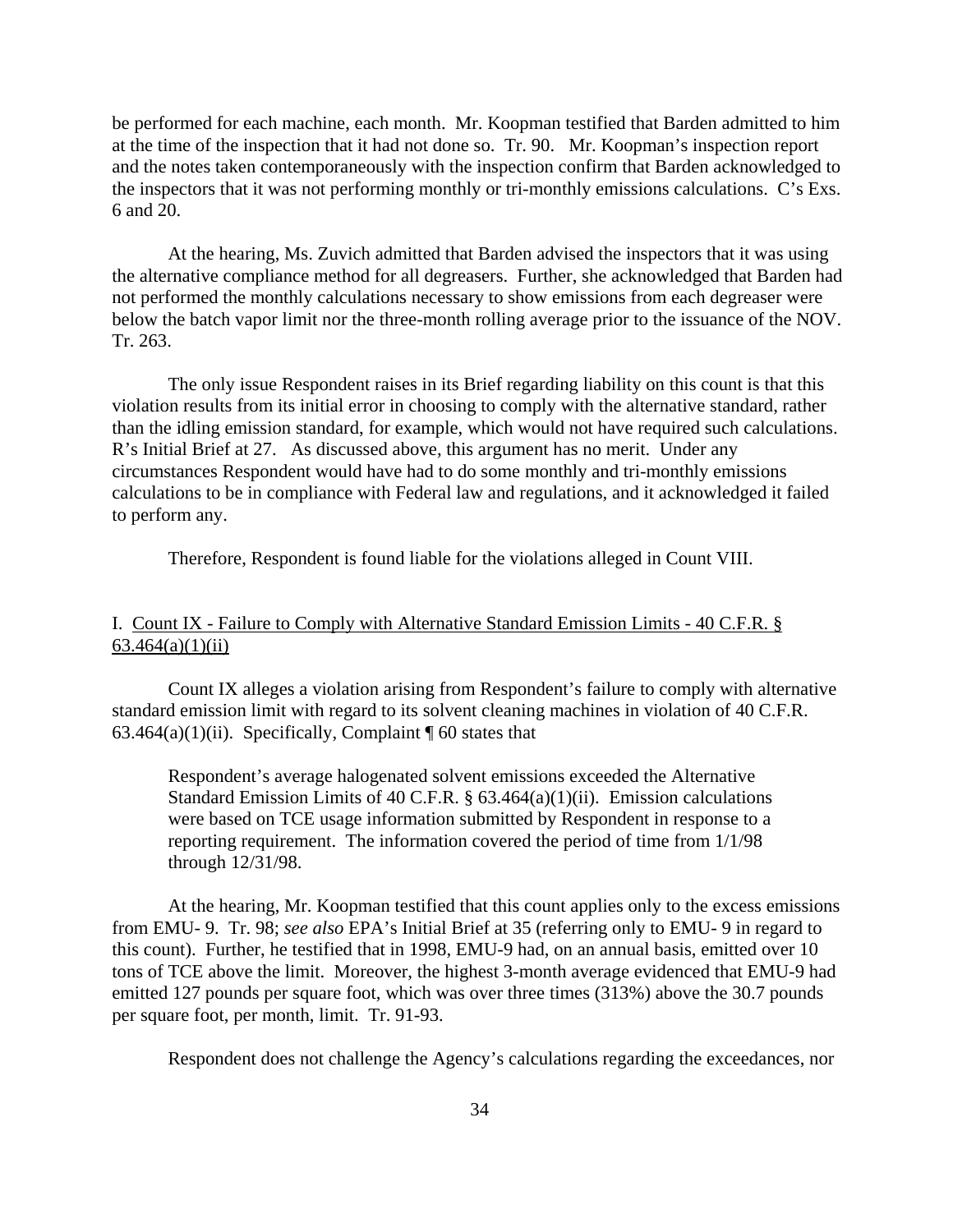the data upon which those calculations are based. Rather, Respondent's defense to this count is that while EMU-9 may not have met the alternative standard emission limit, it was capable of complying with one of the other standards at the time of the inspection. R's Ex. 6. Specifically, Respondent argues that EMU-9 could have met the idling emission standard at the time of the inspection. The general argument that Respondent could have met the idling emission standard or the control combinations standard, was addressed and rejected above. The specific argument with respect to EMU-9 follows.

At the hearing, Respondent elicited testimony primarily from Respondent's expert, Mr. Fraga, in support of this "defense," consistent with the report the expert submitted to Barden's counsel in November 8, 2000. R's Ex. 6. Specifically, Mr. Fraga testified that in order to meet the idling emissions standard, a vapor degreaser has: (1) to pass a Method 307 test; (2) be in compliance with the NESHAPS base design and work and operational practice requirements; and (3) engage in the requisite on-going monitoring and record keeping requirements. Tr. 396, 428, 438, 443-44. There is no emission limit in terms of pounds per square foot applicable to the idling emissions standard. Tr. 431. Mr. Fraga testified that EMU-9 (the D35 Baron Blakeslee unit) underwent an idling emissions test in January 1998 and passed, and was not modified after that date.<sup>35</sup> Tr. 390-94;  $\overline{416}$ -17, R's Ex. 5. He opined that the unit, with its cover and hoist, met the base design requirements specified in 40 C.F.R. § 63.463(a). R's Ex. 6; Tr. 467-69. Based upon these two factors, Mr. Fraga suggested that in January of 1998, Barden could have chosen to comply with the idling emission standard for this unit and, under this standard, would not be in violation of the emissions limit because none is applicable. Tr. 416-18, 429-30.

However, Mr. Fraga also testified at the hearing, that, once having chosen the idling emissions standard, to maintain compliance with it, Barden would have to meet on-going monitoring and reporting requirements. Tr. 396, 428. Specifically, under this option, in order to reduce the possibility for excess emissions, Barden would have to monitor the emissions equipment that was on the unit as of the time of the Method 307 test. Tr. 447. In this case, that would mean Barden would have had to make a monthly check of the condition of the units cover to make sure it was free of cracks, holes, or defects, and the hoist's speed. Tr. 397, 416-18.<sup>36</sup> Mr. Fraga testified that the inspection report indicated that there was no defect found with regard to the cover or hoist speed on the date of inspection. Tr. 467. Therefore, based upon this, Mr. Fraga opined that, had Barden undertaken the necessary periodic monitoring and record keeping,

<sup>&</sup>lt;sup>35</sup> Mr. Fraga testified at the hearing that EMU-9 is no longer in operation at Barden's facility. Tr. 395.

<sup>&</sup>lt;sup>36</sup> Mr. Fraga testified that other than a hoist and cover, EMU-9 did not have any additional control equipment at the time of testing and never had additional control equipment on it. Tr. 397. Mr. Fraga also testified that Barden had to submit annual filings to EPA and the Connecticut DEP of annual emissions and in connection therewith would have had to keep records of solvent emissions and deletions. Tr. 437-38. This suggests that Barden knew or should have know of its excess emissions level with regard to EMU-9 at various times.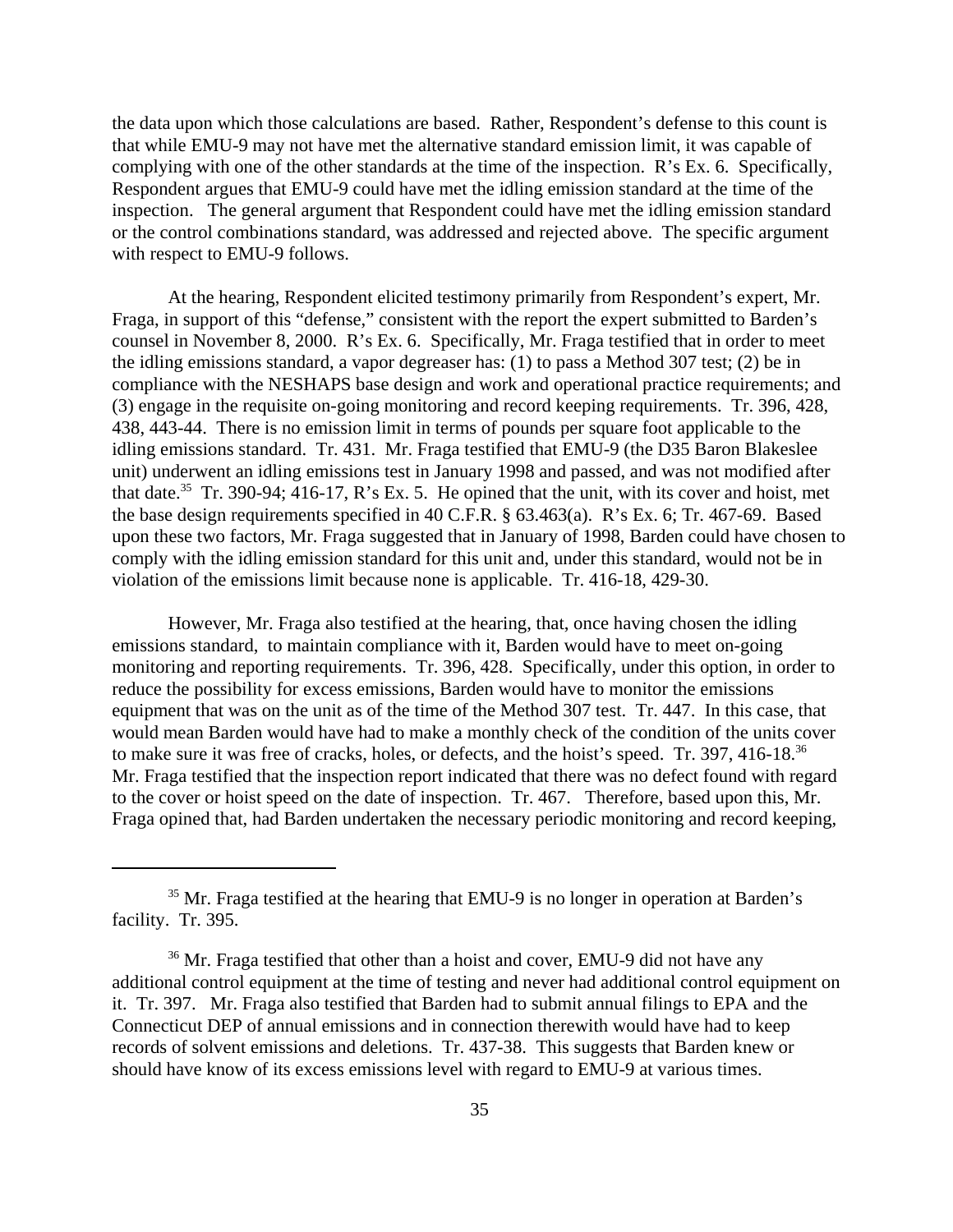EMU-9 would have met the idling emission standard and been found in compliance in January 1999, when the inspection was conducted. Tr. 398.<sup>37</sup>

As noted above, Mr. Fraga acknowledged that each of the three compliance standards has a group of individual requirements which must be met and failing to meet any *one* of the individual requirements results in non-compliance with that standard. Tr. 448. He further acknowledged that he had never observed Barden employees engaging in the monitoring and record keeping related to idling emission standard and had no personal knowledge as to whether they had done so. Tr. 455, 457. Thus, he acknowledged that, in fact, with regard to EMU-9, he could not say Barden was not in complete compliance with the idling emission standard's requirements at any point. Ms. Zuvich testified that she could not recall if Barden was keeping records of cover condition prior to the issuance of the NOV. Tr. 306-08. Further, she acknowledged that Barden had not checked temperature of the air blanket zone in units with refrigeration systems and maintained records of those checks until after the NOV was issued. Tr. 309-10.

I conclude that the argument that EMU-9 could have been in compliance with the idling emission standard at the time of the inspection does not constitute a defense to liability on this count for being in violation of the alternative standard emission limit. First, it is clear that at no point after EMU-9 passed the Method 307 test in January 1998, did Respondent ever indicate either to its own employees, its own consultants, or to state or Federal officials, any intent to comply with the idling emission standard, instead of the alternative standard.<sup>38</sup> The fact is that at all times prior to the inspection, Barden represented to EPA that it was intending to comply with the alternative standard. Second, the record evidences that, in fact, prior to the inspection, Barden never even attempted to undertake any steps to fulfill the monitoring and record keeping requirements of the idling emission standard. Third, because of this, Barden cannot show it was actually in compliance with an otherwise equally valid standard under the NESHAP.

Therefore, I find Respondent liable for the violation alleged in Count IX.

 $37$  Mr. Fraga testified that EMU-9 would not meet criteria for control combinations without the addition of a freeboard refrigeration device and/or possibly other modifications. Tr. 397-98.

 $38$  Mr. Fraga testified on direct that to change from one option to another Barden did not need to report (Tr. 417), but on cross-examination acknowledged that the initial statement of compliance is where compliance method indicated. Tr. 441. Barden submitted an initial statement of compliance for EMU-9 in August of 1995, indicating that it would comply with the Alternative Standard. C's Ex. 7. Barden did not submit another initial statement of compliance for EMU-9 until after the NOV was issued. C's Ex. 10. It was only after the NOV was issued that Barden elected a standard other than the alternative standard for EMU-9. *Id*.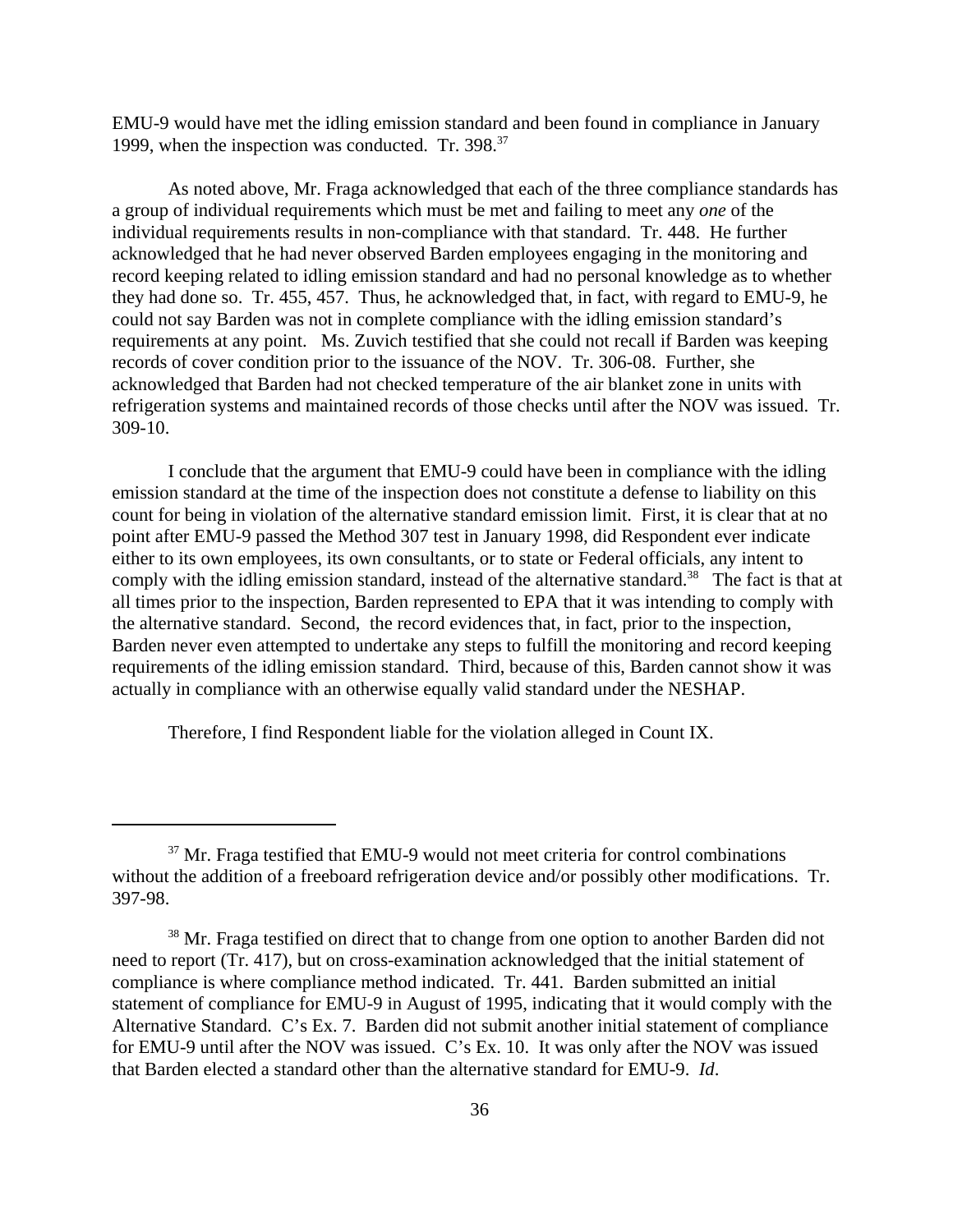### **VI. PENALTY**

#### A. Regulatory Provisions

Section 22.27(b) of the Consolidated Rules of Practice Governing the Administrative Assessment of Civil Penalties and the Revocation or Suspension of Permits, provides with regard to determining civil penalties that:

. . . the Presiding Officer shall determine the dollar amount of the recommended civil penalty to be assessed in the initial decision in accordance with any criteria set forth in the Act relating to the proper amount of a civil penalty, and must consider any civil penalty guidelines issued under the Act.

### 40 C.F.R. § 22.27(b).

#### B. Statutory Provisions

The assessment of civil administrative penalties for violations of the Clean Air Act is authorized by Section 113(d)(1) of the Act. 42 U.S.C.  $\S$  7413(d)(1). Under that section, penalties for violations, such as those alleged in this case, cannot exceed \$27,500 per day, per violation. 42 U.S.C. § 7413(d)(1), tr. 100.<sup>39</sup> Moreover, Section 113(e)(1) provides that in determining the amount of any penalty –

the Administrator or the court, as appropriate, shall take into consideration (in addition to such other factors as justice may require) the size of business, the economic impact of the penalty on the business, the violator's full compliance history and good faith efforts to comply, the duration of the violation as established by any credible evidence . . ., payment by the violator of penalties previously assessed for the same violation, the economic benefit of noncompliance, and the seriousness of the violation.

42 U.S.C. § 7413(e)(1).

The Rules of Practice state that "the complainant has the burdens of presentation and

<sup>&</sup>lt;sup>39</sup> Pursuant to the Federal Civil Penalties Inflation Adjustment Act of 1990 (28 U.S.C. § 2461 note), as amended by the Debt Collection Improvement Act of 1996 (31 U.S.C. § 3701 note), each Federal agency is required to issue regulations adjusting for inflation the civil monetary penalties that can be imposed pursuant to such agency's statutes. On December 31, 1996, EPA issued final regulations modifying the statutory maximum recoverable per day for violations under CAA §113(d)(1) from \$25,000 to \$27,500, applicable to all violations occurring after January 30, 1997. *See*, 61 Fed. Reg. 69,360-366 (1996) (codified as 40 C.F.R. Part 19).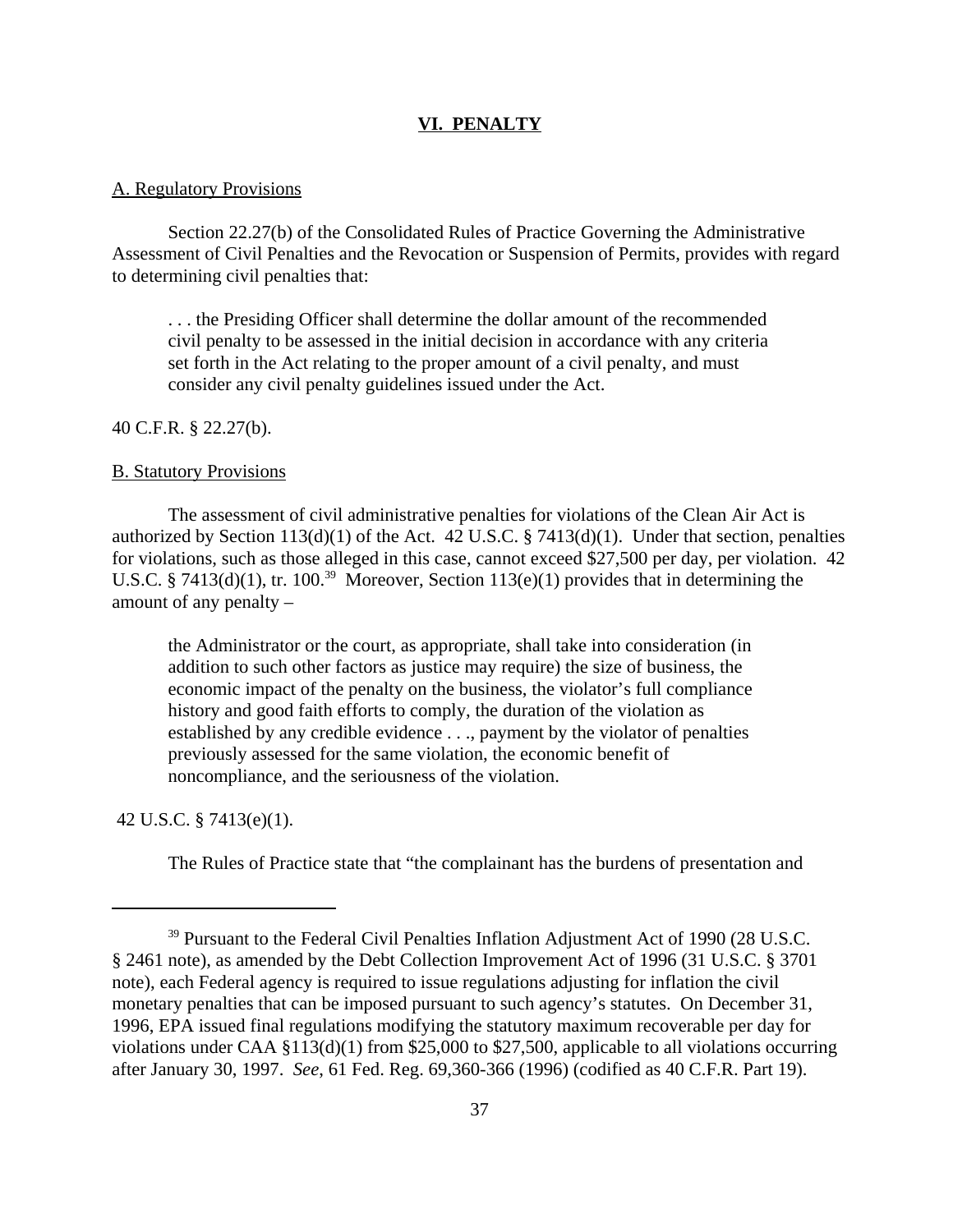persuasion that the violation occurred as set forth in the complaint and the relief sought is appropriate." 40 C.F.R. § 22.24(a). The standard of proof under the Rules of Practice is a preponderance of the evidence. 40 C.F.R. § 22.24(b). Complainant, therefore, has the burden of demonstrating the appropriateness of its proposed penalty.

#### C. Agency Penalty Policies

On October 25, 1991, EPA issued its Clean Air Act Stationary Source Civil Penalty Policy to provide a methodology for calculating a penalty under the CAA ("Policy"). C's Ex. 17. The Policy is based upon EPA's 1984 general Policy on Civil Penalties (GM-21) and its guidance entitled Framework for Statute-Specific Approaches to Penalty Assessments (GM-22). C's Ex. 17. In calculating a penalty, the Policy requires consideration of the same factors listed in Section 113(e) of the CAA. Tr. 100. In this regard, the Environmental Appeals Board has approved of the Policy's framework because it "reasonably implements the statutory criteria" in Section 113(e). *House Analysis & Associates & Fred Powell*, 4 E.A.D. 501, 508-09 (EAB 1993).

Nevertheless, as shown by the EAB's decision in *Employer's Insurance of Wausau and Group Eight Technology, Inc.*, one cannot apply the penalty policy unquestionably as if the policy were a rule with binding effect, because such policy has not been issued in accordance with the Administrative Procedure Act ("APA") requirements for rulemaking. 6 E.A.D. 735, 761 (EAB 1997) (emphasis omitted). Furthermore, the EAB has held that the ALJ has "the discretion either to adopt the rationale of an applicable penalty policy where appropriate or to deviate from it where the circumstances warrant." *DIC Americas, Inc.*, 6 E.A.D. 184, 189 (EAB 1995). The purpose of penalty policy guidelines is merely to supply a framework for the uniform application of the statutory penalty criteria. Moreover, the penalty policies provide a coherent, reviewable explanation of the penalty determination. *Great Lakes Division of National Steel Corp.*, 5 E.A.D. 355, 374 (EAB 1994); Tr. 100. The language of Section 22.27(b) makes this non-binding aspect clear by only requiring the ALJ to *consider* any applicable civil penalty policy. After the ALJ considers the penalty policy, the ALJ has full discretion to assess a penalty different from any proposed penalty calculated pursuant to a penalty policy, provided the reasons for departure are explained adequately. *A.Y. McDonald Industries, Inc.*, 2 E.A.D. 402, 424 (CJO, July 23, 1987).

The Policy sets out a penalty calculation method consisting of two primary components. The first step involves determining the "economic benefit" from noncompliance. The second step calls for computing the "gravity"of the violation, which reflects the seriousness of the violation. These two components combined yield the "preliminary deterrence amount" (PDA). C's Ex 17 at 3-4. In order to achieve a fair and equitable penalty, adjustment factors may increase or decrease the penalty, according to the specific situation.

#### A. Economic Benefit Component

The economic benefit component is used to assess a penalty for any economic benefit a violator may have obtained as a result of not complying with the Clean Air Act. Mr. Koopman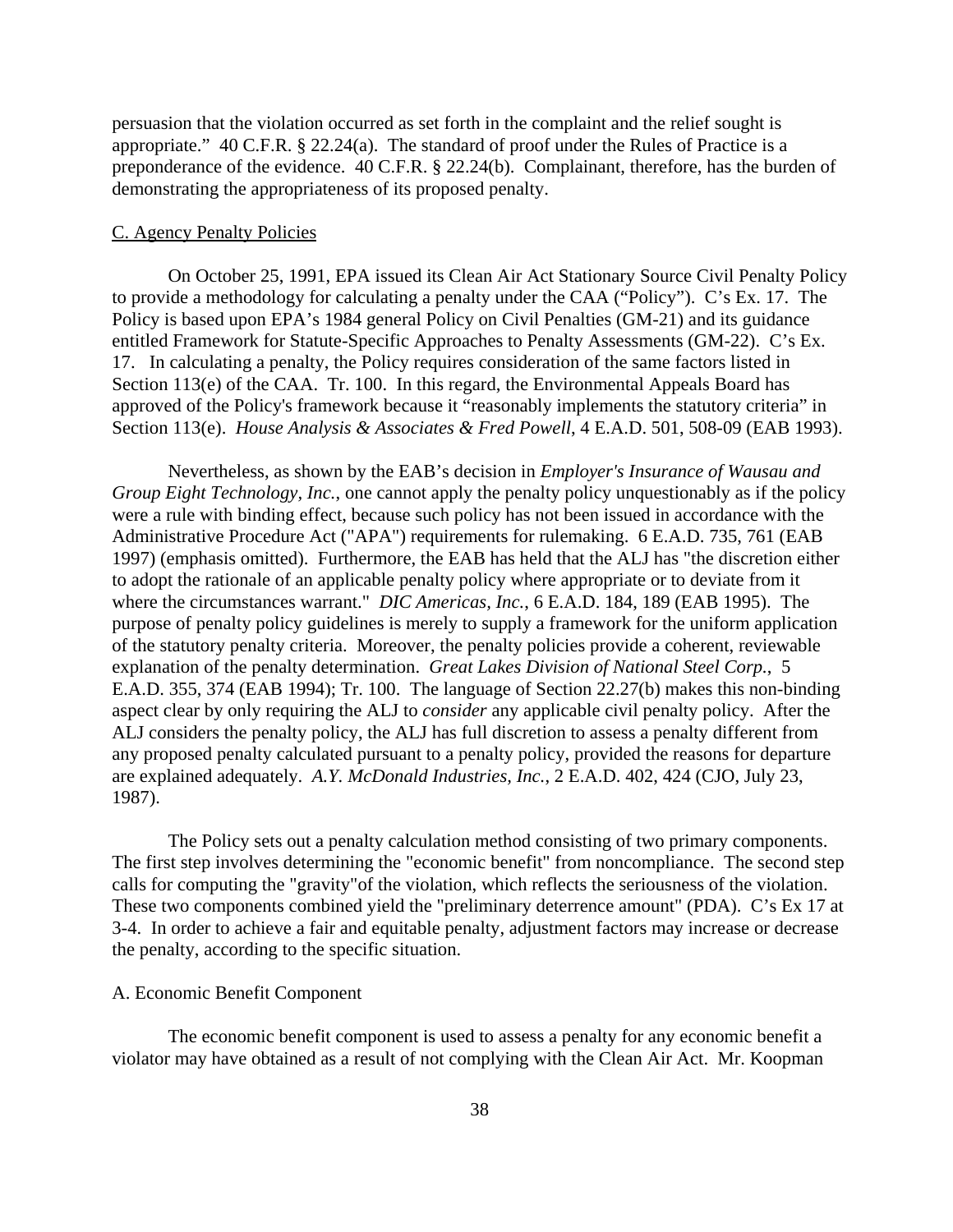testified at the hearing that in order to be in full compliance with the alternative standard all Barden would have to have done was to "make some minor typing changes and maybe institute some better record keeping to keep track of their solvent." Tr. 162-63. He did not anticipate that these efforts would involve a large expenditure of funds, something above \$5,000. The Policy provides that if economic benefit calculates to less than \$5,000 it does not need to be included. Tr. 163. Therefore, no penalty was proposed by Complainant for the economic benefit component in this case. Tr. 101.

#### B. Gravity Component

The Policy indicates that the objective of the gravity component is to measure the seriousness of the violations and reflect the other statutorily mandated factors in Section 113(e). C's Ex. 17 at 9-10. Specifically, this component consists of penalties representing: (1) actual or possible harm (considering the amount of pollutant emitted, toxicity of the pollutant, sensitivity of the environment, and length of time of violation); (2) importance to the regulatory scheme; (3) size of the violator; and (4) adjustment factors, such as degree of willfulness or negligence (upward adjustment), degree of cooperation (downward adjustment), history of noncompliance (upward adjustment) and environmental damage (upward adjustment). The Policy provides that adjustments to the final Preliminary Deterrence Amount combining the economic benefit and gravity component can be made for such factors as litigation risks, ability to pay, payments made to other governmental authorities for the same violation, multiple violations, and multiple defendants. C's Ex. 17 at 19-24.

In this case, EPA calculated a proposed penalty for each count based only upon three factors of the gravity component under the Policy (actual or possible harm, importance to the regulatory scheme, and the size of the violator), which together totals \$288,750. C's Ex. 22; Tr. 102-03. EPA made no adjustments to the penalties for degree of willfulness or negligence, degree of cooperation, history of noncompliance, or environmental damage. C's Ex. 22. EPA's assessment for the third factor of the gravity component, size of the violator, was based on an assessment of \$53 million as Respondent's net worth, which under the Policy yields a one-time addition onto the penalty of \$50,000, adjusted upward to \$55,000 for inflation. Tr. 110-11; C's Ex. 17 at 14. EPA did not adjust the PDA based upon factors such as the litigation risks, ability to pay, payments made to other governmental authorities for the same violation, multiple violations, or multiple defendants. Tr. 111-12.

### Count I

EPA proposed a gravity based penalty of \$19,250 for Respondent's failure to comply with the hoist rate limit in regard to EMU-12, consisting of \$5,000 representing the actual or potential harm plus \$12,500 representing importance to the regulatory scheme, plus an adjustment for inflation.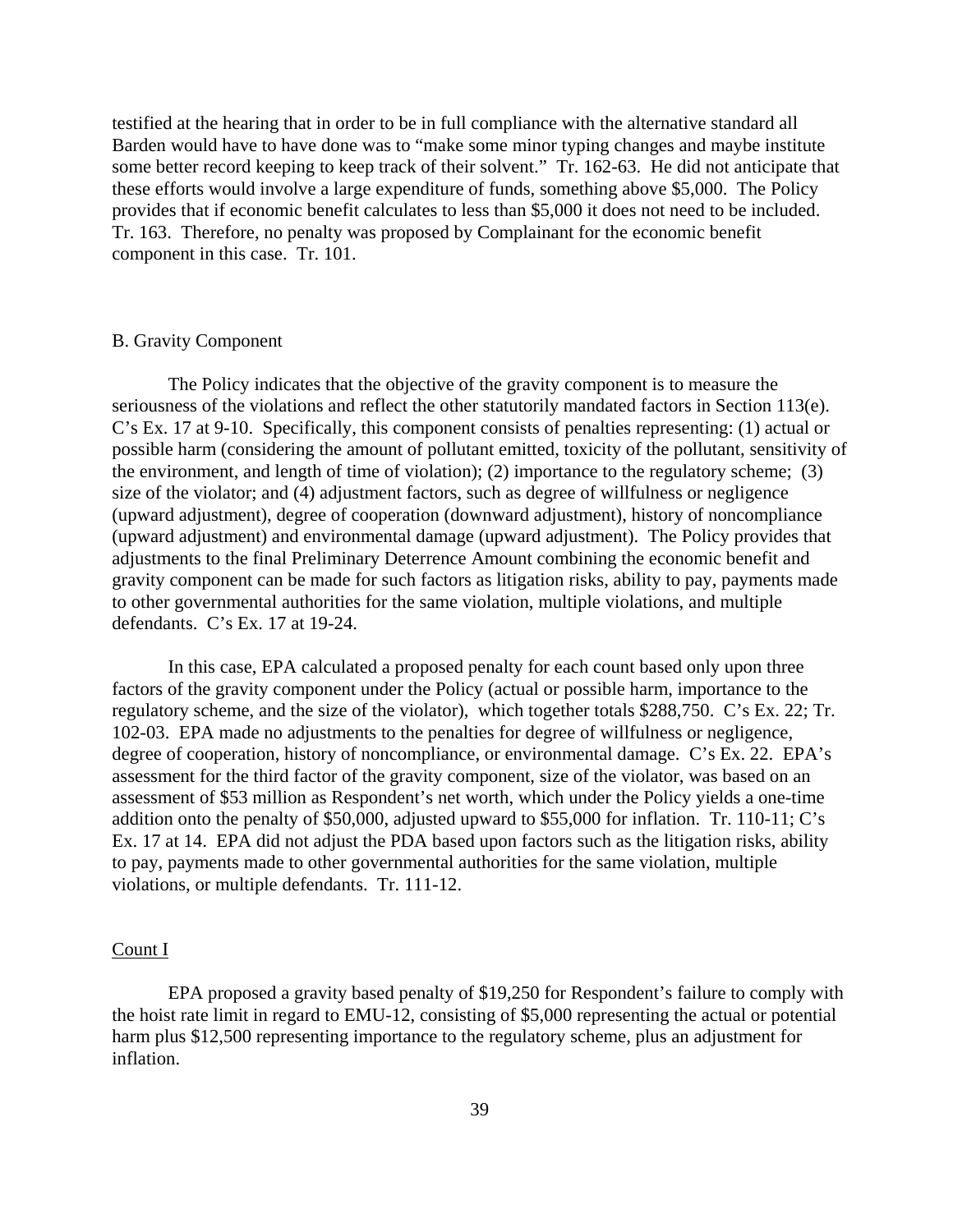Specifically, under the factor of actual or potential harm, EPA did not consider the elements of amount of pollutant, sensitivity of the environment, or toxicity of pollutant, as those factors are applicable to emissions violations only. Therefore, the sole element under this factor was the length of violation, which EPA assumed to be one day. C's Ex. 22; Tr. 103-04. The Policy designates a penalty of \$5,000 under this factor for a violation of this length (from 0-1 month). C's Ex. 17 at 12.

Under the factor "importance to the regulatory scheme," the Policy provides that a failure to perform a work practice requirement is considered "very significant" to the regulatory scheme and therefore warrants an additional penalty of \$10,000-\$15,000. Mr. Koopman testified that this violation is significant in that a limited hoist speed prevents drag out, that is, the dragging out of the unit TCE vapors along with the parts being removed. Tr. 144. He testified that in regard to this violation he increased the penalty for this factor by \$12,500 because just one hoist exceeded the hoist rate. Tr. 104. This yielded a total penalty of \$17,500, upon which the Agency added a 10% inflation adjustment factor or \$1,750 to bring the total penalty up to \$19,250. *Id.*; *see also*, C's Ex. 22.

The Agency did not further adjust the penalty for this specific violation for other factors, such as degree of willfulness or negligence, degree of cooperation, history of violation, or environmental damage. Nevertheless, it seems appropriate to consider some of these factors in regard to this count.<sup>40</sup> While there is no evidence of willfulness, despite Barden's claim to the contrary (R's Initial Brief at 13), it seems clear from the testimony that Barden's use of a hoist that was clearly marked as exceeding the statutory limit was, at least, negligent. Barden had control over the hoists in its facility, should have foreseen the violation from the speed indicated on the metal plate on the hoist, was moderately sophisticated regarding compliance, and knew of the legal requirement. However, when the inspector pointed out erroneous hoist rate, much to her credit Ms. Zuvich immediately recognized and rectified the problem, changing out the hoist immediately. Tr. 252-53. Therefore, despite the negligence involved in causing the violation, I conclude that this honest, essentially instantaneous correction of the violation, warrants a modest downward adjustment in the penalty of  $20\%$ , to  $$15,400.<sup>41</sup>$ 

 $40$  There is no evidence in the record that Barden has a history of similar violations or that any violation resulted in "severe environmental damage" warranting an upward adjustment based upon those factors.

 $41$  As indicated above, I find extremely unpersuasive Barden's assertion that this violation results from a different good faith interpretation of the regulation regarding hoist speed. R's Initial Brief at 13. There is absolutely no evidence in the record that Barden was using this alternative method of calculating hoist speed prior to the institution of this litigation. To the contrary, Ms. Zuvich's actions indicate that Barden interpreted hoist speed the same way EPA did. Thus, this downward adjustment is being given even though the defensive argument made in this case regarding calculation of a hoist rate using dwell time was rejected, as such defense is (continued...)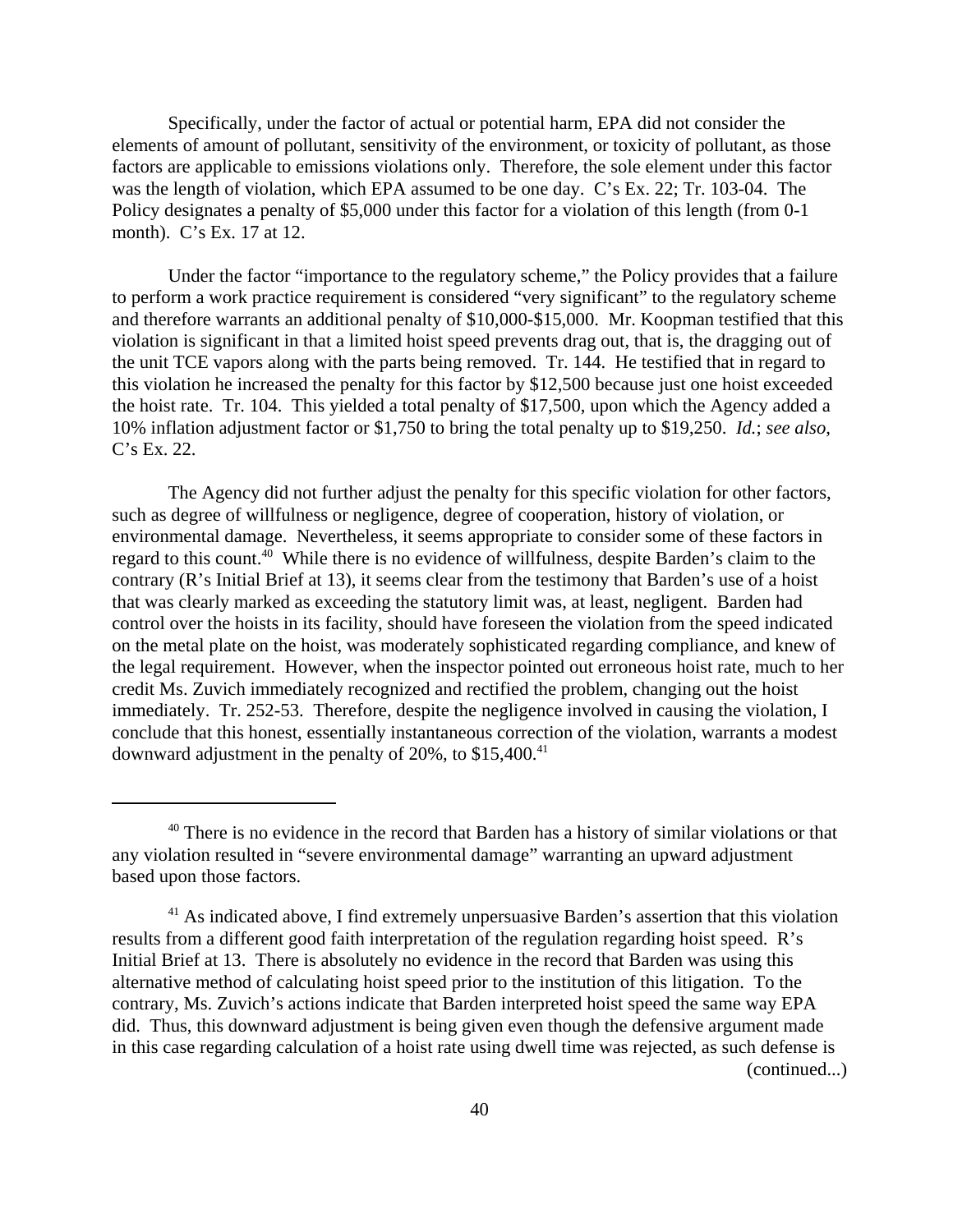# Count II

EPA proposes a gravity based penalty of \$19,250 for Respondent's failure to provide a permanent, conspicuous label posted on or near each of its units summarizing the applicable operating requirements. C's Ex. 22. Again, as with Count I, under the factor of actual or potential harm, EPA did not consider the elements of amount of pollutant, sensitivity of the environment, or toxicity of pollutant, as those factors are applicable to emissions violations only. Further, EPA also assumed to the benefit of Respondent that it was a single non-posting violation and that the length of violation was one day, which warrants a \$5,000 penalty under the Policy. Tr. 105. Once again, in that this too was a work practice violation, the Policy provided that it warranted an additional penalty amount from a range of \$10,000-\$15,000. As with Count I, Mr. Koopman testified that he chose a mid-range value of \$12,500 for this count to represent the level of importance to regulatory scheme, and imposed a 10% inflation factor. Tr. 104-06; C's Ex. 22.

While obviously not meeting the regulatory requirement with regard to posting instructions at all times on each and every machine suggests a certain level of negligence, the evidence in the record does not clearly establish that Barden lapsed in this regard except on a single machine. Moreover, Ms. Zuvich testified that when Mr. Koopman advised her of the lack of posted instructions during the closing conference after the inspection, she immediately fixed that violation. Tr. 299. However, at the time Mr. Koopman chose to impose a mid-range value of \$12,500 for workplace practice violation, he understood the number of instances of violation to be far greater. Therefore, a downward adjustment in the penalty for this count of 20% is also deemed warranted. The penalty imposed for Count II is \$15,400.

#### Counts III, IV, and VI

Counts III, IV, and VI arise out of Respondent's failure to submit initial notification reports, initial statements of compliance, and semiannual exceedance reports, all of which are reporting violations. At the hearing, Mr. Koopman testified that initial notification reports and initial statements of compliance are important because they identify for the regulating agency the "universe of facilities or universe of degreasers" being regulated, including size and compliance approach. Tr. 79, 80-81. The Agency uses these statements to target inspections and track solvent usage. *Id.* In this case, Barden failed to file its initial notification report and initial statements for EMU-10 and EMU-12 in a timely manner. *Id.* EMU-10 was installed in October of 1997 and its initial report was due "as soon as practicable before startup." Tr. 48, 80; 40 C.F.R. § 63.468(b). The initial statement of compliance was due "no later than 150 days after startup in March 1998." 40 C.F.R. § 63.468(e). Barden filed those forms only after the inspection and after the issuance of the NOV, with its second response to the Administrative

 $41$ (...continued) credited to Barden's counsel rather than its staff.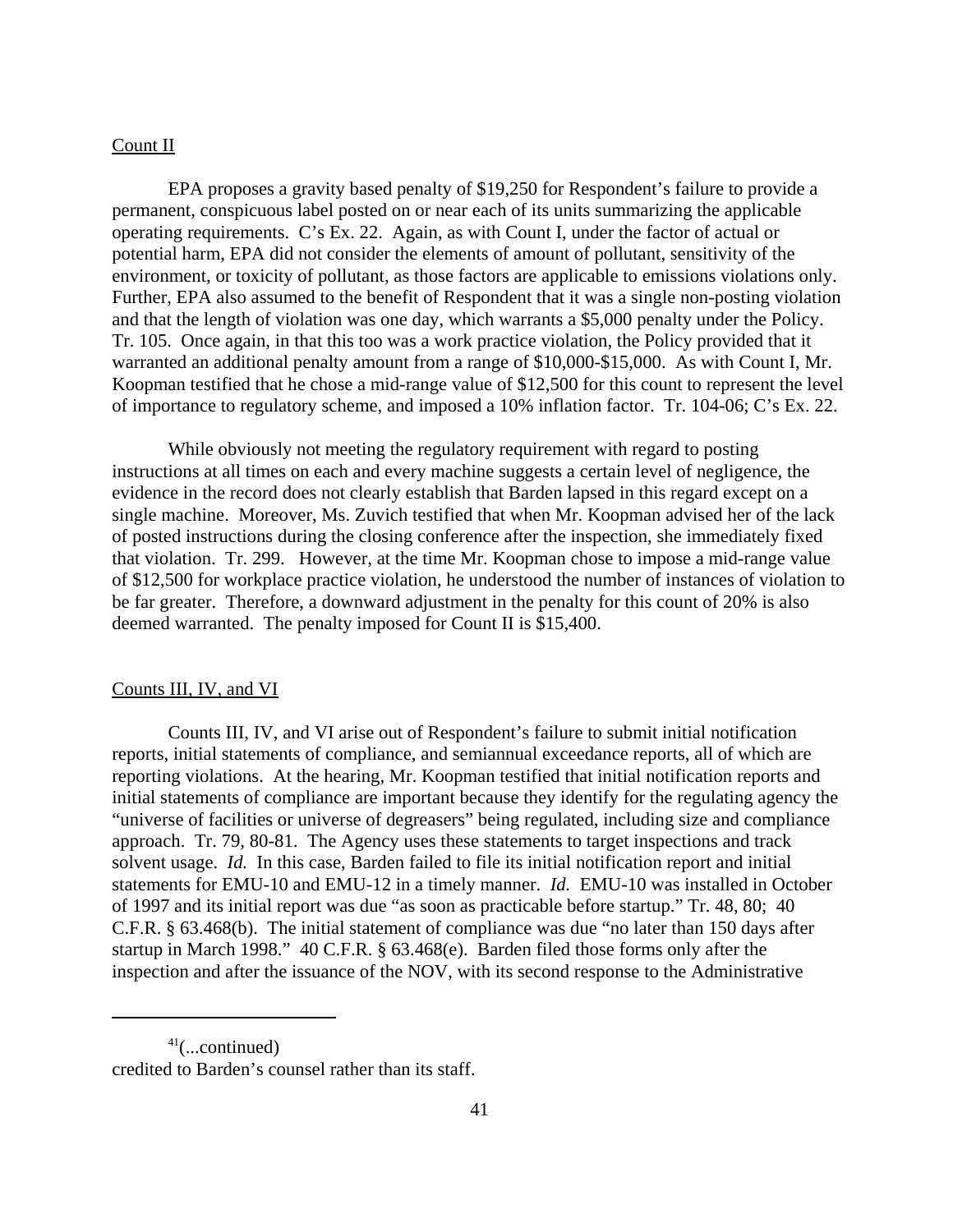Order in December 1999. Tr. 79-80, 300. Thus, the initial report on EMU-10 was at least two years late and the initial statement was a year and a half late. As to EMU-12, it was installed in March of 1998 and thus the initial report was due then and its initial statement was due within 150 days later, in or about August 1998. Those forms too were filed in December 1999. Tr. 79- 82, 300. Thus, these forms were also filed, respectively, a year and a half late and a year late. However, with its third submittal in April 2000 Barden did submit initial notification reports for EMU-21 and EMU-22, two degreasers that had not yet been installed in the facility but which Barden expected would be installed in May and June of 2000.<sup>42</sup> Tr. 96. On the other hand, Mr. Koopman testified at the hearing in November 2001 that to date Barden had not filed the initial statements of compliance for those units. Tr. 96-97.

As to the solvent exceedance reports (Count VI), Mr. Koopman testified that such reports provide regulators with information on occurrences of solvent exceedances and what action the regulated entity has taken to correct exceedances. Tr. 84-85. Exceedance reports must be filed for each degreaser separately and are due semiannually, 30 days after the end of the calender year and half year, *i.e.*, on July  $30<sup>th</sup>$  and January  $30<sup>th</sup>$ .  $40$  C.F.R. § 468(h). Barden filed its 1998 exceedance reports due July  $30<sup>th</sup>$  1998 and January 30, 1999 in December 1999, with Barden's second submittals in response to the NOV. Thus, those reports were filed almost a year and a half, and almost a year late, respectively. Tr. 85-86. Mr. Koopman testified at the hearing held in November 2001, that as of that date, Barden had still not filed its exceedance reports for EMUs-9, 10, 11, 12, 14 and 16, due on July 30, 1999 (covering the period from January - June 30, 1999) at issue here, nor its reports on those units for the second half of the 1999 year, violations not charged here. Tr. 87, 95-96.

EPA proposed a total combined penalty of \$33,000 for all of the reporting violations set out in the Complaint, including the three for which Respondent is found liable, as well as Count V, for which, as indicated above, Respondent is found not liable. Complainant provided no breakdown between the counts for these violations, so the penalty proposed in relation to the three out of four counts cannot be determined. Further, again, as with Count I, under the factor of actual or potential harm, EPA did not consider the elements of amount of pollutant, sensitivity of the environment, or toxicity of pollutant, as those factors are applicable to emissions violations only. In this case, EPA took the violation with the most missed deadlines, which was Barden's failure to file its semi-annual exceedance reports on three occasions, and assessed a \$5,000 penalty for each missed deadline. As to importance to regulatory scheme, EPA characterized these violations as a "failure to report or notify" violation warranting an additional \$15,000 penalty under the Policy. These factors combined to total \$30,000 upon which a 10% inflation factor was applied, to reach the final figure of \$33,000. Tr. 106-07; C's Ex. 22.

The Policy does not provide for the extent of the penalty combining provided here. To the

 $42$  Ms. Zuvich testified at the hearing that at the time the reports were filed estimating annual TCE consumption, Barden had not decided whether EMUs-21 and 22 would use TCE, but filed the papers nevertheless as an excess of caution. Tr. 310-11, 316-17.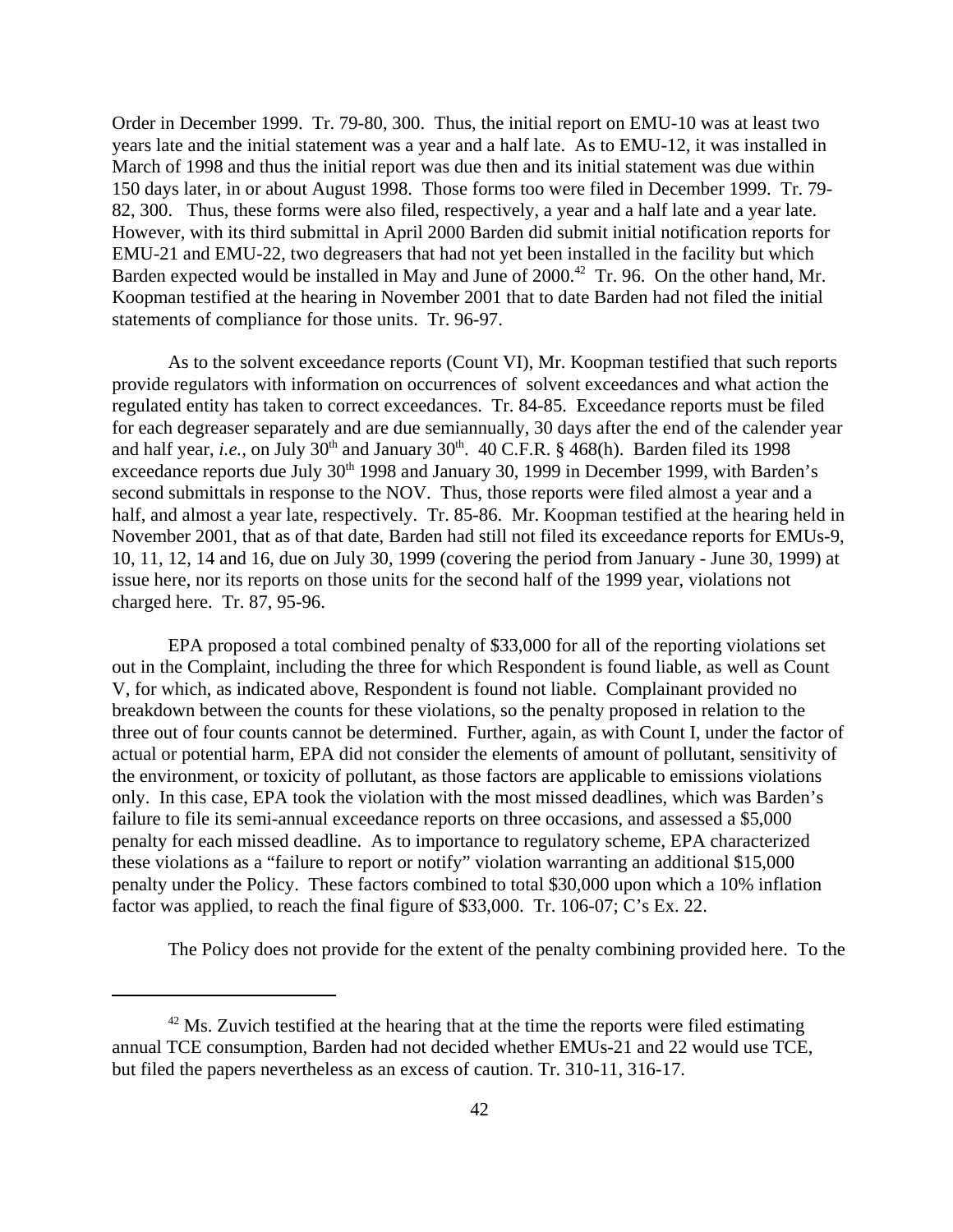contrary, the Policy states that:

Each separate violation under this [gravity] section should be assessed the corresponding penalty. For example, a NSPS source may be required to notify EPA at the start up and be subject to a separate quarterly reporting requirement thereafter. If the source fails to submit the initial start-up notice and violates the subsequent reporting requirement, then the source should be assessed \$15,000 under this section for each violation. In addition, the length of violation figure should be assessed for each violation based on how long each has been violated. \* \* \* \* If, however, the source violates the same reporting requirement over a period of time, for example by failing to submit quarterly reports for one year, the source should be assessed one \$15,000 penalty under this section for failing to submit a report. In addition, a length of violation figure of \$15,000 for 12 months of violation . . . should be assessed.

#### C's Ex. 17 at 14.

Thus, while it is appropriate under the Policy to combine the penalties for all violations in Count VI regarding missed semi-annual solvent exceedance reports, the Policy does not specifically authorize the combination of the failure to submit the initial notification reports for the two different new units spread over a period of time as well as the initial statements of compliance. However, such penalty falls within the enforcement discretion of the Agency and because it works to the benefit of the Respondent, it will not be disturbed. If calculated individually, each reporting violation for which Respondent was found liable could arguably last at least 0-1 month, some far more, warranting a minimum penalty of \$5,000 based upon length of violation, and could be considered a failure to report warranting a \$15,000 penalty under the factor of importance to the regulatory scheme. This would total a combined penalty for such violations far in excess of the \$33,000 proposed here.

With regard to the adjustment factor of wilfulness, Ms. Zuvich testified that she was unaware that during the period between 1995 and 1999 that Barden owed any reports to EPA regarding the degreasers it was operating during that period. Tr. 300-01. While this may be factually true to the extent that she was responsible for Barden's environmental compliance, it certainly suggests a level of negligence on the part of the company.

Nevertheless, it seems appropriate here to reduce the penalty somewhat to account for Respondent's lack of culpability on Count V. However, whatever reduction that might be appropriate is more than offset by a corresponding increase warranted by Respondent's failure to come into compliance with its filing requirements even after the inspection, issuance of the NOV and the Complaint. These actions evidence a lack of good faith on the part of Respondent. Therefore, the penalty remains unchanged.

#### Count VII

Count VII involves Barden's failure to maintain complete and adequate records of TCE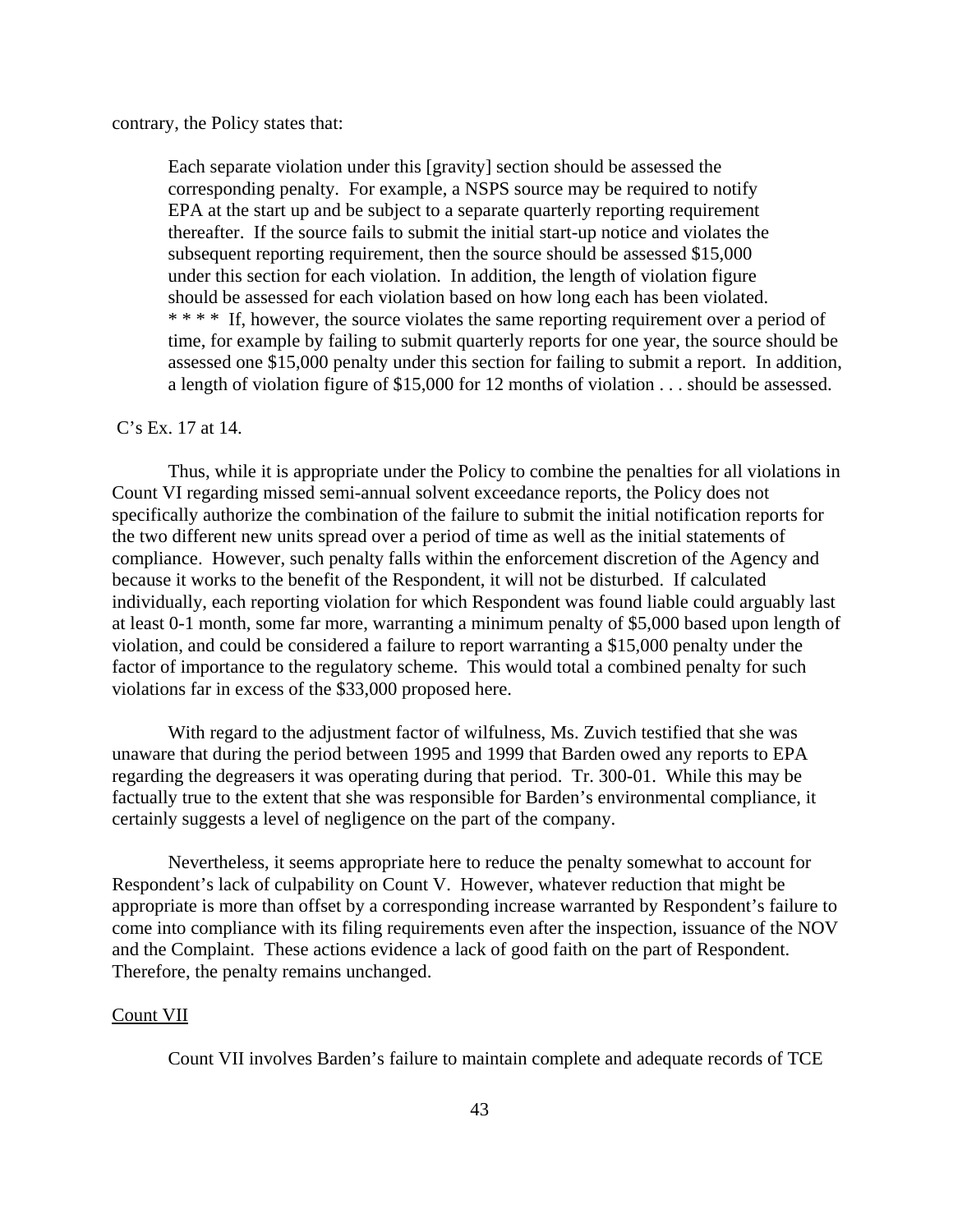additions and deletions from December 1997 through January 1999. Mr. Koopman testified at the hearing that under the alternative standard, Barden was required to maintain records of its solvent additions and deletions in the form of liquid solvent removed and also solvent removed in the waste stream. Tr. 87-88. Mr. Koopman testified that while Barden maintained some logs regarding solvent additions and deletions, the logs maintained were not complete and as a result could not be used to calculate the monthly emission data or three month rolling average emissions with any certainty. Tr. 87-89. Eventually, but only in response to the NOV, Barden provided such data to EPA, which Mr. Koopman was able to use to calculate its TCE usage. Tr. 90-91, C's Ex. 14.

EPA proposes a total penalty of \$30,250 for Respondent's failure to maintain complete and adequate records of TCE additions and deletions from December 1997 through January 1999. Since this was not an emissions violation, only the length of violation was considered under the factor of actual or potential harm, and the length was determined to be 14 months. Under the Policy, a length between 13 and 18 months warrants a penalty of \$20,000. Under the factor of importance to the regulatory scheme, failure to maintain records is assessed an additional \$15,000, but maintaining incomplete records has a range of \$5,000 to \$15,000. In this case, EPA used the more flexible failure to maintain complete records and assessed a mid-range penalty of \$7,500 for the importance to the regulatory scheme factor. Mr. Koopman testified that he assessed a penalty in this way because Barden did maintain some records. This came to a total of \$27,500, upon which a 10% inflation factor was added. Tr. 107-08; C's Ex. 22.

The penalty was not increased for wilfulness or negligence, although the facts certainly would warrant such. The evidence proffered at the hearing clearly showed that Respondent had, prior to the initiation of this action, consistently represented that it was abiding by the alternative standard, which required this type of record keeping and little else. It then failed to meet even this burden of keeping these records. Ms. Zuvich testified that Barden provided log sheets to record TCE additions and deletions as well as meters on all degreasers which were hard piped to a TCE source. In addition, there were meters on pipes from which TCE would be drawn to fill degreasers that were not hard-piped to a TCE source. Tracking of TCE usage from pipes into machines that were not hard-piped required Barden employees to record information about how much TCE was drawn out of the source and the machine the TCE was added into. It was this monitoring that Ms. Zuvich, to her credit, honestly admitted to the inspectors, that she could not in good faith represent was being consistently, properly, done. Tr. 303-06.

Respondent argues that these paperwork violations flow from Barden's wrong choice of compliance method. R's Brief at 3. However, as noted above, Respondent's expert witness, Mr. Fraga, testified that the company would have had to keep records under all three compliance options, as well as for annual emission reports to the Connecticut DEP. Tr. 436-38. Had Barden chosen another method of compliance, it would have had other record keeping obligations under that method and there is no suggestion that it did or would have complied with those alternative obligations.

Therefore, I find the penalty proposed for this count of \$30,250 to be appropriate.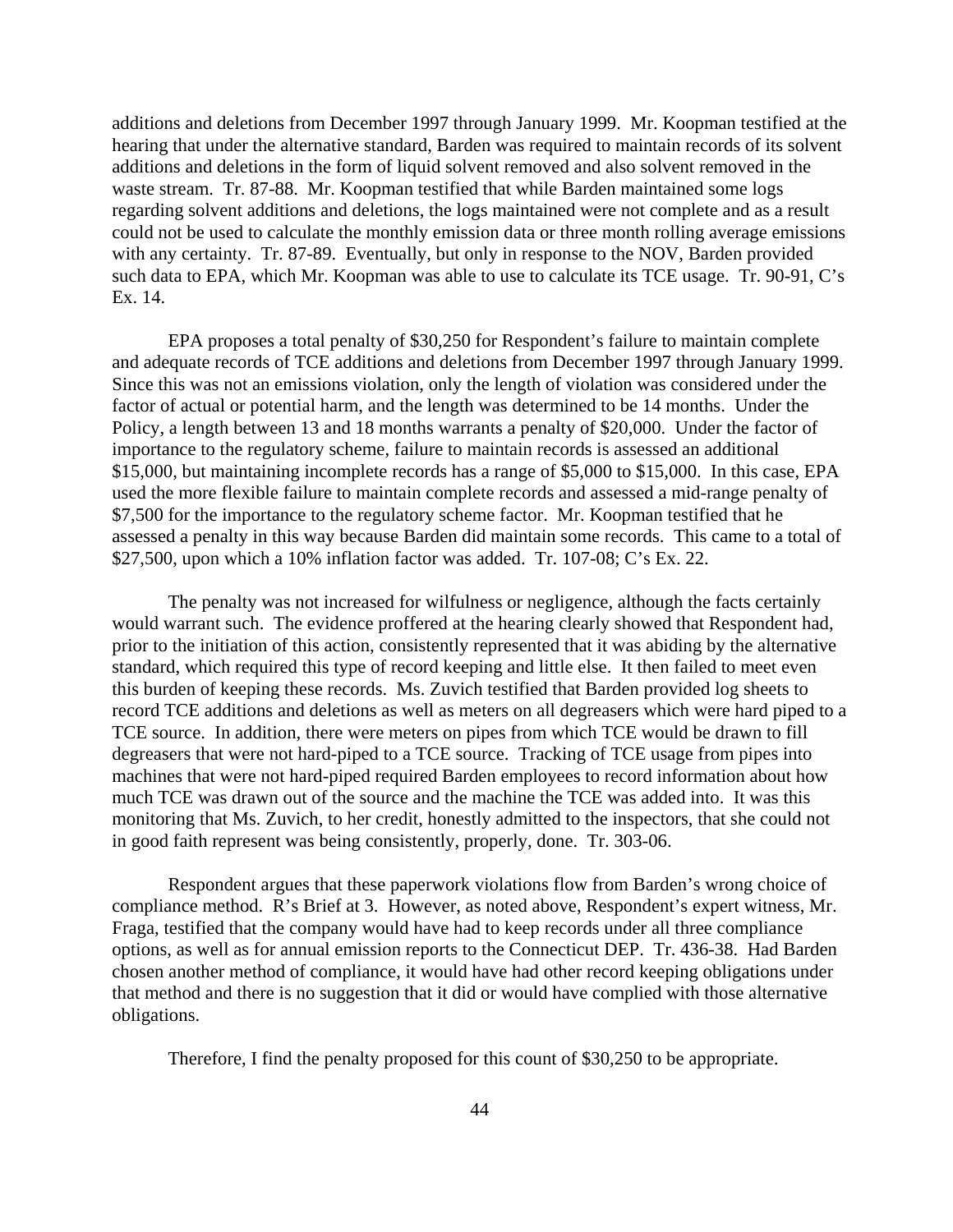#### Count VIII

This count involves Respondent's failure to perform emissions calculations to show that the emissions from each degreaser were below the batch vapor degreasers limit of 30.7 pounds per square foot per month. Mr. Koopman testified that for an entity to show that it is in compliance with the alternative standard, it must be able to prove its emissions are below the limit set in the standard. If a regulated entity does not perform emissions calculations, then it cannot tell if it is meeting the emission limit and thus whether it is in compliance. Tr. 89. These calculations must be performed for each machine complying with the alternative standard. Tr. 89-90. Prior to the issuance of the NOV, Barden was not performing these required emissions calculations. However, in response to the NOV, Barden provided information on solvent additions and deletions from which EPA was able to do requisite emissions calculations. Tr. 90- 91, C's Ex. 14.

EPA proposes a total penalty of \$38,500 for Respondent's failure to perform emissions calculations intended to show that the emissions from each degreaser were below the limit for batch vapor degreasers. Again, because this was not explicitly an emissions violation, only the length of the violation was considered under the factor of actual or potential harm. The Agency charged Respondent with failing to perform these calculations for 13 months, from January 1, 1998 until January 31, 1999, warranting a penalty under the Policy of \$20,000. Mr. Koopman testified that this period was selected because it represented the time period for which the calculations should have been made for the year prior to the inspection in January 1999. Tr. 108- 09. Further, Mr. Koopman said he considered this a record keeping violation warranting an increase of \$15,000 under the factor of importance to the regulatory scheme. To this total of \$35,000, an inflation factor of 10% was added resulting in a total of \$38,500. Tr. 108-09; C's Ex. 22.

No alterations were made to the penalty for wilfulness or degree of cooperation. There is evidence in the record reflecting that Respondent did keep some records which were eventually used to perform calculations of emissions.

Respondent argues that penalties should be adjusted under "such other factors as justice may require" because Barden erred in electing the alternative standard as a method of compliance and that, with exception of EMU-16, Barden's degreasers physically met design criteria for idling emission or control combinations standard. R's Initial Brief at 2-3. On this basis, Respondent's expert witness, Mr. Fraga, testified there was no harm to the environment from the excess emissions. Tr. 433. I am not persuaded by this assertion, because even if Respondent's units were equipped with the requisite control technology to meet either the idling emissions or control combinations standard, there is no evidence in the record that over the period at issue here Respondent would have complied with all of the workplace practices and record keeping requirements pertinent to those other standards. Also, it is clear that Respondent selected the alternative standard and, as such, damage to the environment should be measured according to whether Respondent met the requirements of the standard by which it chose to have its compliance judged. Therefore, I find the proposed penalty appropriate.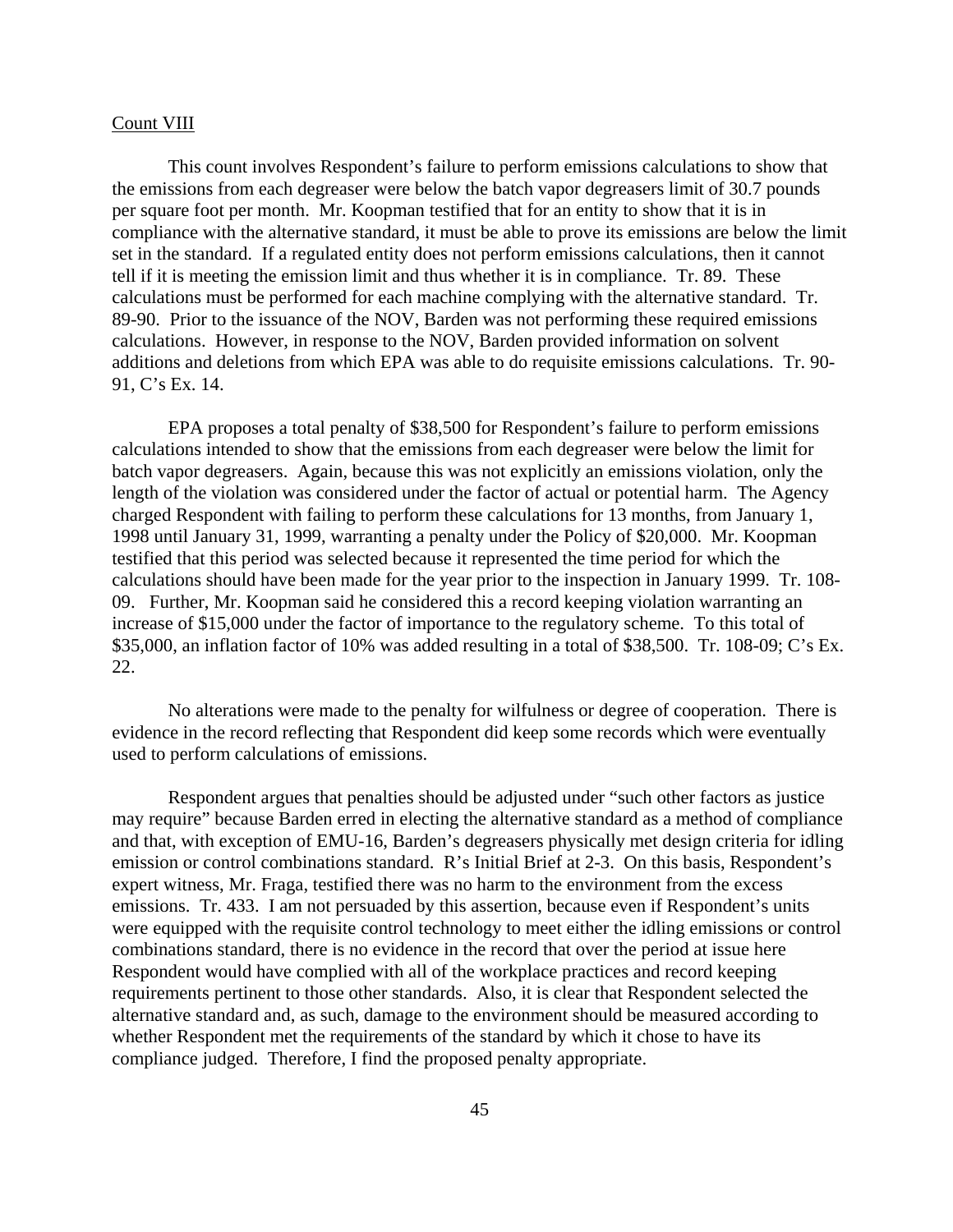### Count IX

Count IX arises from Respondent's failure to comply with the alternative standard's emissions limit for the 1998 calendar year in regard to EMU-9. Mr. Koopman testified at the hearing that, based upon the calculations he performed on the data for solvent emissions and deletions provided to him by Barden after the inspection, he determined that, in 1998, EMU-9 emitted 10 tons of TCE above the regulatory limit. Tr. 92. The highest 3-month average emission for that unit was 127 per square foot per month, or more than three times the limit of 30.7 pounds per square foot per month. Tr. 93. The total excess emissions for the year for the unit was 722 pounds per square foot. Tr. 99.

EPA proposes a total penalty of \$93,500 for Respondent's failure to comply with the alternative emissions standard emissions limit for the 1998 calendar year in regard to EMU-9.<sup>43</sup> Because it is an emissions violation, Mr. Koopman testified that he applied the elements under the factor of amount of pollutant. Tr. 110. Mr. Koopman concluded that the Respondent's emission level was 313% above the standard. *Id.* Under the Policy, this degree of violation warrants a penalty of \$55,000.44 C's Ex. 17 at 10. Under toxicity of the pollutant, Mr. Koopman assessed the \$15,000 provided for by the Policy for TCE. *Id.* at 11. No additional penalty was applied for sensitivity of the environment. Because Respondent failed to perform these calculations for a year, the Policy calls for an addition of \$15,000. No additional penalty was assessed for importance to the regulatory scheme as emissions are not considered thereunder. To this total of \$85,000, an inflation factor of 10% or \$8,500 was added for a total penalty of \$93,500. Tr. 109- 10; C's Ex. 22 at 12.

The amount proposed for this violation by the Agency is significantly larger than that proposed for the others. However, of all the violations charged in this action, I believe this to be the most serious because by failing to perform the requisite calculations Barden kept *itself,* as well as EPA, ignorant of data relevant to the health and welfare of its employees. Dr. Smuts testified persuasively at the hearing regarding the risks from TCE and the increased health risks

 $43$  Mr. Koopman testified at the hearing that some of Barden's other units also had emissions in excess of regulatory limit in 1998. Unit 10 had excess emissions of 0.2 tons or 200- 400 pounds, Unit 11 had excess emissions of 0.35 tons or 700 pounds of excess emissions, and Unit 12 had 0.04 ton of excess emissions. Tr. 98. However, the Agency used its enforcement discretion and decided not to charge Barden with violations for the other units' excess emissions in the case. Tr. 98-99. As to EMUs-14 and 16, Mr. Koopman stated he never received from Barden any information regarding EMU-14's emissions upon which he could calculate compliance levels and that, based upon the numbers he had received, EMU-16 appeared to be in compliance. Tr. 161-62.

<sup>&</sup>lt;sup>44</sup> Because the emission level was at least 300% above the limit, \$50,000 is to be assessed under the Policy, with an addition of \$5,000 for each 30% or fraction thereof above the 300%. C's Ex. 17 at 10.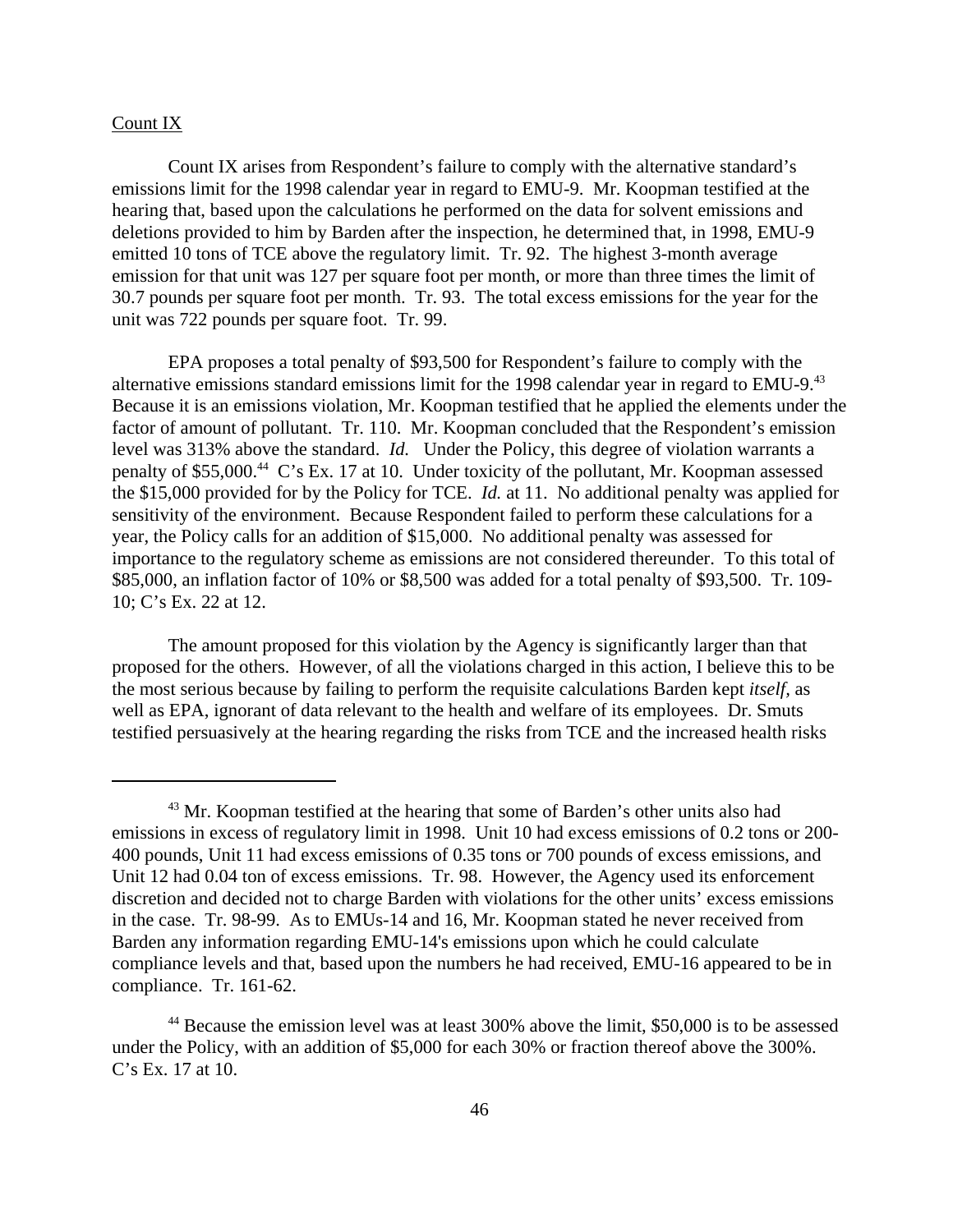from additional exposure. Tr. 214. The doctor holds an M.S. from Harvard School of Public Health and a Ph.D. from Temple University in cell and developmental biology. Tr. 187. Since 1990 she has been employed by EPA as an environmental scientist and in that capacity she provides technical information regarding the health effects of hazardous air pollutants. Tr. 191- 92. At the hearing, Dr. Smuts testified that TCE was characterized as one of the 188 "hazardous air pollutants" identified under the Clean Air Act and also one of 33 air pollutants designated as "urban HAPs" because of its concentration and potential threat to public health. She indicated that the Agency has focused on these 33 HAPs in terms of evaluating the effectiveness of the Maximum Achievable Control Technology. Through this process, the Agency is attempting to identify "any leftover risks" from the control technologies in place and requiring that standards be reevaluated and tightened to eliminate such risks. Tr. 195.

Regarding TCE and its effects, Dr. Smuts testified at the hearing that exposure to TCE can occur through inhalation, ingestion, or dermally - through contact with the skin. Tr. 206. Once TCE enters the body, it goes into the bloodstream and circulates through the body. Tr. 207. A short term inhalation exposure can result in what industrial hygienists refer to as the "degreaser's flush," which involves a flushing of the skin on the face, hands, and upper body. *Id*. The chemical then affects the nervous system, resulting in short term effects such as dizziness, confusion, sleepiness, and sometimes liver damage. *Id.* Higher exposures can lead to "tachycardia – acceleration of the heart – and ultimately death." *Id*. Long term or chronic exposure (more than one year) to TCE causes long term memory loss, chronic headaches, as well as liver and kidney damage. Tr. 207-08, 211. Dr. Smuts testified that the NESHAP was established to control and reduce exposure to HAPs used in halogenated cleaning, and that the regulations were designed to give an adequate margin of safety. Tr. 212, 220. However, Dr. Smuts also testified that with the extent of Barden's emissions above the standard of 30.7 pounds per square foot per month, to a reasonable degree of scientific certainty it was more probable than not that there was an increased risk to human health. Tr. 214.

This issue of increased risk to human health is directly pertinent in this case. At least some of Barden's employees frequently come in contact with degreasers utilizing TCE. At the time relevant hereto, Barden had a number of such machines spread throughout its facility. C's Ex. 20. Ms. Arboleda testified that she has operated a degreaser on a daily basis for a decade. Tr. 346-47. She further testified that as part of her job she reaches into the machine and sprays the parts being cleaned with additional TCE solution. Tr. 354, 360-62. Both she and Ms. Enright testified as to looking into the machine to determine if the parts cleaned with TCE were still dripping with the chemical or were dry. Tr. 354, 370. Although Ms. Enright stated that Barden's employees wear safety glasses, she indicated that they are not required to wear any masks to protect against TCE inhalation or gloves to ward off dermal exposure. Tr. 376. Moreover, she indicated that she had not undergone any particular health or safety training regarding degreaser operations and the degreaser training forms Barden proffered in this case make no mention of the health risks of TCE exposure. Tr. 377-78; R's Ex. 4.

Respondent argues that this violation is not really significant because EMU-9 could have met the idling emissions standard, due to that compliance approach not having monthly emission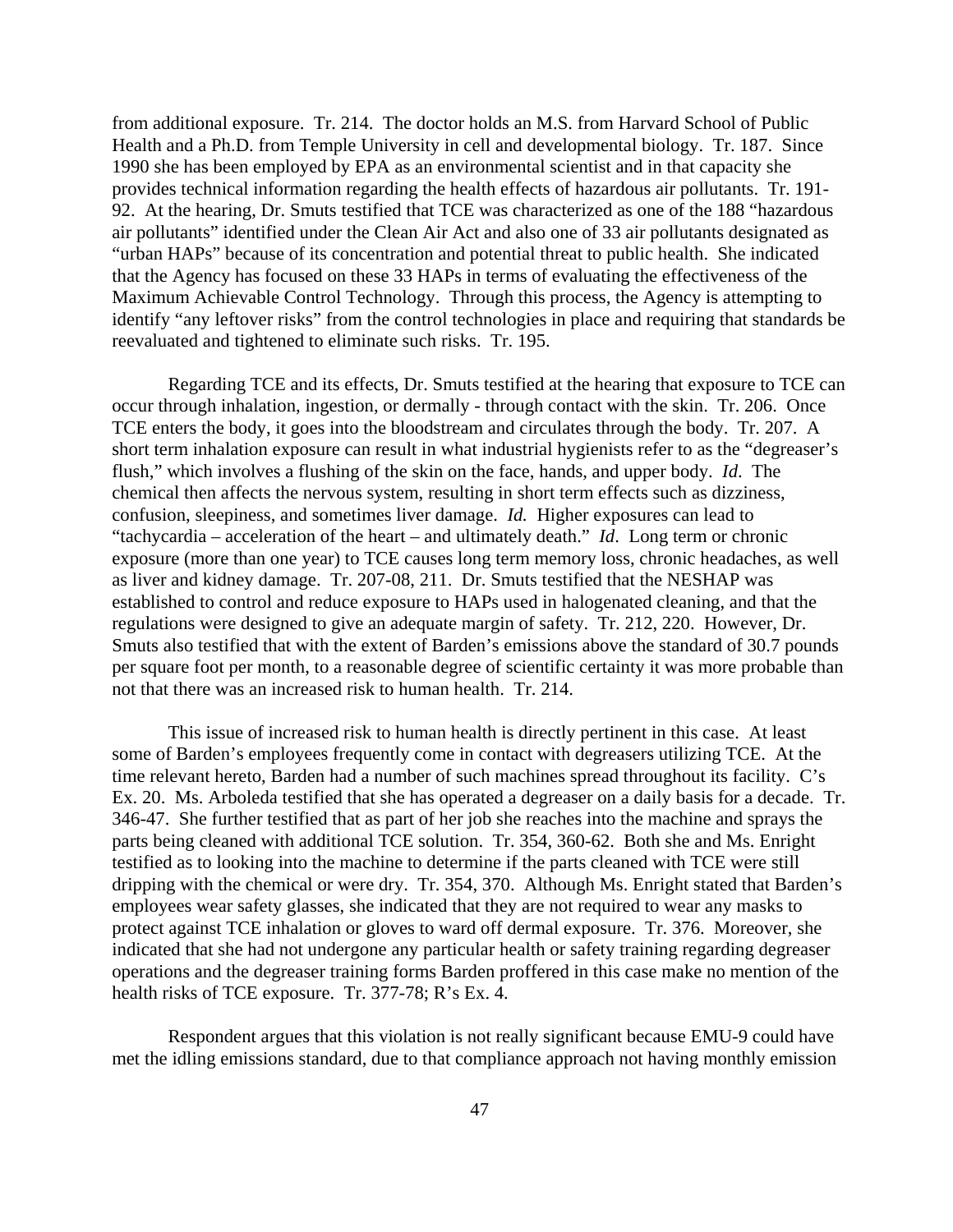limits.<sup>45</sup> R's Initial Brief at 28. However, Mr. Fraga testified that the idling emission standard requires recordkeeping with regard to the condition of the control equipment in place at the time the unit passed the idling emission test. Tr. 397. This includes a monthly check of the cover on the unit for cracks, holes, and defects (through which presumably TCE could escape) and of the hoist speed. *Id*. These additional standards are required in order to assure that the level of emissions from the unit does not exceed the acceptable level measured at the time the idling emission test was performed. For example, measurement of hoist speed is required to prevent drag out. Tr. 221. Ms. Zuvich testified that she could not say whether records were being kept on the conditions of the degreaser covers or measurement of the hoist speeds before issuance of the administrative order. Tr. 307. Thus, Respondent did not demonstrate that EMU-9 was in compliance with the idling emissions standard during the relevant time period and, in fact, there is no way to know that the unit would not have had excess emissions had Barden been attempted to comply with that standard. For these reasons, this argument fails.

#### Size of Violator

Consistent with the Policy, the Agency calculated the third factor under the gravity component*, i.e.,* the size of business, once for all violations. Relying on a July 15, 2001 Dun and Bradstreet Report evidencing that Respondent had a net worth of \$53,064,000, pursuant to the Policy it fell within the size of business of \$40 million - \$70 million warranting a \$50,000 penalty, which EPA adjusted for inflation to an amount of \$55,000. Tr. 110-11. Respondent has not raised any challenges to the factual basis upon which this portion of the penalty was calculated.

#### Adjustment factors

As indicated above, the Policy provides that adjustments to the final Preliminary Deterrence Amount, made up of the economic benefit and gravity component, can be made for factors such as litigation risks, ability to pay, payments made to other governmental authorities for the same violation, multiple violations, and multiple defendants. C's Ex. 17. EPA did not make any adjustments to its proposed penalty based upon these factors. Tr. 111. Barden has not raised as a defense in this case the inability to pay the proposed penalty, nor presented any facts warranting a downward adjustment of the penalty based upon any other factors identified above. C's Ex. 24 (stip. 37). Therefore, the PDA will not be adjusted based upon any of these factors.

<sup>&</sup>lt;sup>45</sup> Mr. Fraga suggested at the hearing that in January of 1998, he and Barden did check to determine if the EMU-9 unit was meeting the alternative standard by checking TCE "throughput." However, he could not testify with any certainty regarding those calculations and no such documentation was submitted in regard thereto in this record. Tr. 398-99.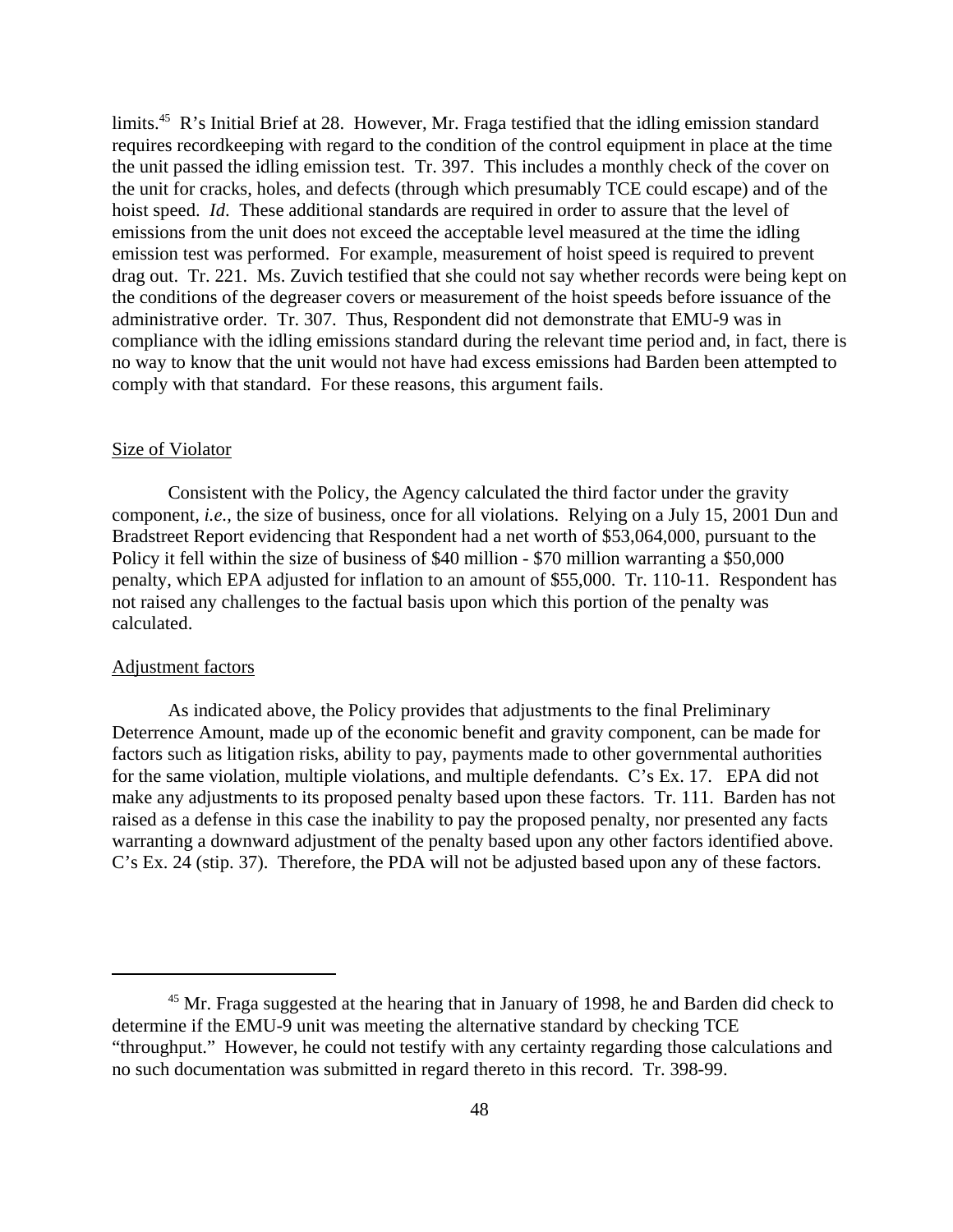# Penalty Summary

Accordingly, the penalties assessed against Respondent are as follows:

| Count I             | \$15,400  |
|---------------------|-----------|
| Count II            | \$15,400  |
| Counts III, IV & VI | \$33,000  |
| Count VII           | \$30,250  |
| Count VIII          | \$38,500  |
| Count IX            | \$93,500  |
| Size of violator    | \$55,000  |
| Total               | \$281,050 |
|                     |           |

The total penalty assessed against Respondent for violations of Section 112 of the CAA and Federal and State regulations promulgated pursuant thereto found herein is \$281,050.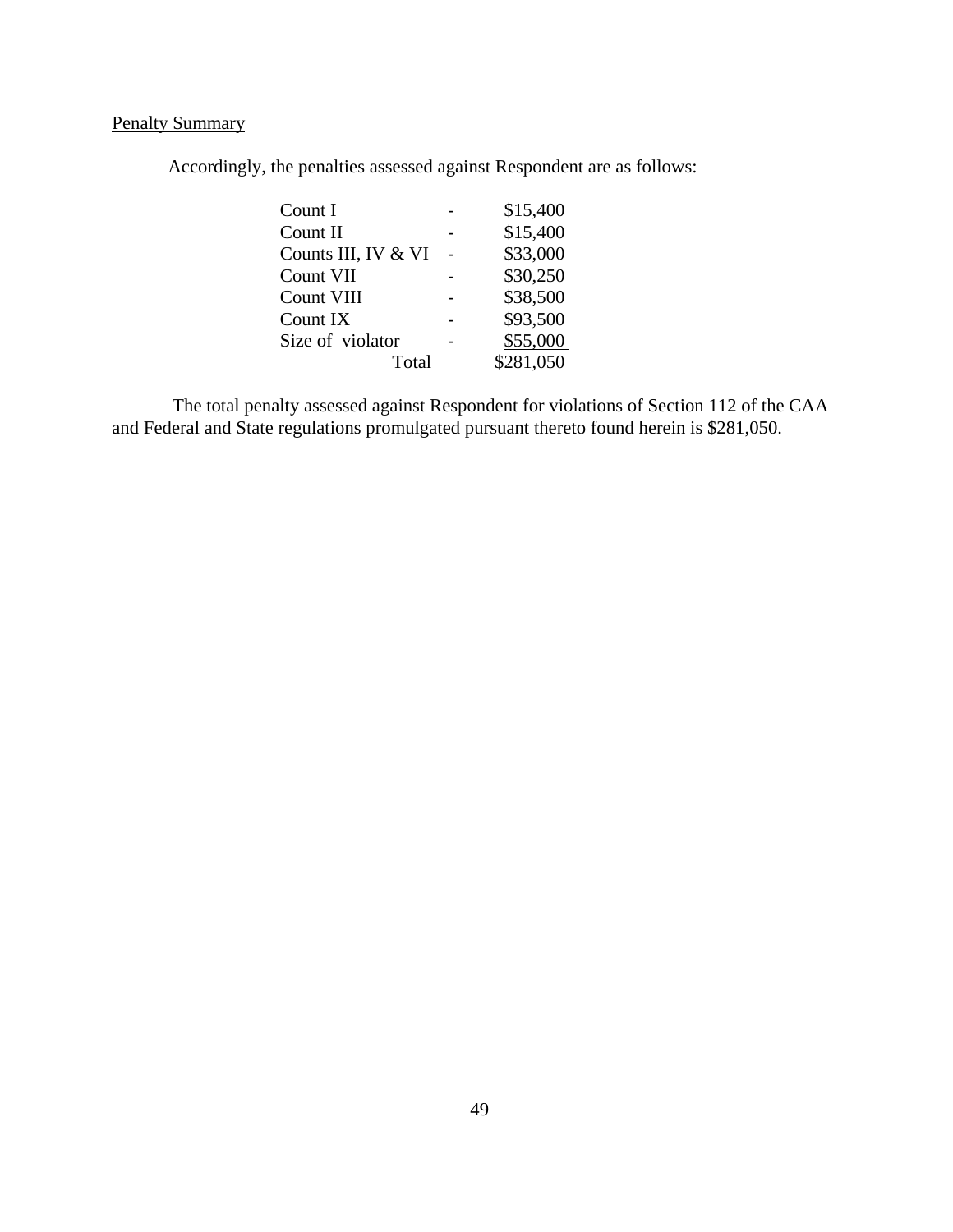# **ORDER**

1. A civil penalty of \$281,050 is assessed against Respondent The Barden Corporation.

2. Payment of the full amount of this civil penalty shall be made within thirty (30) days after this Initial Decision becomes a final order under 40 C.F.R. § 22.27(c) , as provided below. Payment shall be made by submitting a certified or cashier's check in the amount of \$281,050, payable to the Treasurer, United States of America, and mailed to:

> EPA - Region 1 New England Regional Hearing Clerk P.O. Box 360197M Pittsburgh, PA 15251

3. A transmittal letter identifying the subject case and the EPA docket number, as well as Respondent's name and address must accompany the check.

4. If Respondent fails to pay the penalties within the prescribed statutory period after entry of this Order, interest on the penalty may be assessed. *See,* 31 U.S.C. § 3717; 40 C.F.R. § 13.11.

5. Pursuant to 40 C.F.R. § 22.27(c), this Initial Decision shall become a final order forty-five (45) days after its service upon the parties and without further proceedings unless: (1) a party moves to reopen the hearing within twenty (20) days after service of this Initial Decision, pursuant to 40 C.F.R. § 22.28(a); (2) an appeal to the Environmental Appeals Board is taken within thirty (30) days after this Initial Decision is served upon the parties pursuant to 40 C.F.R. § 22.30(a); or (3) the Environmental Appeals Board elects, upon its own initiative, to review this Initial Decision, pursuant to 40 C.F.R. § 22.30(b).

> Susan L. Biro Chief Administrative Law Judge

\_\_\_\_\_\_\_\_\_\_\_\_\_\_\_\_\_\_\_\_\_\_\_\_\_\_\_\_\_

Date: August 9, 2002 Washington, D.C.